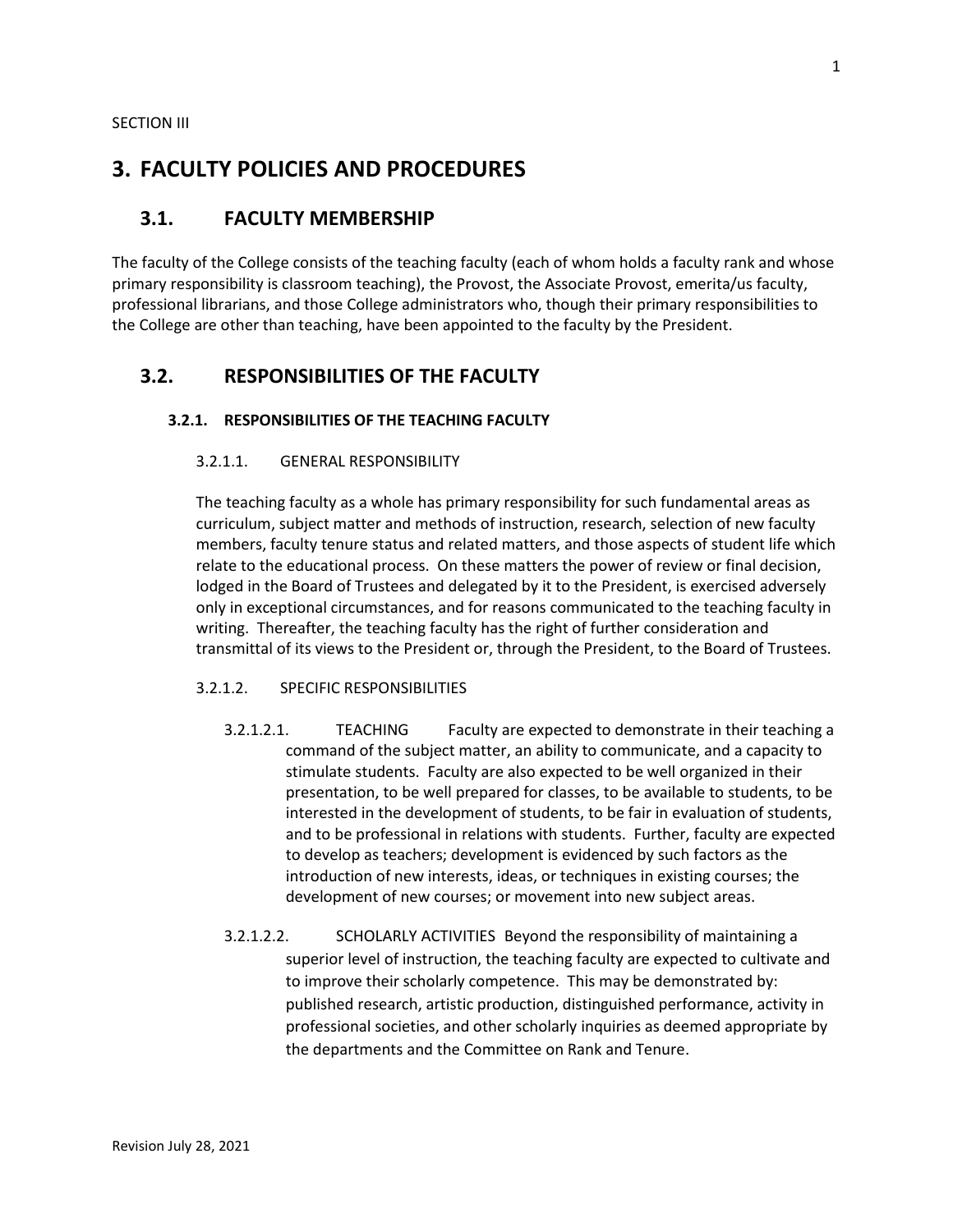3.2.1.2.3. SERVICE In addition to responsibilities as teachers and scholars, the teaching faculty participates with the Board of Trustees and the President in determination of long-range plans for the College; selection of the President and other academic officers; improvements in the academic curriculum; decisions regarding buildings and facilities to be used in the educational work of the College; allocation of finances among competing demands; formulation of policies and procedures relative to salary and ancillary benefits of the teaching faculty; and recommendation of structures and procedures for faculty participation in College governance through membership in the Academic Leadership Council and on College councils and committees. As members of the community, teaching faculty have the obligations of all citizens. They measure the urgency of these public responsibilities in the light of responsibilities to the students, to their disciplines, and to the College.

### **3.2.2. RESPONSIBILITIES OF THE PROFESSIONAL LIBRARIANS**

#### 3.2.2.1. GENERAL RESPONSIBILITY

The professional librarians as a whole have primary responsibility in the College for such fundamental areas contributing to the educational and research mission of the College as: library service, reference service, collection development, bibliographic organization, and control. Professional librarians do not generally teach credit-bearing courses; however, they do have equivalent professional responsibilities commensurate with their role in the library. As members of the faculty, professional librarians have all the privileges and responsibilities of the faculty with the exception of academic rank.

#### 3.2.2.2. SPECIFIC RESPONSIBILITIES

- 3.2.2.2.1. LIBRARIANSHIP Professional services in the library include administration, collection building, patron service, information literacy instruction, assessment of library services, and bibliographic organization and control;
- 3.2.2.2.2. SCHOLARLY ACTIVITIES Beyond the responsibility of maintaining a superior level of librarianship, the library faculty are expected to cultivate and to improve their scholarly competence through bibliographic research, library and information science research, disciplinary research when appropriate, research into the scholarship of teaching and learning, preparation of catalogues and indexes, participation in workshops and professional meetings, and publications;
- 3.2.2.2.3. SERVICE Professional librarians are expected to participate in appropriate professional and scholarly organizations, to participate in College governance through membership in the Academic Leadership Council and on College councils and committees. As members of the community, professional librarians are expected to contribute to the work of the college, using their skills and interests as a guide to where they can best serve.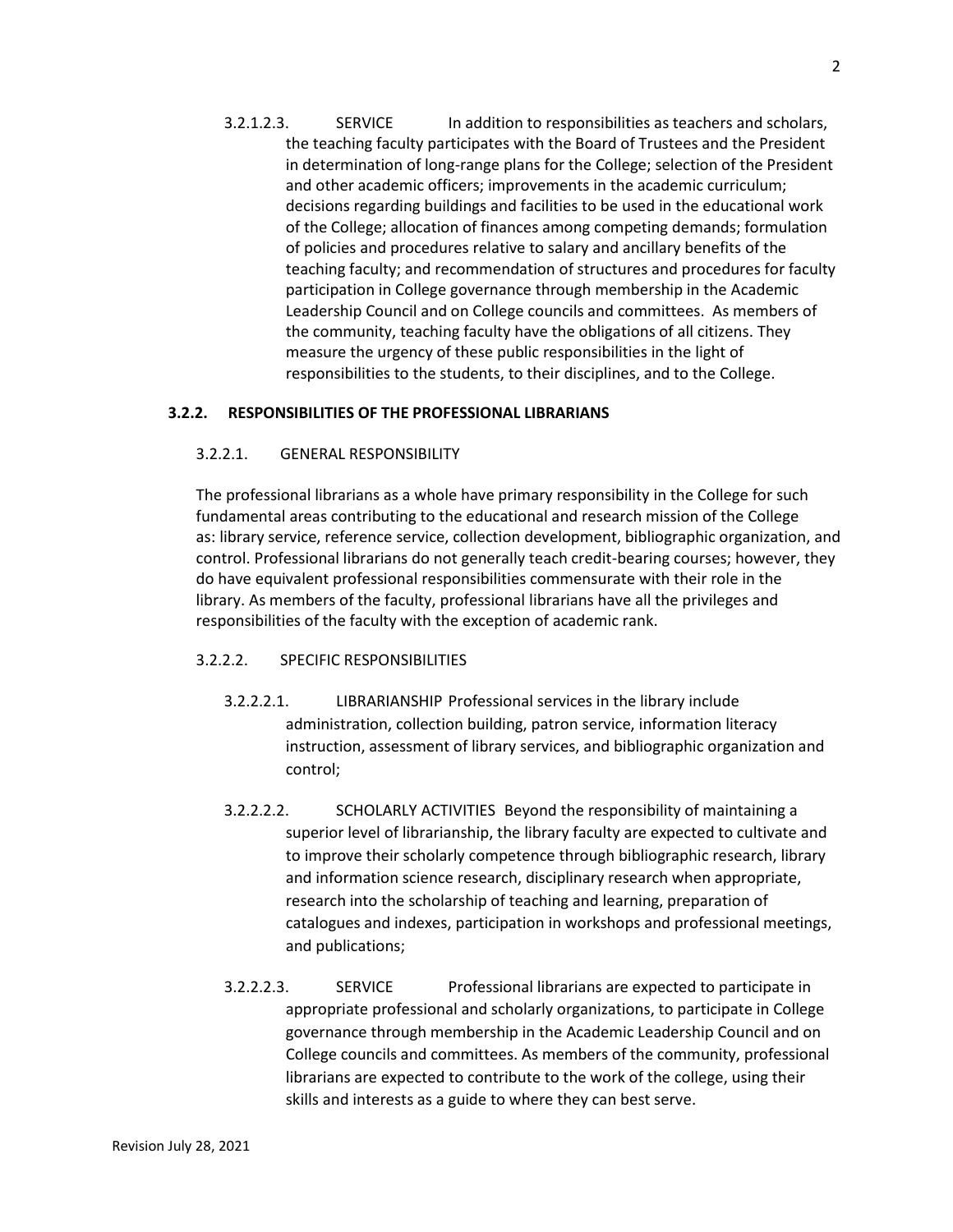## **3.2.3. RESPONSIBILITIES OF ADMINISTRATORS WHO ARE MEMBERS OF THE FACULTY**

- 3.2.3.1. GENERAL RESPONSIBILITY Administrators who hold faculty rank have contractually designated responsibilities that are specific to their positions. Their positions as administrators preclude their election as faculty on College councils and committees.
- 3.2.3.2. SPECIFIC RESPONSIBILITIES These are unique to each position and are delineated in the administration position description.

## **3.2.4. RESPONSIBILITIES OF THE EMERITA/US FACULTY**

- 3.2.4.1. GENERAL RESPONSIBILITY Emerita/us faculty are expected to support the principles, objectives, and standards of the college in a manner befitting their honored status.
- 3.2.4.2. SPECIFIC RESPONSIBILITIES Emerita/us faculty do not have specific responsibilities to the College unless they are contractually retained. If so disposed, they may continue to serve on College councils and committees.

## **3.3. FACULTY RANKS**

## **3.3.1. GENERAL POLICY**

With the exception of professional librarians, all faculty hold academic rank. There are four primary academic ranks: Instructor, Assistant Professor, Associate Professor, and Professor, plus Professional Librarian. Each faculty member is assigned to one of these according to the principles and procedures established for appointment and promotion. In addition to the four primary ranks, there are several academic designations for part-time and short-term faculty not on the tenure track. All faculty are expected to fulfill the responsibilities appropriate to their position on the faculty and each has the rights appropriate to that position.

## **3.3.2. TENURE TRACK ACADEMIC RANKS**

- 3.3.2.1. INSTRUCTOR The beginning rank, may be assigned to those who have not completed all the requirements for the terminal degree in their discipline.
- 3.3.2.2. ASSISTANT PROFESSOR The second academic rank, ordinarily conferred upon those who have completed their terminal degree and who have not yet been promoted to the rank of Associate Professor.
- 3.3.2.3. ASSOCIATE PROFESSOR The third academic rank, ordinarily conferred upon those who have served as assistant professors, have been recognized for superior teaching, and have achieved public recognition in their discipline.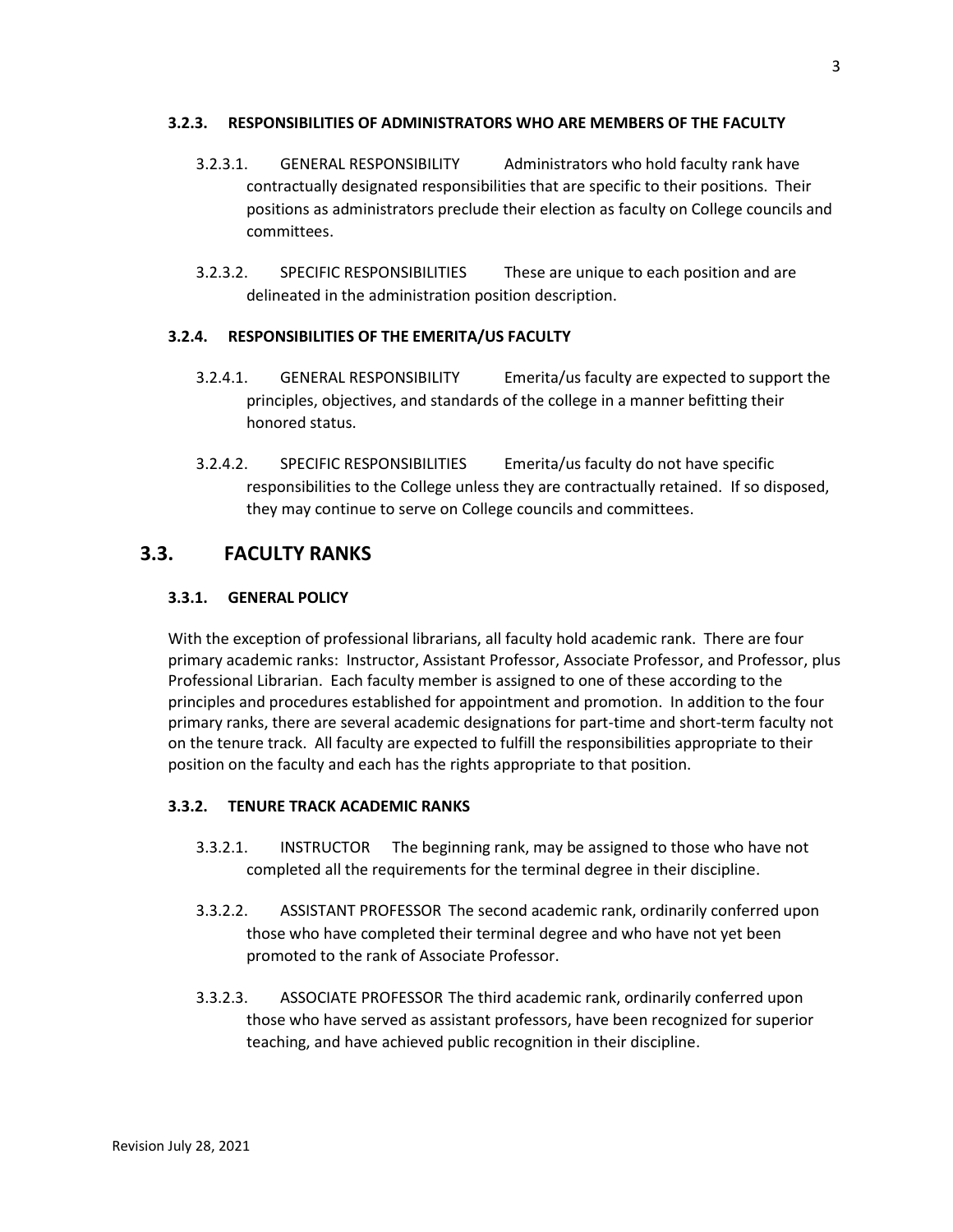- 3.3.2.4. PROFESSOR The fourth academic rank, ordinarily conferred upon those who have served as associate professors, have been recognized for superior teaching, and have achieved widespread recognition in their discipline.
- 3.3.2.5. PROFESSIONAL LIBRARIAN The designation of Professional Librarian is normally conferred on persons possessing the appropriate terminal professional degree. Appointment of Librarians follows the same procedures as those established for appointing other tenure track faculty.

#### **3.3.3. NON-TENURE ACADEMIC DESIGNATIONS**

- 3.3.3.1. ADJUNCT FACULTY The designation of Adjunct Faculty is normally conferred on persons who are paid to teach on a course-by-course basis. They may hold other academic or administrative positions. A letter of agreement is issued to them on a semester basis. Adjuncts are appointed on an ad hoc basis in consultation between the Department Chair/Division Director and the Associate Provost.
- 3.3.3.2. VISITING The designation of Visiting Faculty is normally conferred on persons holding short-term appointments with rank. Visiting Faculty should meet the qualifications for the rank they hold (e.g. Visiting Assistant Professor or Visiting Associate Professor, etc.). Visiting Faculty are appointed following the procedure for Appointment to the Faculty.
- 3.3.3.3. PROFESSIONAL SPECIALIST The designation of Professional Specialist is normally conferred on persons who carry out functions of a highly specialized nature and who hold an advanced degree in the relevant discipline. Professional Specialists are appointed following the procedure for Appointment to the Faculty.
- 3.3.3.4. LECTURER The designation of Lecturer is conferred upon salaried part-time and full-time faculty not on the tenure track. Lecturers are appointed following the procedure for Appointment to the Faculty.
- 3.3.3.5. SENIOR LECTURER An appointment to Senior Lecturer may occur after six years of service as Lecturer upon recommendation of the Department Chair/Division Director and the Associate Provost and with the approval of the Provost and the President.
- 3.3.3.6. FACULTY FELLOWS The designation of Faculty Fellow is conferred upon individuals who: teach courses for a graduate program on a regular basis (typically at least one course per year); contribute to the work of designing, implementing, assessing and reviewing their graduate programs; engage in efforts to develop the reputation of their graduate programs outside the College; and participate in recruitment and mentoring of students in ways that exceed the bounds of course instruction (e.g., directing student research, constructing and evaluating comprehensive exams, supervising students in community of field placements, etc.). Faculty Fellows are individuals who bring significant expertise in their fields (normally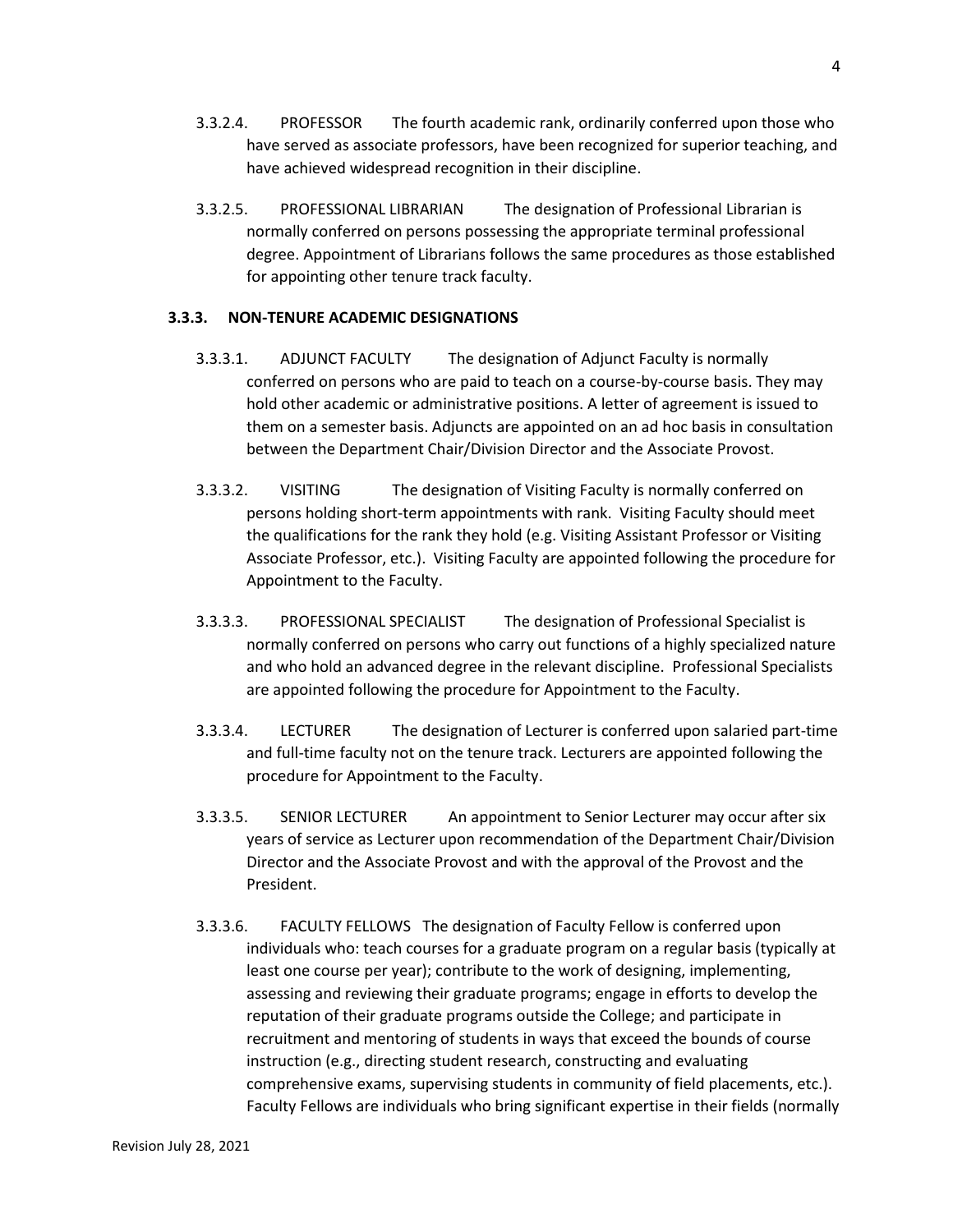possessing the terminal degree), but who do not hold a full-time or part-time faculty appointment at the College.

# **3.4. APPOINTMENT TO THE FACULTY: TEACHING AND NONTEACHING FACULTY**

## **3.4.1. APPOINTMENT PROCEDURE**

- 3.4.1.1. CRITERIA FOR APPOINTMENT The appointment of a member of the faculty is based on a careful evaluation of the individual's potential for fulfilling the responsibilities of a faculty member and on the needs of the institution.
- 3.4.1.2. POSITION APPROVAL PROCEDURE In consultation with the Department Chair, the Division Director prepares a position request for the Associate Provost. Guidelines and requirements will be posted on the Council of Chairs/Division Director portal. Normally position requests will be due twice a year on May 15 and October 15. Position requests will be reviewed by the Associate Provost and Provost, with the hiring decision made in discussion with the President.
- 3.4.1.3. SEARCH PROCEDURE Upon receipt of position approval, departments/divisions will establish search procedures and conduct a search for a candidate in accord with the College's Equal Employment Opportunity Policy. Normally, all faculty in the department, or a Search Committee selected by them, will review the credentials of applicants for the position.
- 3.4.1.4. CANDIDATE APPROVAL Except in extraordinary circumstances, the division in consultation with the department originates the recommendation for filling approved positions. The chair of the search committee sends credentials of the candidates and the recommendation of the search committee to the Provost, who approves the list of candidates to be brought to campus for interviews. The Chair of the Search Committee will invite candidates to campus for interviews. Candidates who visit campus will be reimbursed for their travel expenses according to the policies described under Travel Reimbursement.
- 3.4.1.5. CANDIDATE INTERVIEWS All members of the department shall have the opportunity to interview each candidate. Candidates will be interviewed by the Associate Provost, the Provost, and the President, or their designees. Normally, candidates are expected to make a presentation to students and faculty, who will be requested to complete an evaluation of the candidate's performance. After the interviewing process is completed, the search committee will evaluate and rank all of the candidates in order of hiring preference. The Division Director will then forward the recommendation to the Associate Provost. The Associate Provost, the Provost, and the President will review the recommendation along with their own evaluations in light of institutional priorities.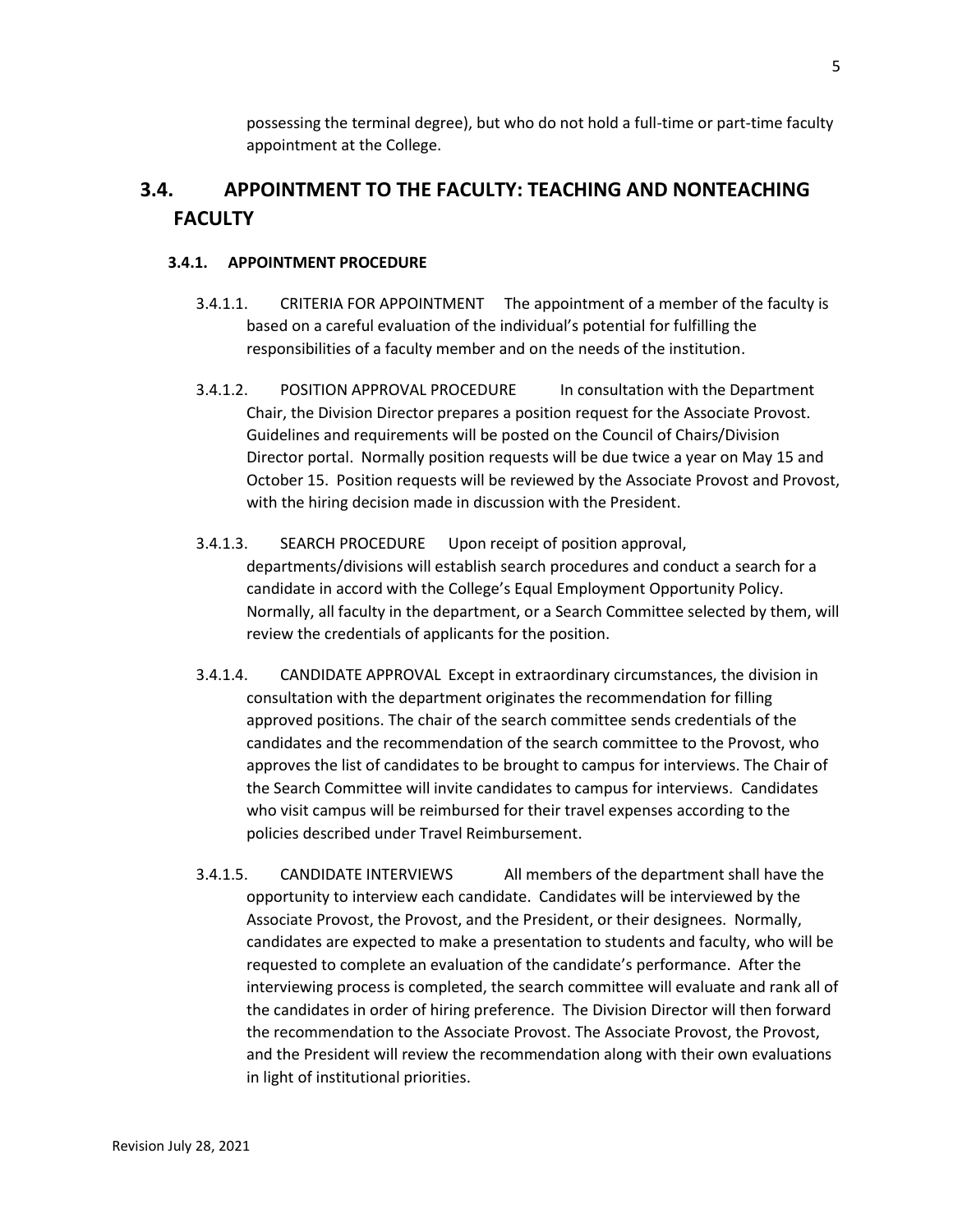3.4.1.6. INVITATION TO JOIN FACULTY Upon a positive decision, the Associate Provost will invite the applicant to join the faculty of the College. A time limit of two weeks is ordinarily given to the applicant to accept or decline the offer. Upon acceptance of the offer the Initial Letter of Appointment [Section III.E] will be sent by the Provost.

#### **3.4.2. QUALIFICATIONS FOR APPOINTMENT**

- 3.4.2.1. INSTRUCTOR. Appointment to the rank of Instructor requires:
	- 3.4.2.1.1. An appropriate academic degree or the standard accepted equivalent;
	- 3.4.2.1.2. The promise of superior teaching ability.
- 3.4.2.2. ASSISTANT PROFESSOR. Appointment to the rank of Assistant Professor requires:
	- 3.4.2.2.1. an earned doctorate or its recognized equivalent in the professional discipline and/or area of teaching; or
	- 3.4.2.2.2. proof of superior teaching, over a period of time, at an institution of higher learning; or
	- 3.4.2.2.3. achievement of public recognition in one's professional discipline.
- 3.4.2.3. ASSOCIATE PROFESSOR. Appointment to the rank of Associate Professor requires:
	- 3.4.2.3.1. an earned doctorate or its recognized equivalent in the professional discipline and/or area of teaching; and
	- 3.4.2.3.2. proof of superior teaching as a full-time faculty member; and
	- 3.4.2.3.3. achievement of public recognition in one's professional discipline.
- 3.4.2.4. PROFESSOR. Appointment to the rank of Professor requires:
	- 3.4.2.4.1. an earned doctorate or its recognized equivalent in the professional discipline and/or area of teaching; and
	- 3.4.2.4.2. proof of superior teaching as a full-time faculty member; and
	- 3.4.2.4.3. widespread recognition in one's discipline.
- 3.4.2.5. EMERITA/US This rank is ordinarily granted upon retirement to a person who has spent ten or more years at Saint Mary's College.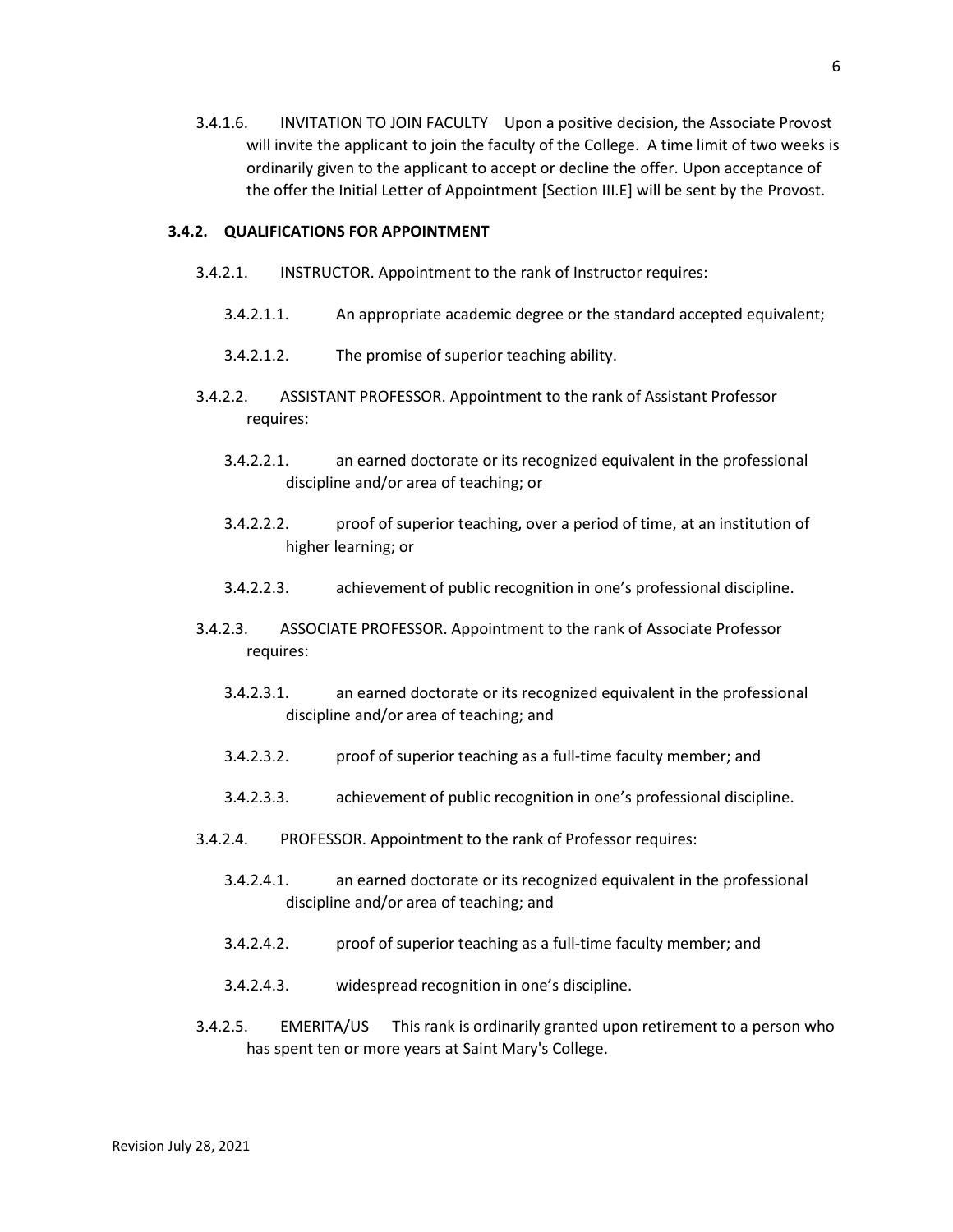- 3.4.2.6. PROFESSIONAL LIBRARIAN The designation of Professional Librarian is normally conferred on persons possessing the appropriate terminal professional degree. Appointment of Librarians follows the same procedures as those established for appointing other tenure-track faculty.
- 3.4.2.7. PART-TIME TENURE-TRACK APPOINTMENTS Part-time tenure-track appointments to the faculty are permitted for persons who for appropriate reasons must devote less than full-time service to the College provided that the service is at least half-time. Except in extraordinary situations no more than one-fourth of the tenure-track faculty in any department shall have part-time appointments.
	- 3.4.2.7.1. Requests by members of the tenure-track faculty for transfers between full-time and part-time service shall be made in accordance with Section 3.4.1. Such a transfer can be made only by mutual agreement between the appointee and the College.
	- 3.4.2.7.2. Standards for appointment and reappointment to tenure-track positions shall be the same for part-time service as for full-time service. The duration of contractual periods and academic ranks shall also be the same. The responsibilities and privileges of a member of the tenure track faculty with a part-time appointment are as defined in the Governance Manual, but on a proportionate scale, to those of a member with full-time appointment.

## 3.4.2.8. OTHER ACADEMIC DESIGNATIONS

ADMINISTRATORS WHO TEACH Administrators who do not hold faculty rank and who teach will be designated "Lecturer" according to the terms of their appointment. To teach, administrators should meet or exceed the qualifications listed for initial appointment to the teaching faculty at the Instructor level.

## **3.4.3. APPOINTMENTS WITH TENURE**

Ordinarily, tenure is not granted upon appointment. If a candidate wishes to be considered for an appointment with tenure, that request must be considered by the Committee on Rank and Tenure. Denial of tenure will not affect the candidate's status as a candidate for appointment, nor should it be considered as affecting future consideration for tenure.

## **3.4.4. ADMINISTRATIVE APPOINTMENT WITH FACULTY RANK**

Administrators who wish to retain their faculty rank or who wish promotion in rank to accompany their administrative appointment must meet the criteria established for that rank in 3.6.2.

## **3.4.5. TRAVEL AND OTHER EXPENSES FOR CANDIDATES**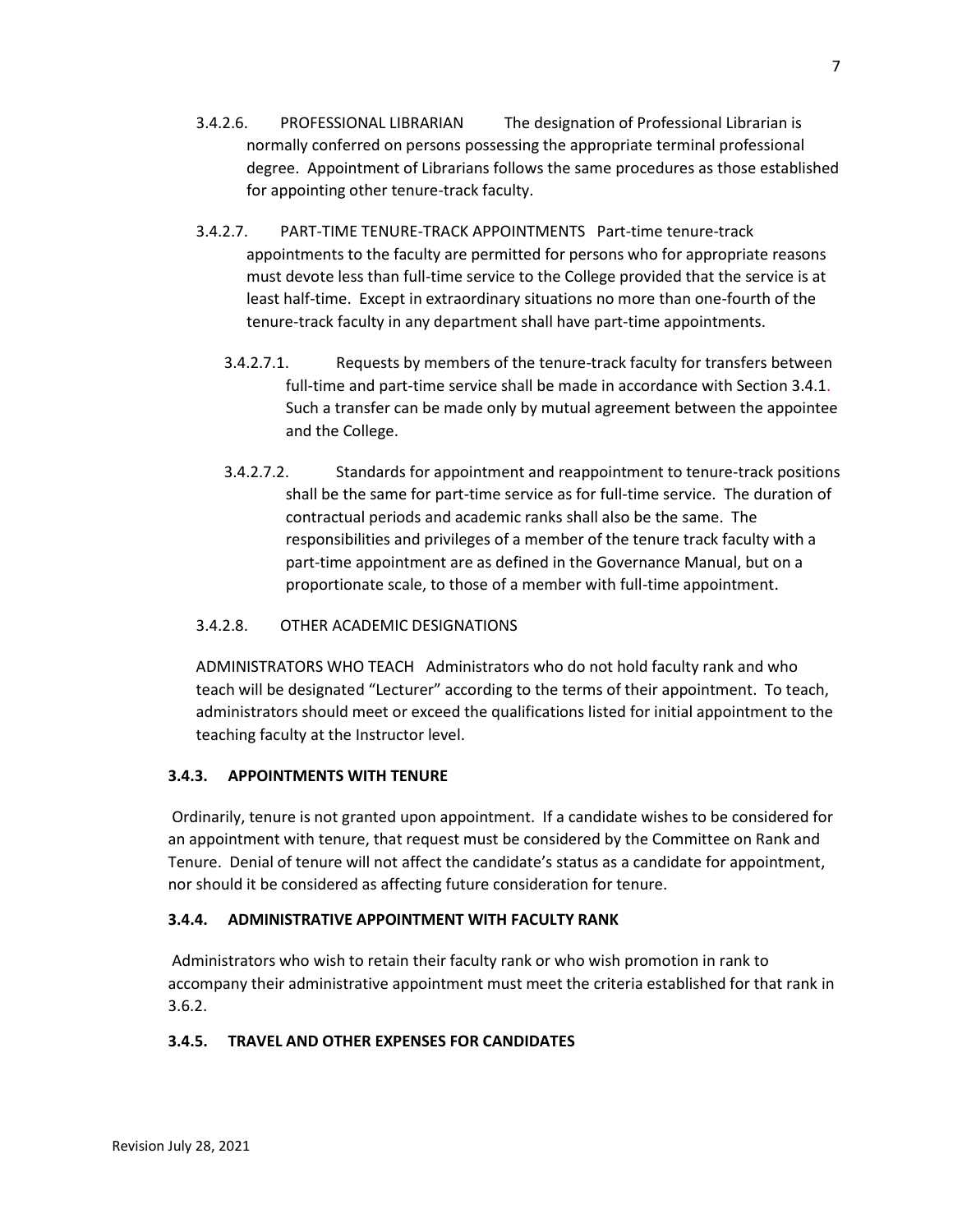Travel and other expenses connected with the recruitment or visit of faculty candidates to Saint Mary's campus are paid by the College. Candidates' expenses are charged to the recruitment budget in the Provost Office.

To receive reimbursement, a candidate must submit all receipts to the search committee who forwards them to the Provost Office with a request for reimbursement. If candidates use their own cars, they are reimbursed at the rate which the Internal Revenue Service allows as a tax deduction for professional travel. (The current rate may be obtained from the Business Office.)

## **3.5. LETTERS OF APPOINTMENT AND RENEWAL**

## **3.5.1. INITIAL LETTER OF APPOINTMENT: ALL FACULTY**

The initial letter of appointment from the Provost is issued upon acceptance of the offer to join the College faculty. The letter states the rank or title; the salary; the contracted time; and provisions, if any, for reimbursement of moving expenses. The initial letter of appointment also defines the terminal degree for the position and the candidate's status with regard to that degree.

## **3.5.2. LETTERS OF RENEWAL: ALL FACULTY**

Letters of renewal for faculty are issued by the Provost during the first week of March. The letter states the rank or title, salary, beginning and ending dates of the contract period, and the tenure status of the faculty member

## **3.5.3. RECOMMENDATION OF RENEWAL OF NONRENEWAL OF APPOINTMENT FOR PRE-TENURE FACULTY**

- 3.5.3.1. The Division Director shares in confidence the pre-tenure faculty member's Annual Review report with the Department Chair and tenured members of the department in developing a recommendation for renewal or non-renewal of the pretenure faculty member's appointment. The recommendation, signed by the Division Director, Department Chair and the tenured members of the department's faculty, along with the reasons for the recommendation, must be received by the Associate Provost by November 15.
- 3.5.3.2. The Provost and the Associate Provost review each case with the President and convey a decision to the Division Director by December 15.
- 3.5.3.3. In the case of pre-tenure faculty in their first year of appointment, since there is no Annual Review report of the prior year's performance, an abbreviated Annual Review report of the results of the first semester's appointment will be shared in confidence with the tenured members of the department in developing a recommendation for renewal or non-renewal of the pre-tenure faculty member's appointment. The Associate Provost must receive this recommendation and the reasons therefore by February 1. It is to be placed at the end of the Annual Review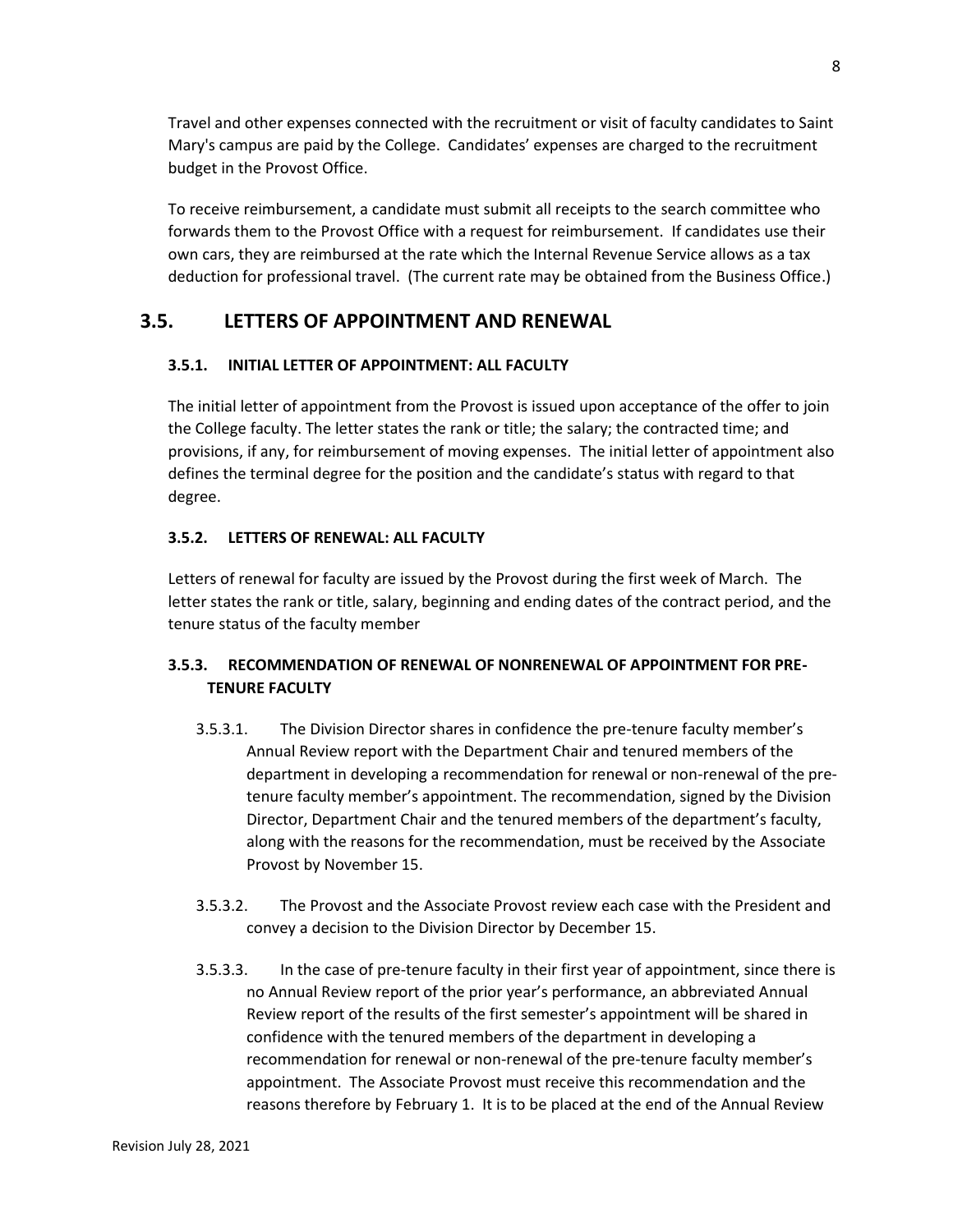report and must be signed by the Division Director, the Chair and the tenured members of the department's faculty. The Provost and the Associate Provost review each case with the President and convey a decision to the Division Director by February 15.

### **3.5.4. NOTIFICATION TO NON-TENURED FACULTY OF NONRENEWAL OF APPOINTMENT**

In cases of non-renewal, the College follows the American Association of University Professors (AAUP) recommendations in "Statement on Procedural Standards in the Renewal or Nonrenewal of Faculty Appointments" (AAUP Policy Documents and Reports as amended). Faculty members not being renewed will be notified by the Associate Provost. Faculty members in their first year receive three months notice, no later than March 1 of their first year of service to the College. Faculty members in their second year of service receive six months notice, no later than December 15 of their second year of service to the College. Faculty members in their third year, to the end of their tenure probationary period (as defined in section 3.7.2.1.), receive 12 months notice. Such notification is normally sent to the faculty member at the time contracts are issued, but in no instance will notification occur later than twelve months before the expiration of the appointment.

## **3.6. PROMOTION**

## **3.6.1. PROMOTION POLICY**

- 3.6.1.1. Promotion is neither automatic nor assured, except when promotion is contractually delineated at the time of appointment. These arrangements are limited to those appointed as Instructors who have not completed the degree criteria for Assistant Professor but are advanced upon completion of those criteria.
- 3.6.1.2. Promotions are subject to the procedures of the Committee on Rank and Tenure as found in section 3.8.
- 3.6.1.3. The principal qualifications for promotion are teaching ability and scholarly/creative work or its professional equivalent. Other criteria include professional experience; active participation in College government; participation in professional activities; contributions to public service. (See Section 3.8.1 for more information.)

## **3.6.2. QUALIFICATIONS FOR PROMOTION**

Candidates for promotion normally are expected to meet the following qualifications for promotion to an academic rank:

- 3.6.2.1. ASSISTANT PROFESSOR: The rank of Assistant Professor requires:
	- 3.6.2.1.1. an earned doctorate or its recognized equivalent in the professional discipline and/or area of teaching; and/or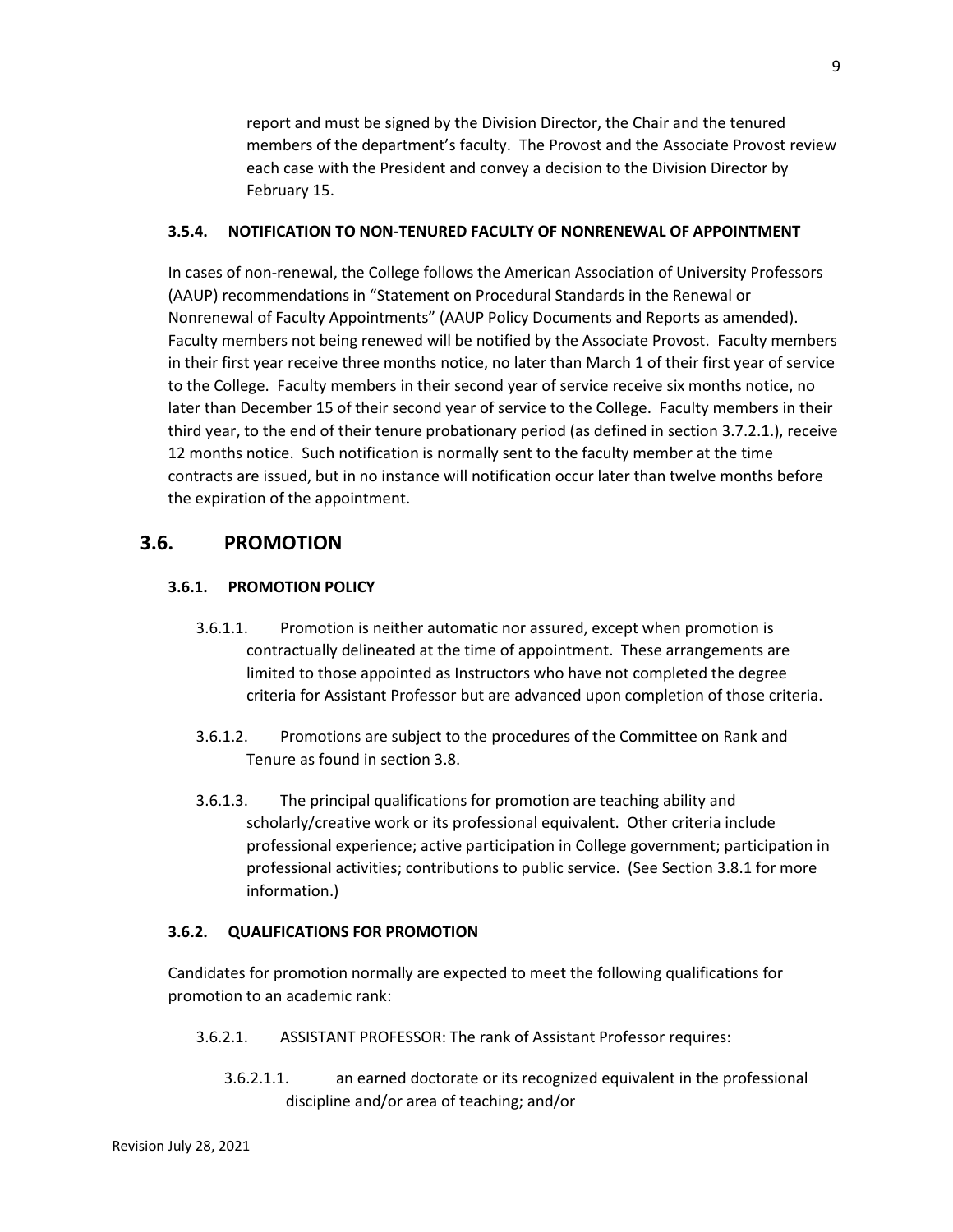- 3.6.2.1.2. proof of superior teaching, over a period of time, at an institution of higher learning; and/or
- 3.6.2.1.3. achievement of public recognition in one's professional discipline.
- 3.6.2.2. ASSOCIATE PROFESSOR: Promotion to the rank of Associate Professor requires:
	- 3.6.2.2.1. an earned doctorate or its recognized equivalent in the professional discipline and/or area of teaching; and
	- 3.6.2.2.2. superior teaching as a full-time faculty member at the rank of Assistant Professor in this or any other institution of higher learning; and
	- 3.6.2.2.3. achievement of public recognition in one's discipline, either through publication of the results of academic research or its professional equivalent; and
	- 3.6.2.2.4. evidence of active service in the College department, community, or profession other than teaching and scholarship or its equivalent, which is consistent with the mission and goals of the College and the profession.
- 3.6.2.3. PROFESSOR: Promotion to the rank of Professor requires:
	- 3.6.2.3.1. an earned doctorate or its recognized equivalent in the professional discipline and/or area of teaching; and
	- 3.6.2.3.2. superior teaching as a full-time member of the faculty at the rank of Associate Professor in this or any institution of higher learning; and
	- 3.6.2.3.3. widespread recognition in one's discipline, either through publication of the results of academic research or its professional equivalent; and
	- 3.6.2.3.4. evidence of leadership in service to the College, department, community or profession, other than teaching and scholarship or its equivalent, which is consistent with the mission and goals of the College and the profession. Candidates for promotion to Professor are advised to pursue those levels of quality and achievement which bring ever greater stature to the academic reputation of the College.

#### 3.6.3. PROMOTION EVALUATION CRITERIA

The criteria used in evaluating faculty performance for purposes of promotion are described in Section 3.8.

## **3.7. TENURE**

## **3.7.1. TENURE: DEFINITIONS AND OBJECTIVES**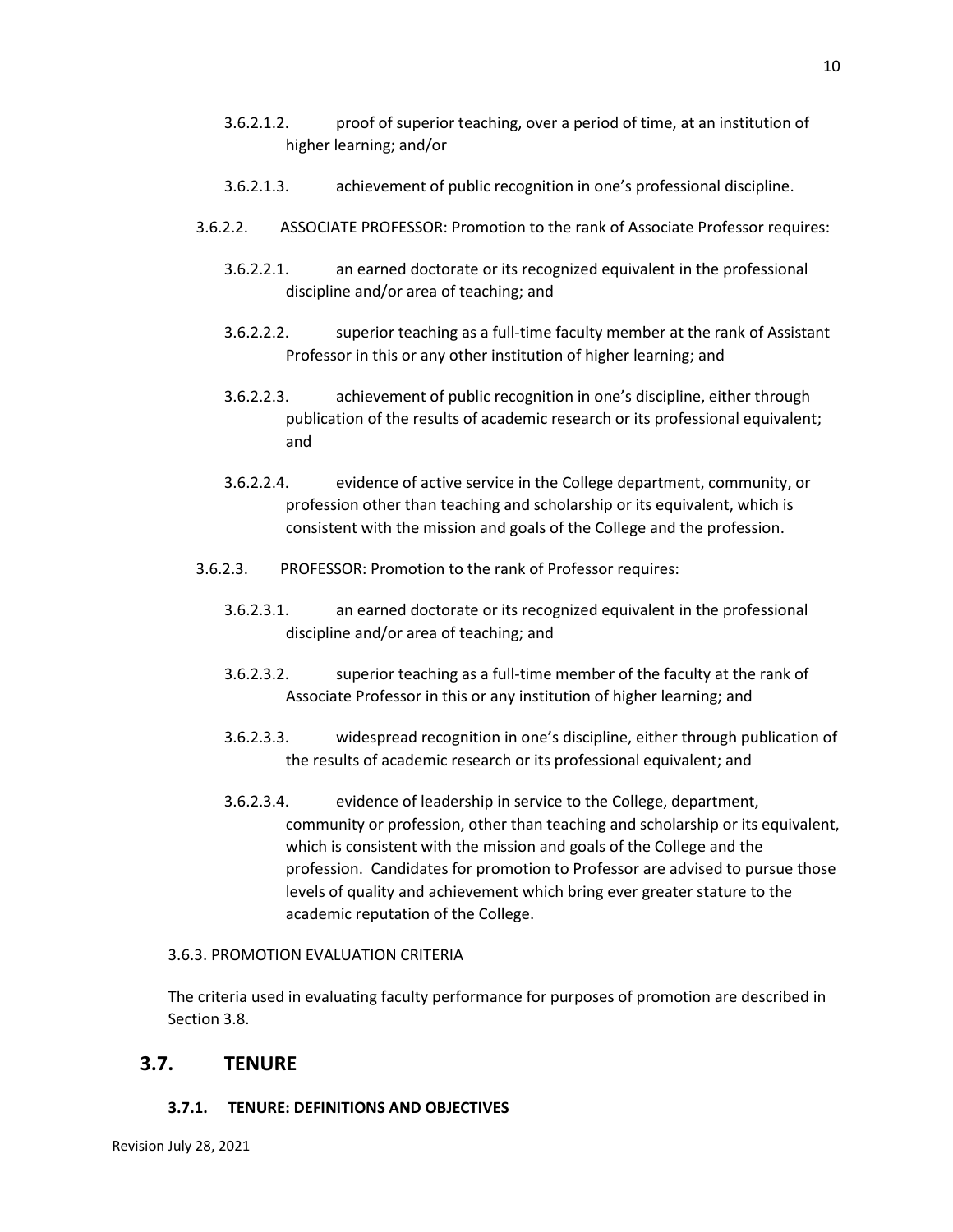Except as provided in Section 3.10, tenure is a permanent commitment by the College and by the faculty member until retirement or resignation. The significance of tenure to the faculty lies in the establishment of a climate where freedom of teaching, research, and extramural activity are possible. Tenure's significance to the institution lies in its provision of a core of able professionals who have the freedom to pursue the search for truth and its free exposition. Providing an atmosphere where the search for truth is possible fulfills the institution's obligations to both students and society.

## **3.7.2. TENURE POLICY**

Saint Mary's College generally endorses the policy recommendations of the AAUP. College policy, however, in certain instances may differ from the detailed procedures described in AAUP publications and, in those instances, College policy takes precedence. The material in this section is an interpretation of the following AAUP statements as they apply to the granting of tenure to the faculty at Saint Mary's College: "Academic Freedom and Tenure: 1940 Statement of Principles and Interpretive Comments," and "1976 Recommended Institutional Regulations on Academic Freedom and Tenure," AAUP Policy Documents and Reports.

## 3.7.2.1. TENURE PROBATIONARY PERIOD: FULL AND PART-TIME FACULTY

- 3.7.2.1.1. Tenure is granted after a probationary period at Saint Mary's College which will not exceed seven years of full-time equivalent teaching. Faculty members who have taught at other institutions may negotiate a reduction of their probationary period. The terms of this reduction appear in the faculty member's initial letter of appointment. The probationary period ordinarily will not be shortened by more than two years. Customarily, the College does not grant tenure before the completion of the probationary period.
- 3.7.2.1.2. Part-time faculty in tenure track positions receive probationary credit in relation to the number of full-time equivalent hours they teach. Thus, the maximum tenure probationary period for a part-time faculty member who teaches one-half time is fourteen years.
- 3.7.2.1.3. During the midpoint of the probationary period, a review of the faculty member's performance is conducted by the Committee on Rank and Tenure. This review is based on information provided by the individual, the Department Chair/Division Director, and tenured members of the department. The criteria used in the process are found in Section 3.8.1. The faculty member is informed in writing of the results of this review.

## 3.7.2.2. TERMINATION OF A TENURED APPOINTMENT

Tenured appointments are terminated only under exceptional circumstances, pursuant to the provisions of Section 3.10.

## 3.7.2.3. TENURE AND RETIREMENT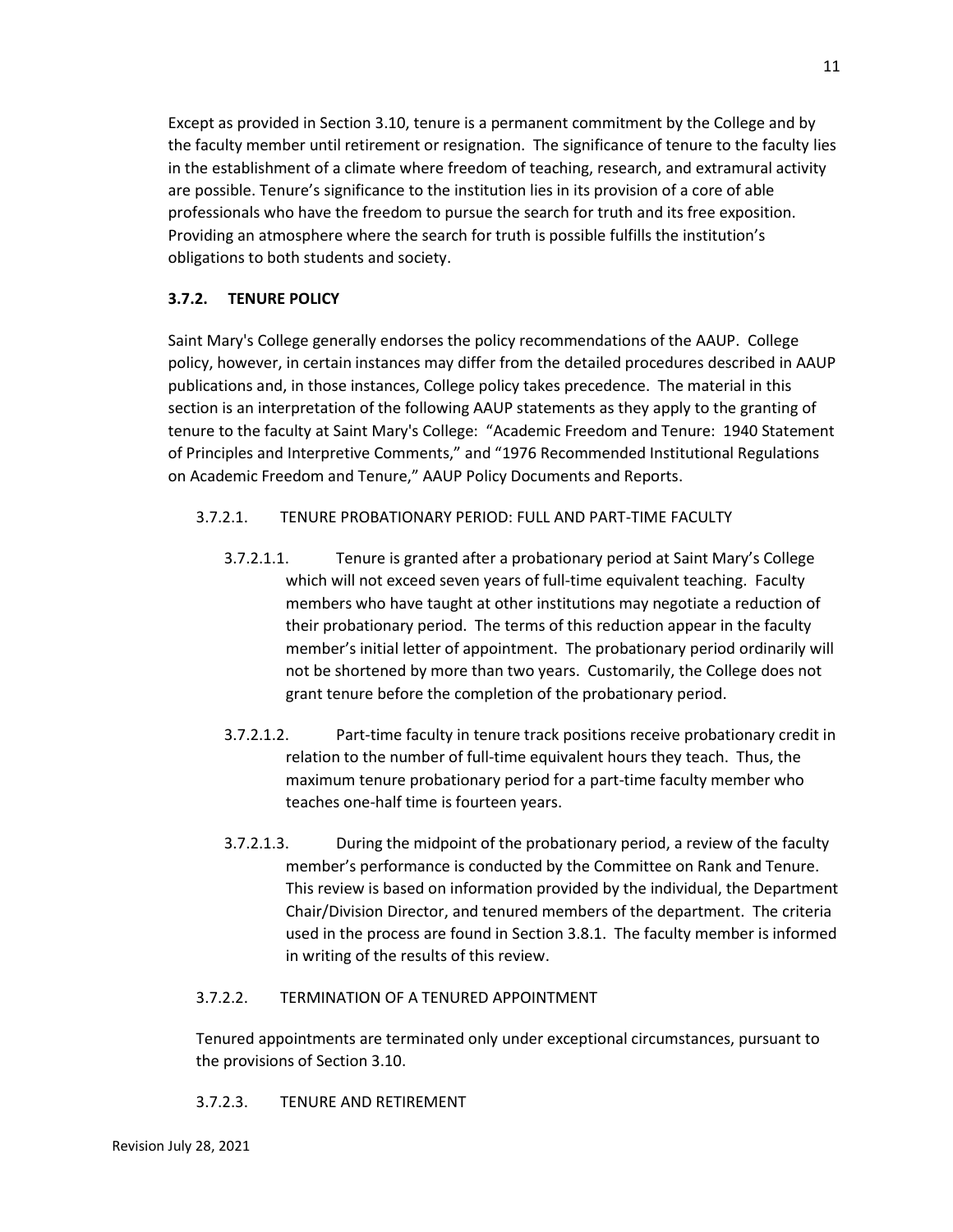Tenure ceases upon retirement.

## **3.8. PROMOTION AND TENURE: CRITERIA AND PROCEDURES**

## **3.8.1. PROMOTION AND TENURE EVALUATION FACTORS**

Three distinct criteria are employed in evaluating faculty performance: Teaching, Creative and Scholarly Activities, and Service. The criteria for evaluating creative and scholarly work and service vary considerably from one department to the next. It is the responsibility of the Division Director and the Department Chair to assist their faculty member to understand how the standard applies to their discipline and to assist the members of the Committee on Rank and Tenure in interpreting the standards of performance in their respective disciplines. Candidates for promotion and/or tenure are evaluated in terms of the following general factors:

- 3.8.1.1. TEACHING: Superior teaching is essential. Among the factors considered in evaluating teaching are:
	- 3.8.1.1.1. Command of subject
	- 3.8.1.1.2. Academic rigor
	- 3.8.1.1.3. Ability to communicate
	- 3.8.1.1.4. Organization of material
	- 3.8.1.1.5. Development of courses
	- 3.8.1.1.6. Intellectual stimulation of students
	- 3.8.1.1.7. Availability to students
	- 3.8.1.1.8. Interest in and encouragement of students
	- 3.8.1.1.9. Academic advising of students
	- 3.8.1.1.10. Efforts to improve the quality of teaching
- 3.8.1.2. CREATIVE, SCHOLARLY, AND RESEARCH ACTIVITIES

All faculty at Saint Mary's are expected to demonstrate continuing involvement in the professional life of their disciplines. To facilitate comprehension of this complex area, the Committee on Rank and Tenure, in consultation with the various departments, has prepared the following listing. Activities have been divided into three categories presented in order of decreasing importance of the category. (Activities listed within the category have equal weight.) This listing is intended to be illustrative, not exhaustive. While some activities corresponding to those in Category I are essential to promotion and tenure, it is expected that faculty will be involved in various activities of the kind listed below: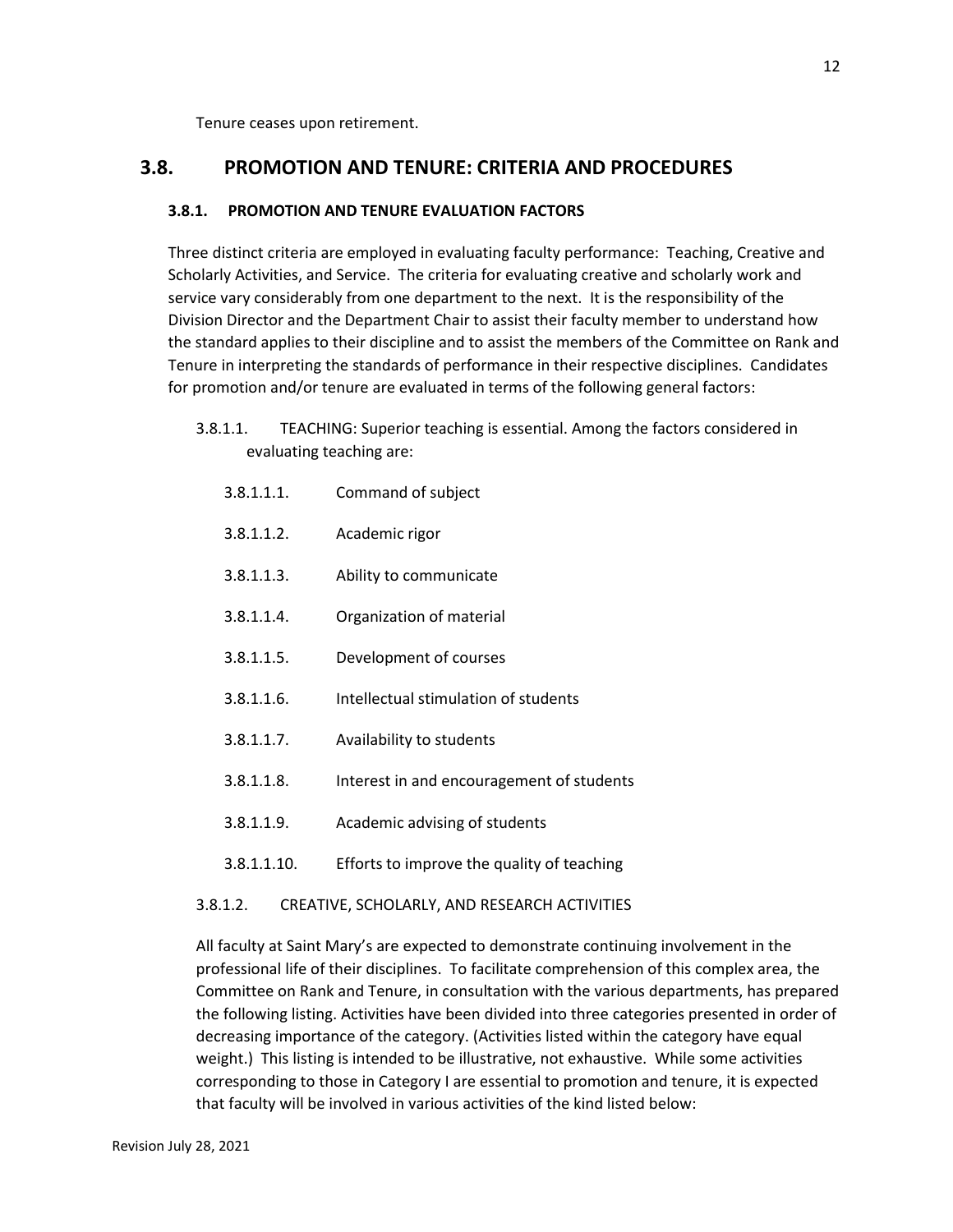### 3.8.1.2.1. CATEGORY I

- 3.8.1.2.1.1. Publishing in the field of research or of teaching
- 3.8.1.2.1.2. Presenting papers at meetings of professional societies
- 3.8.1.2.1.3. Designing seminars and/or workshops for professional meetings
- 3.8.1.2.1.4. Giving invitational recitals and concerts
- 3.8.1.2.1.5. Participating in juried art exhibitions
- 3.8.1.2.1.6. Guest participation in one's discipline in professional theatre (such as acting, directing, stage managing)
- 3.8.1.2.1.7. Holding office in national professional societies in one's discipline
- 3.8.1.2.1.8. Receiving honors indicative of professional recognition in one's discipline
- 3.8.1.2.2. CATEGORY II
	- 3.8.1.2.2.1. Engaging in ongoing research
	- 3.8.1.2.2.2. Having one's work cited by other scholars
	- 3.8.1.2.2.3. Refereeing papers
	- 3.8.1.2.2.4. Receiving grants in support of scholarly activity
	- 3.8.1.2.2.5. Preparing laboratory manuals and other kinds of teaching tools
	- 3.8.1.2.2.6. Attending meetings of professional societies
	- 3.8.1.2.2.7. Attending professional workshops
	- 3.8.1.2.2.8. Giving invitational lectures on scholarly subjects both on and off campus
	- 3.8.1.2.2.9. Participating in non-juried art exhibitions
	- 3.8.1.2.2.10. Participating in on-campus concerts, art exhibitions, or theatrical productions
	- 3.8.1.2.2.11. Writing reviews of scholarly books, concerts, art exhibitions, or theatrical productions
- 3.8.1.2.3. CATEGORY III

13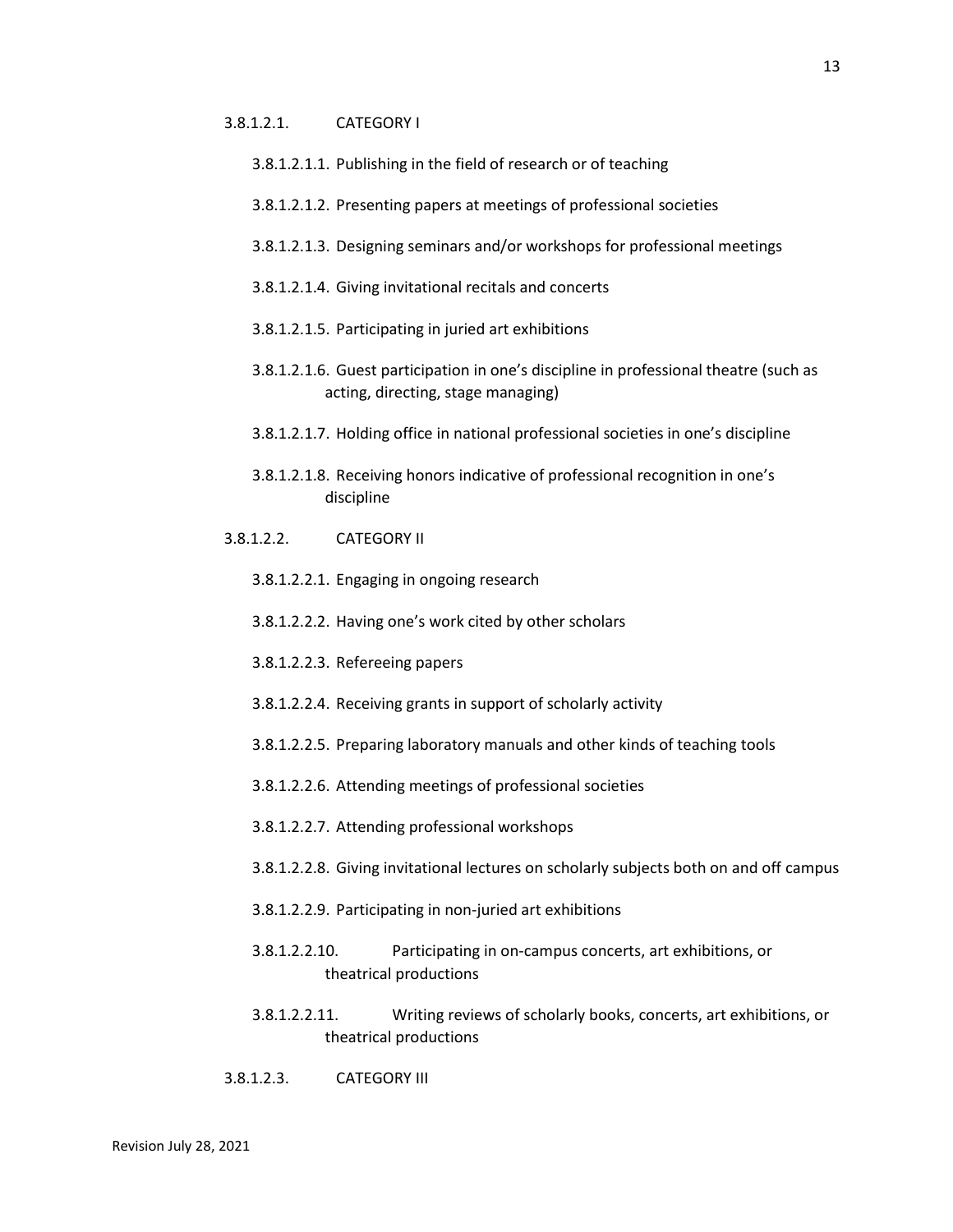- 3.8.1.2.3.2. Receiving grants not directly related to scholarly activity
- 3.8.1.2.3.3. Giving lectures in the areas of one's academic discipline for nonprofessional organizations
- 3.8.1.2.3.4. Being chosen an officer and/or board member of a local organization on the basis of expertise in one's academic discipline
- 3.8.1.2.3.5. Enrolling in conferences, courses, and seminars in one's discipline

While it is true that criteria for evaluating creative and scholarly work vary greatly, these categories in effect constitute a ranking.

- 3.8.1.3. SERVICE: Service embraces a wide range of activities including:
	- 3.8.1.3.1. College governance and College committee work
	- 3.8.1.3.2. Departmental and Divisional activities
	- 3.8.1.3.3. Service to the College community
	- 3.8.1.3.4. Service to the community outside the college, utilizing one's professional abilities as teacher and scholar

### **3.8.2. PROMOTION AND/OR TENURE PROCEDURES**

Faculty who intend to apply for tenure and/or promotion should notify the Chair of the Committee on Rank and Tenure no later than June 1, so as to allow adequate time for the Committee's planning for cases, and for the candidate to gather, develop, and distribute materials for the review

### 3.8.2.1. NOMINATION FOR PROMOTION AND/OR TENURE

Tenure and promotion in faculty rank at Saint Mary's College normally originate with the Division Director; however, they may be initiated by the faculty member, a colleague, or an administrator. Nominations are submitted to the Chair of the Committee on Rank and Tenure who initiates the procedures outlined below. To avoid prejudicing a case, the source of the nomination is kept confidential by the Chair of the Committee. College policy does not encourage nominations for early tenure.

#### 3.8.2.2. CANDIDACY FOR PROMOTION AND/OR TENURE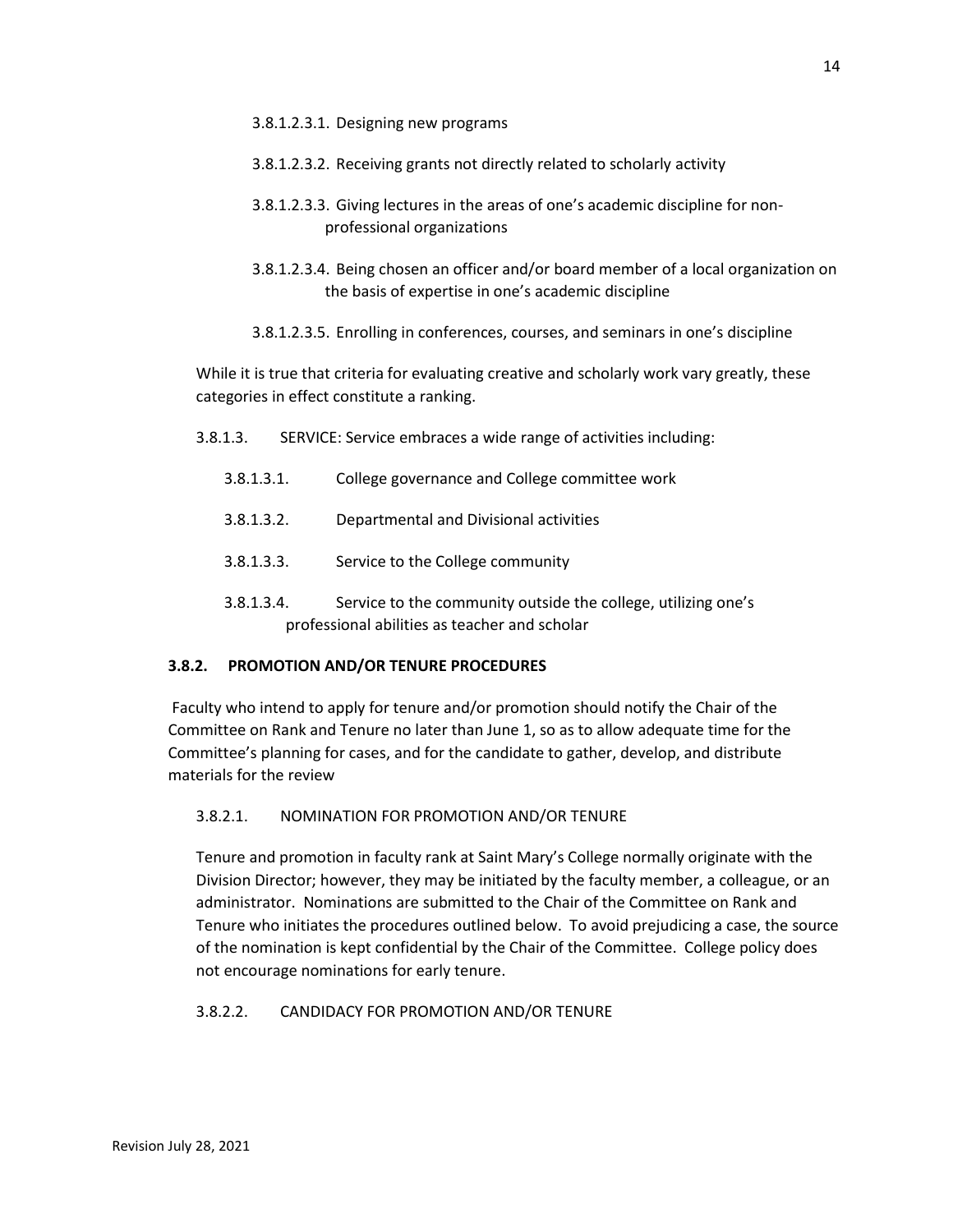- 3.8.2.2.1. The Chair of the Committee on Rank and Tenure notifies faculty nominated for promotion or tenure, in writing, of their nomination.<sup>1</sup> The nominee may accept or decline the nomination. If a nominee declines the nomination, that person's name is withdrawn and no further consideration is given to that case that year except in cases of faculty at end of probationary period (see paragraph below). The person or persons making the nomination are so notified in writing. If the nominee accepts, that faculty member becomes a candidate.
- 3.8.2.2.2. Faculty members who reach the end of the probationary period and refuse the nomination for tenure are issued a terminal contract. On the basis of the acceptance notices received from the nominees, the Chair of the Committee on Rank and Tenure prepares a list of candidates for promotion and/or tenure. This list is known only to the members of the committee on Rank and Tenure and the President of the College.

### 3.8.2.3. CANDIDACY MATERIALS

It is the candidate's responsibility and opportunity to make her or his best case for tenure and/or promotion. The Committee on Rank and Tenure considers the following materials (3.8.2.3.1-3.8.2.3.6.) for each candidate. Additional materials may be submitted by the candidate.

### 3.8.2.3.1. CANDIDATE

- 3.8.2.3.1.1. The Committee on Rank and Tenure Evaluation form can be found on the College portal, under the Faculty Committee tab.
- 3.8.2.3.1.2. Supporting materials such as representative syllabi, student course/instructor surveys, publications, slides, reviews, programs, original evaluation forms with student comments, etc.
- 3.8.2.3.2. DEPARTMENT CHAIR / DIVISION DIRECTOR
	- 3.8.2.3.2.1. The Committee on Rank and Tenure Evaluation form can be found on the College portal, under the Faculty Committee tab.
	- 3.8.2.3.2.2. Supporting materials.

#### 3.8.2.3.3. FACULTY

 $\overline{\phantom{a}}$ 

 $^1$  Faculty who are expecting to be nominated for tenure and/or promotion should notify the Chair of the Committee on Rank and Tenure by June. 1.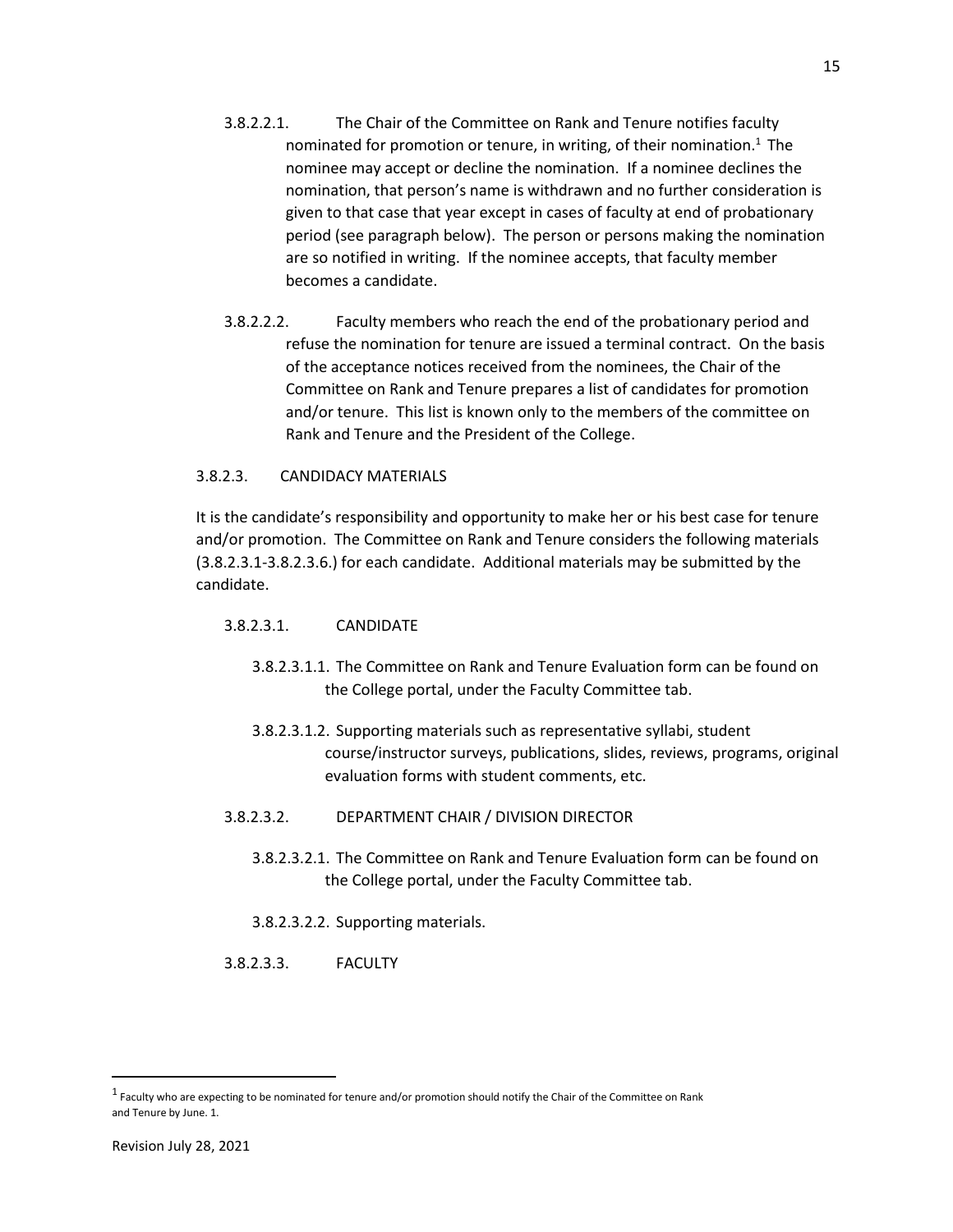- 3.8.2.3.3.1. The Chair of the Committee on Rank and Tenure Evaluation requests each member of a candidate's department to submit an evaluation of the candidate.
- 3.8.2.3.3.2. The Committee on Rank and Tenure may request that colleagues outside of the department submit evaluations of the candidate. This is normally done in instances where there has been significant involvement with the candidate. A candidate may ask that the Committee request an evaluation from any faculty member. Ordinarily, however, the candidate is expected to issue the request to the evaluator.

#### 3.8.2.3.4. STUDENTS

- 3.8.2.3.4.1. Quantitative data from Student Course Instructor Surveys are assembled by the Office of the Associate Provost.
- 3.8.2.3.4.2. Students are asked to provide a written evaluation of the candidate's strengths and weaknesses as well as to evaluate the candidate as a member of the Saint Mary's College community. A sample of students who have had only lower division courses and a sample of students having a range of courses are asked to write. Students' names are selected from class lists of preceding years. Candidates are not to solicit letters from current students.

#### 3.8.2.3.5. ALUMNAE

Alumnae who have taken one or more courses with the candidate are asked to provide written evaluations of the candidate's strengths and weaknesses and to evaluate the candidate as a member of the Saint Mary's College community. A random sample of alumnae throughout the candidate's time at Saint Mary's is chosen representing undergraduate majors and non-majors and graduate students.

#### 3.8.2.3.6. EXTERNAL REVIEWERS

- 3.8.2.3.6.1. As part of the review of all cases for tenure and/or promotion, the Committee on Rank and Tenure asks for input from reviewers from outside the College who are in a position to speak knowledgeably about the accomplishments of the candidate in the area of scholarly/creative activity. Outside reviews are ordinarily sought only from the individuals identified by the candidate, but the Committee may request assessments from other individuals as well.
- 3.8.2.3.6.2. No later than the first day of academic year in which the candidate will be considered for tenure and/or promotion, the candidate submits to the Chair of the Committee, a list of external reviewers who have agreed to review the candidate's scholarly/creative activity. The list includes names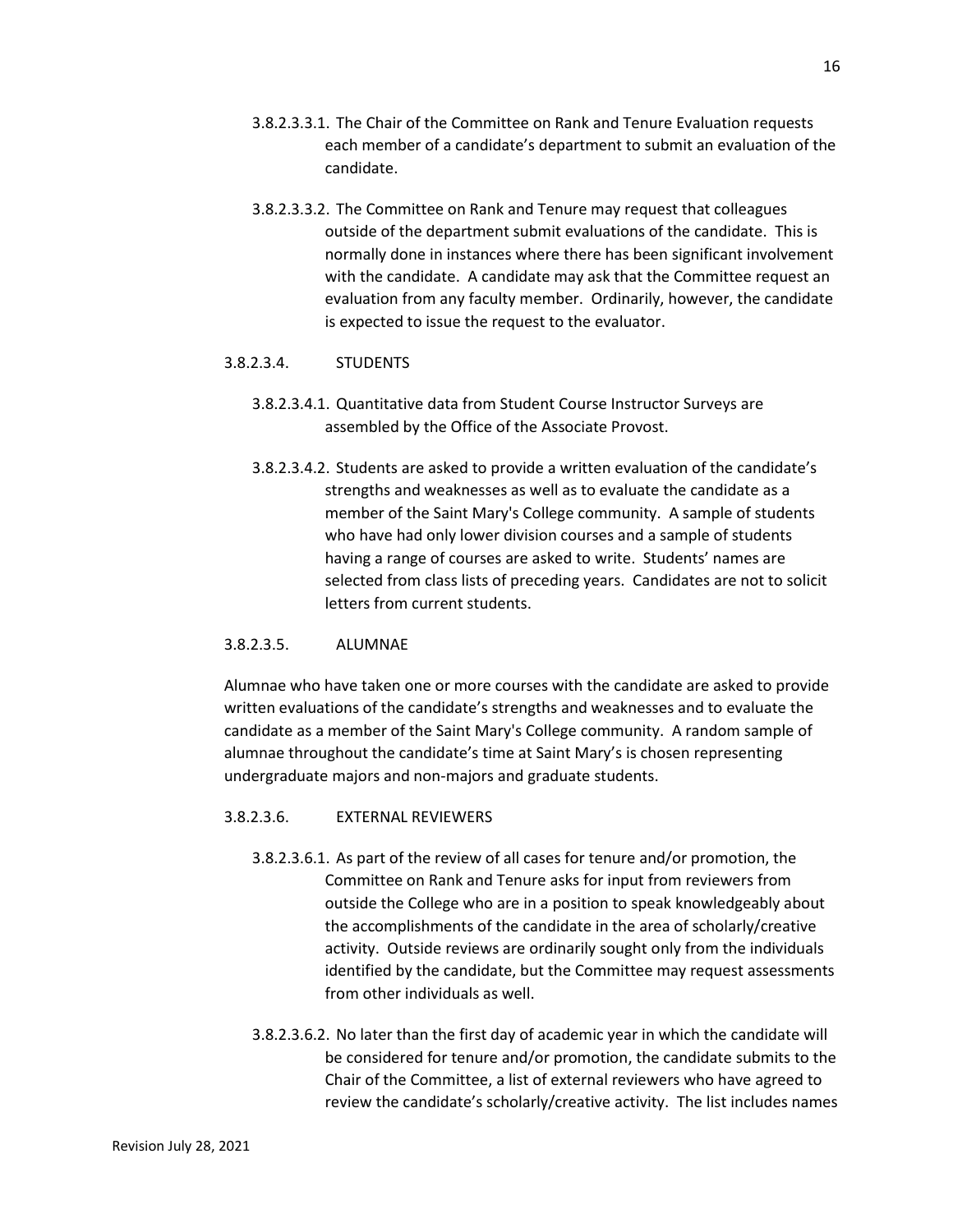and contact information for a minimum of 3 and a maximum of 5 individuals.

- 3.8.2.3.6.2.1. It is the candidate's responsibility to send, in a timely fashion, materials she or he deems necessary to complete the review process to the individuals on the list. The material includes a copy of the candidate's own narrative report to the committee, and may include any other materials that the candidate judges to be useful to the reviewer, e.g., representative syllabi, articles, books, texts of presentations, reproductions of art work.
- 3.8.2.3.6.2.2. No later than September 1, the Chair of the Committee contacts the individuals on the list provided by the candidate and requests that they return their completed evaluations by October 1.

#### 3.8.2.4. REQUESTS TO APPEAR BEFORE THE COMMITTEE

3.8.2.5. Candidates for promotion and/or tenure who wish to make a personal appearance to the Committee on Rank and Tenure may do so by contacting the Chair of the Committee prior to the deadline set for candidacy materials. Faculty who are not candidates and administrators who wish to appear before the Committee in support of, or in opposition to a candidate, should contact the Chair of the Committee prior to November 1. Those who wish to recommend changes in procedure or policy should contact the Chair of the Committee.

### 3.8.2.6. REVIEW PROCEDURES: COMMITTEE ON RANK AND TENURE

Although there may be deviation from the following procedure, the Committee on Rank and Tenure normally follows the procedure described below in reviewing all candidates. **All deliberations of the Committee on Rank and Tenure and the materials on which they are based are strictly confidential.**

- 3.8.2.6.1. PHASE 1 Prior to considering any candidate for promotion and/or tenure, and prior to meeting with the Department Chair/Division Director of the candidate, the Committee on Rank and Tenure must be in receipt of the above candidacy materials. The Committee members review the candidate's materials prior to the meeting.
- 3.8.2.6.2. PHASE 2 Committee members do not discuss their observations based upon their review of the materials among themselves nor with others prior to meeting with the Department Chair/Division Director. Thus, each Committee member forms a personal assessment and develops a line of inquiry to be pursued during the meeting. If the Chair of a department is a candidate for promotion, the most recent past chair of the department or the Division Director will complete the candidate report and present the candidate to the Committee on Rank and Tenure.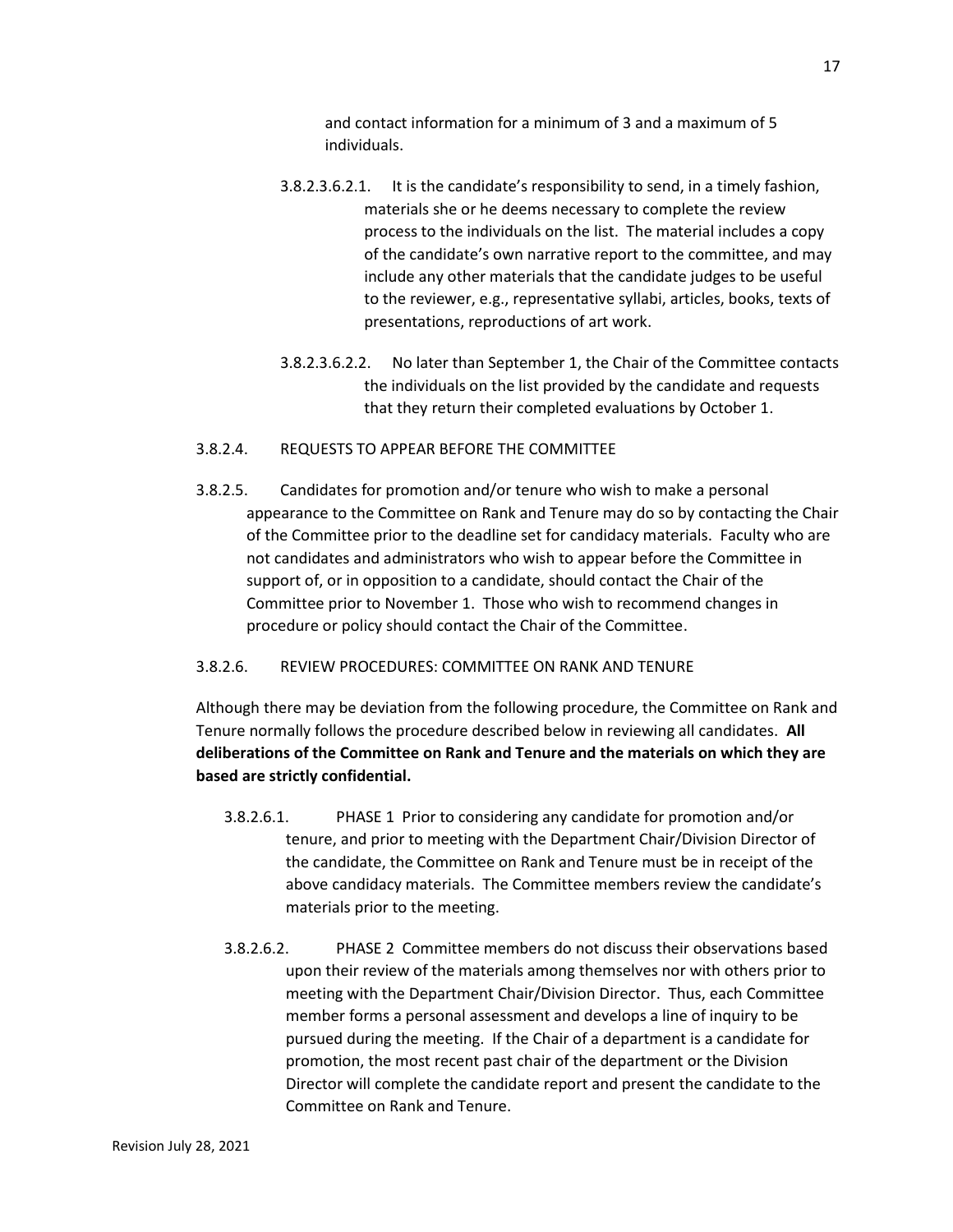3.8.2.6.3. PHASE 3 Following the meeting with the candidate's Department Chair/Division Director, the Committee on Rank and Tenure discusses the case before it. The Committee may decide to defer the discussion pending further review of the materials. When the Committee is satisfied that it can make an informed judgment, a vote is taken. All decisions which serve as the basis for the Committee's recommendation are based on a majority vote via secret ballot.

## 3.8.2.7. RECOMMENDATIONS OF THE COMMITTEE ON RANK AND TENURE

The Committee on Rank and Tenure submits its written recommendations together with all candidate material to the President no later than January 1.

## 3.8.2.8. PRESIDENT'S DECISION

The President communicates the decision on promotion and tenure to the Provost and to the Committee on Rank and Tenure no later than February 1. If the President does not accept a Committee recommendation, the President meets with the Committee to discuss the rationale for this decision. The President may request a meeting with the Committee on Rank and Tenure to seek clarification or to review these decisions. The President reports tenure decisions to the Executive Committee of the Board of Trustees at its winter meeting.

## 3.8.2.9. NOTIFICATION OF DECISION ON PROMOTIONS AND TENURE

Division Directors, Department Chairs, and candidates for promotion and/or tenure are given written notification of decisions from the President by February 15. Faculty members who are promoted and/or granted tenure receive contracts that reflect their new status. Those denied tenure and who are at the end of their probationary period receive terminal contracts. Public announcement of promotions conferred by the College is made at the annual President's Dinner.

## 3.8.2.10. CONFIDENTIALITY

With the exception of supporting materials (e.g., publications, slides, etc.), all materials submitted to the Committee as well as materials generated by the Committee on Rank and Tenure are confidential. Only Committee members and the President are granted access to these materials. Committee members do not have access to the written evaluations by faculty members of candidates considered in previous years.

## 3.8.2.11. REASONS FOR RANK AND TENURE DECISIONS

3.8.2.11.1. Reasons which contributed to the decision to deny tenure or promotion to a faculty member will be given verbally if that faculty member requests them.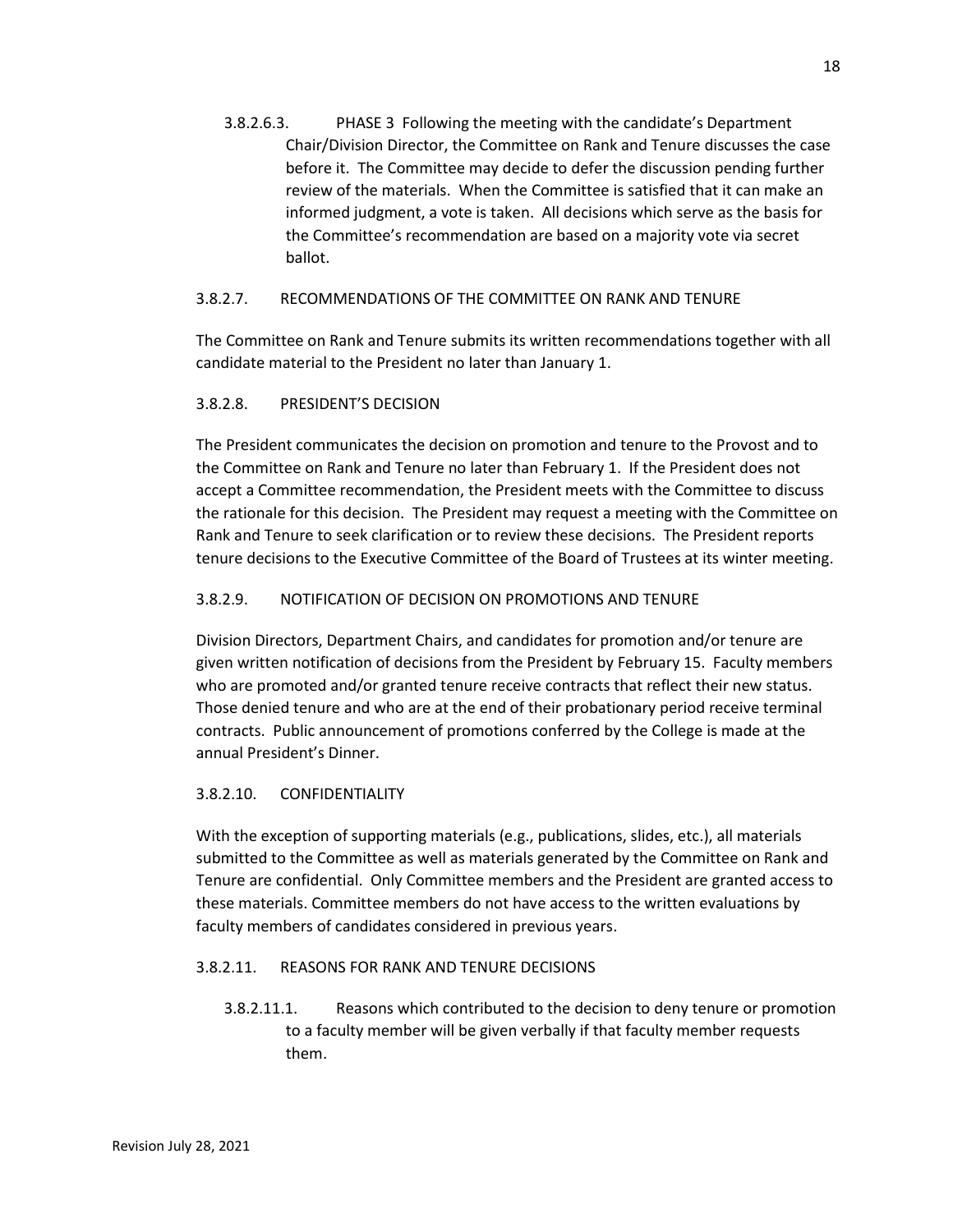- 3.8.2.11.2. Unsuccessful candidates for promotion and/or tenure have the right to meet with the President and Provost to discuss the decision.
- 3.8.2.11.3. If, having received reasons verbally and having been advised of potential adverse consequences, the faculty member believes that written confirmation of the reasons for denying tenure or promotion might be useful in pursuing a professional career, that individual may request and shall receive the reasons in writing. Such a request must be submitted in writing by April 15 of the academic year in which the decision to deny tenure and/or promotion was communicated in writing to the candidate.
- 3.8.2.12. REAPPLICATION FOR PROMOTION
- 3.8.2.13. Tenured faculty denied promotion may not reapply the following academic year.

## **3.8.3. APPEAL OF A PROMOTION OR TENURE DECISION**

Faculty who are denied promotion and/or tenure and who wish to appeal the decision must submit a written appeal to the President within thirty working days after they are notified of the denial. Faculty who believe there has been a procedural irregularity or lack of adequate consideration may appeal their case to the Grievance Committee of the Academic Leadership Council.

## **3.9. ACADEMIC FREEDOM**

## **3.9.1. ACADEMIC FREEDOM POLICY**

3.9.2. Saint Mary's College generally endorses the policy recommendations of the AAUP. College policy, however, in certain instances may differ from the detailed procedures described in AAUP publications and, in those instances, College policy takes precedence. The material in this section is an interpretation of the following AAUP statements as they apply to the academic freedom of the faculty at Saint Mary's College: "Academic Freedom and Tenure: 1940 Statement of Principles and Interpretive Statements" and "1976 Recommended Institutional Regulations on Academic Freedom and Tenure," AAUP Policy Documents and Report.

## 3.9.2.1. FREEDOM OF TEACHING

Faculty are entitled to freedom in the classroom in discussing their subjects, but they should be careful not to introduce into their teaching controversial matter which has no relation to the subject. They are expected to exercise care in their own subjects so that hypotheses, theories, and opinions are presented as such, and not as facts.

3.9.2.2. FREEDOM OF RESEARCH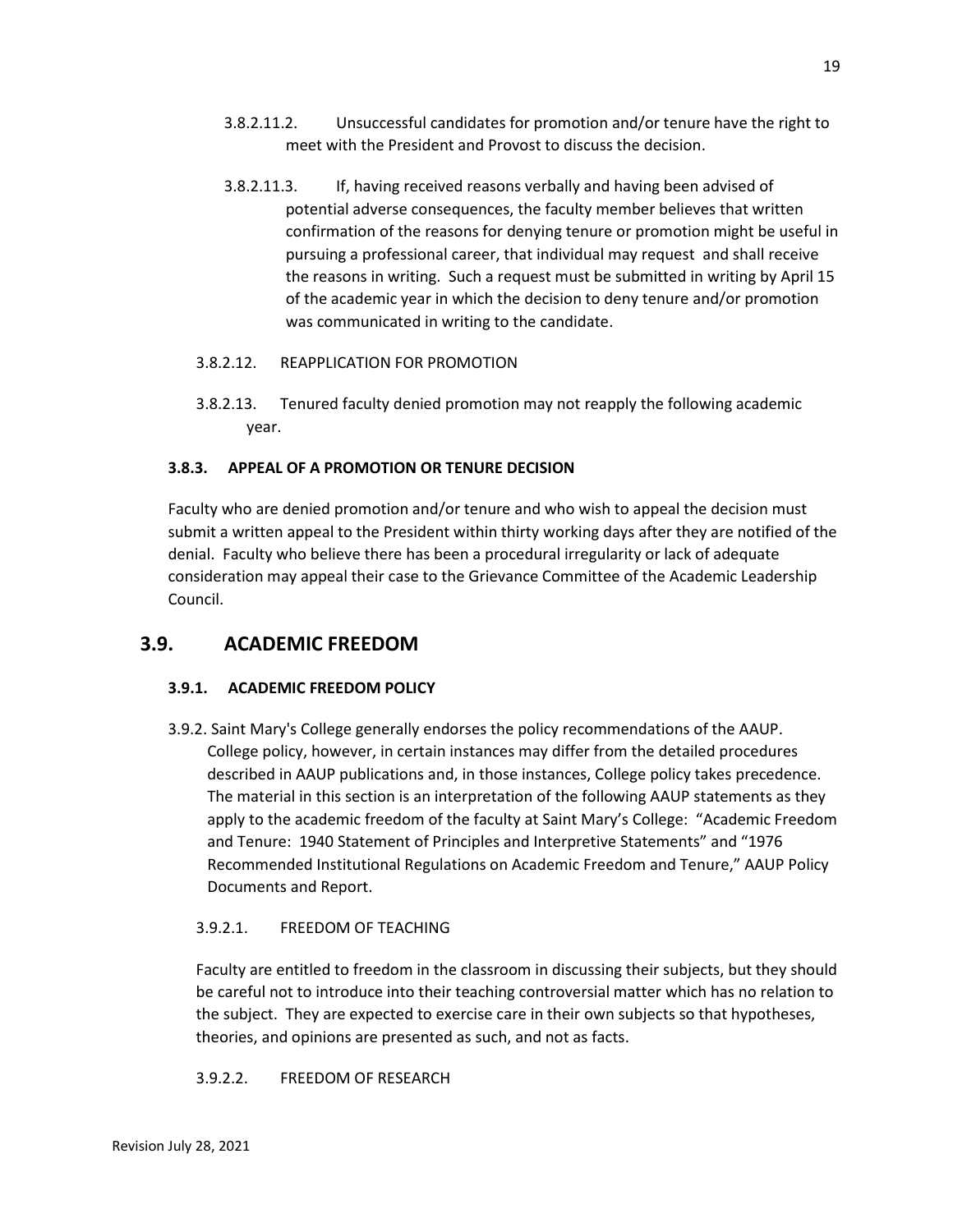Faculty are entitled to full freedom in research and in the publication of their results subject to the adequate performance of other academic duties. Research for pecuniary return must be based upon an understanding with the College administration.

## 3.9.2.3. FREEDOM OF EXTRAMURAL ACTIVITY

Faculty are citizens, members of learned professions, and officers of instruction. When they speak or write as citizens they are free from institutional censorship or discipline, but their special position in the community imposes special obligations. As learned persons and officers of instruction, faculty should remember that the public may judge their profession and institution by their utterances. Hence, faculty should be accurate, should exercise appropriate restraint, should show respect for the opinions of others, and should make every effort to indicate that they are not speaking as representatives of the institution.

## 3.9.2.4. ACADEMIC FREEDOM IN A CATHOLIC COLLEGE

Saint Mary's College is a Roman Catholic institution. Faculty are free to research, to present, and to discuss all positions on important issues; however, they must do so in an atmosphere which promotes the highest intellectual standards and recognizes and respects the tradition of Christian belief, which is a major foundation of this institution.

## **3.9.3. GRIEVANCE PROCEDURES INVOLVING ALLEGATIONS OF VIOLATION OF ACADEMIC FREEDOM**

Cases involving issues centering on alleged violation of academic freedom are handled by the Grievance Committee of the Academic Leadership Council according to the special procedure delineated for cases involving academic freedom.

## **3.10. TERMINATION OF SERVICE**

## **3.10.1. TERMINATION OF TENURED FACULTY**

## 3.10.1.1. POLICY

Saint Mary's College generally endorses the policy recommendations of the AAUP. College policy, however, in certain instances may differ from the detailed procedures described in AAUP publications and, in those instances, College policy takes precedence. The material in this section is an interpretation of the following AAUP statements as they apply to the termination of tenured faculty at Saint Mary's College: "1976 Recommended Institutional Regulations on Academic Freedom and Tenure," Section 4, AAUP Policy Documents and Reports, as amended.

## 3.10.1.2. PROCEDURE FOR TERMINATION OF TENURED FACULTY

The contracts of tenured faculty may be terminated only under the following conditions: extraordinary financial emergency of the College, discontinuance of an academic program or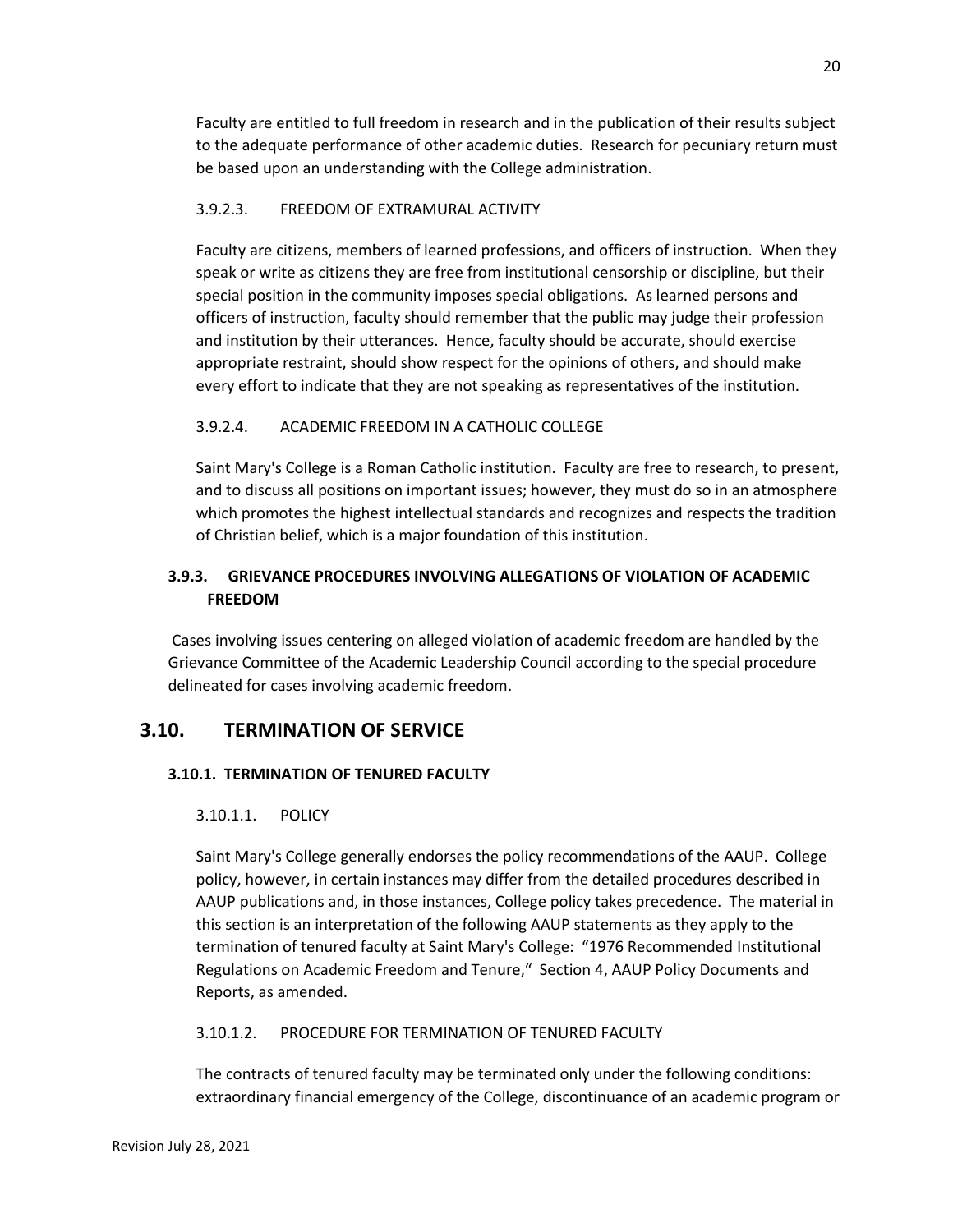division, and serious cause. To terminate a tenured appointment, the College must establish conclusively that one or more of the above conditions prevail and, except in the case of serious cause (3.10.5.), must give the faculty member not less than twelve monthsnotice or one full-year's salary in lieu thereof. The standards of notification and procedure in cases involving serious cause are outlined in the section on serious cause [Section 3.10.5]. In instances other than serious cause:

- 3.10.1.2.1. termination of regular appointment is to be sought only as a last resort, after every effort has been made to meet the need in other ways and to find for the teacher other employment in the institution or with other institutions of higher learning at the same or similar pay and responsibilities;
- 3.10.1.2.2. notification of the intent to terminate a permanent position is to be made in writing stating reasons for the termination;
- 3.10.1.2.3. notification is to be made twelve months prior to the termination of the position;
- 3.10.1.2.4. If a tenured appointment is terminated because of financial exigency (financial exigency is a bona fide severe financial crisis that fundamentally compromises the academic integrity of the institution as a whole. AAUP Recommended Institutional Regulations on Academic Freedom and Tenure 4 (c), the released faculty member's place will not be filled by a replacement within a period of three years unless the released faculty member has been offered reappointment, with tenure, and at the same or better rank and salary, and has rejected it in writing.

## **3.10.2. TERMINATION OF PRETENURED FACULTY**

## 3.10.2.1. POLICY

The services of faculty who do not hold tenure may be discontinued at the end of a contract period. Termination of non-tenured faculty generally follows the procedures and policies of the AAUP, as amended. In certain instances, College policy may differ from detailed procedures described in AAUP publications and, in those instances, College policy takes precedence. The material in this section is an interpretation of the following AAUP statements as they apply to the faculty in Saint Mary's College: "Standards for Nonreappointment" and "Statements on Procedural Standards in the Renewal of NonRenewal of Faculty Appointments," (AAUP Policy Documents and Reports.

## 3.10.2.2. PROCEDURES FOR TERMINATION OF PRETENURED FACULTY

## 3.10.2.2.1. RECOMMENDATION FOR NON-REAPPOINTMENT

3.10.2.2.1.1. The Division Director shares in confidence the pre-tenure faculty member's Annual Review report with the Department Chair and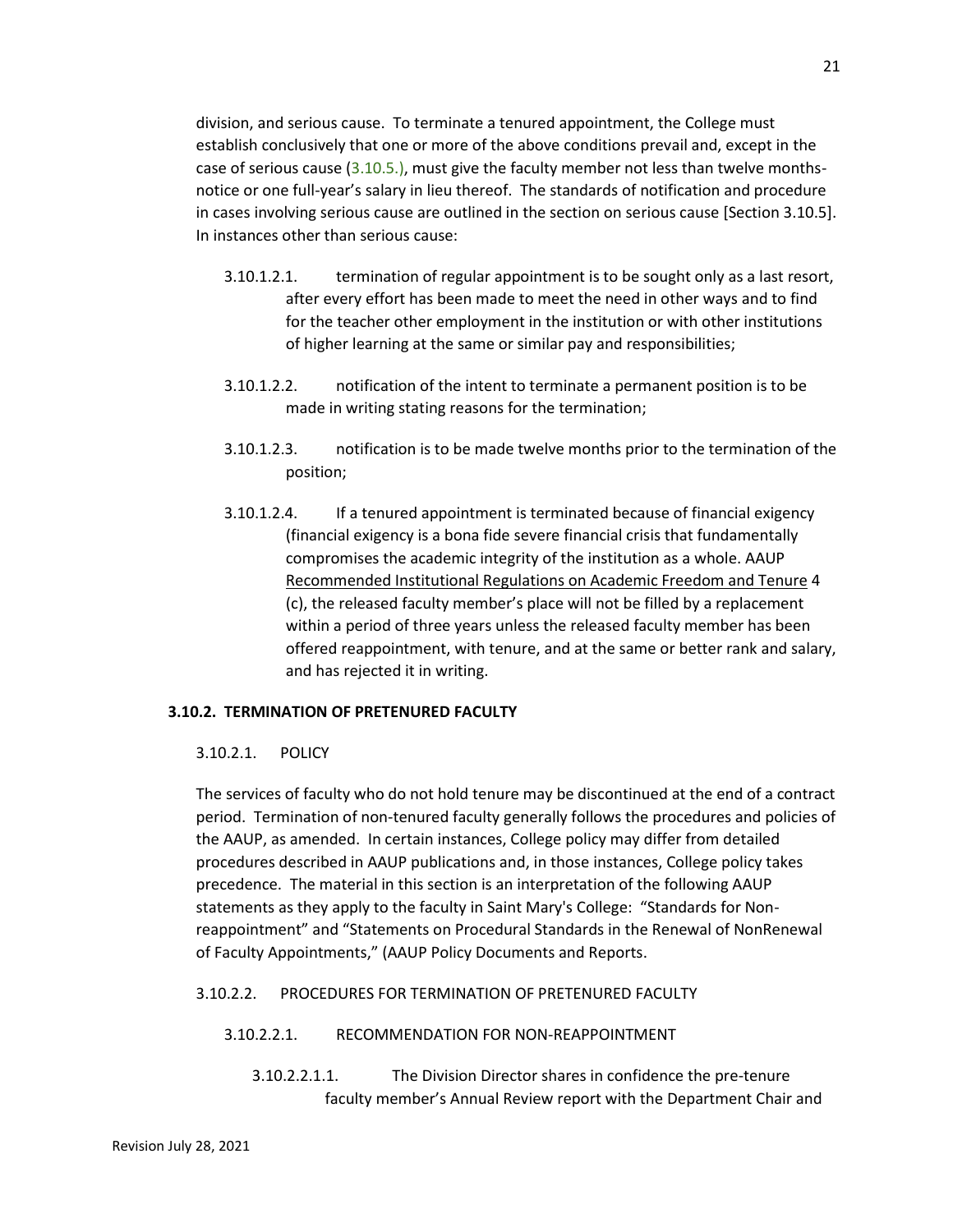tenured members of the department in developing a recommendation for renewal or non-renewal of the pre-tenure faculty member's appointment. The Associate Provost must receive this recommendation and the reasons therefore by November 15. It is to be placed at the end of the Annual Review report (or Third Year Review Report) and must be signed by the Division Director, Department Chair, and the tenured members of the department's faculty. The Provost and Associate Provost review each case with the President and convey a decision to the Division Director by December 15.

3.10.2.2.1.2. In the case of pre-tenure faculty in their first year of appointment, since there is no Annual Review report of the prior year's performance, an abbreviated Annual Review report of the results of the first semester's appointment will be shared in confidence with the Department Chair and tenured members of the department in developing a recommendation for renewal or non-renewal of the pre-tenure faculty member's appointment. The Associate Provost must receive this recommendation and the reasons therefore by February 1. It is to be placed at the end of the Annual Review and must be signed by the Division Director, Department Chair and the tenured members of the department's faculty. The Provost and Associate Provost review each case with the President and convey a decision to the Division Director by February 15.

#### 3.10.2.2.2. NOTIFICATION OF NON-REAPPOINTMENT

In cases of non-renewal, the College follows the AAUP recommendations in "The Standards for Notice of Non-Reappointment" (AAUP Policy Documents and Reports, as amended). Faculty members in their first year receive three months' notice, no later than March I of their first year of service to the College. Faculty members in their second year receive six months' notice, no later than December 15 of their second year of service to the College. Faculty members in their third year, to the end of their probationary period, receive twelve months' notice. Normally, notification is sent to the faculty member at the time contracts are issued by the College; in no instance will notification occur later than twelve months before the expiration of the appointment.

#### 3.10.2.2.3. NON-REAPPOINTMENT AND ACADEMIC FREEDOM: GRIEVANCE

If a pre-tenured member of the faculty alleges that a decision for non-renewal resulted from considerations that were in violation of academic freedom, these allegations are to be presented to the Grievance Committee of the Academic Leadership Council. If appeal is made to the Grievance Committee, the matter is to be heard according to the procedure in the section on Dismissal for Serious Cause, except that the burden of proof rests with the faculty member who must establish that a violation of academic freedom was an element in the decision for non-renewal of contract.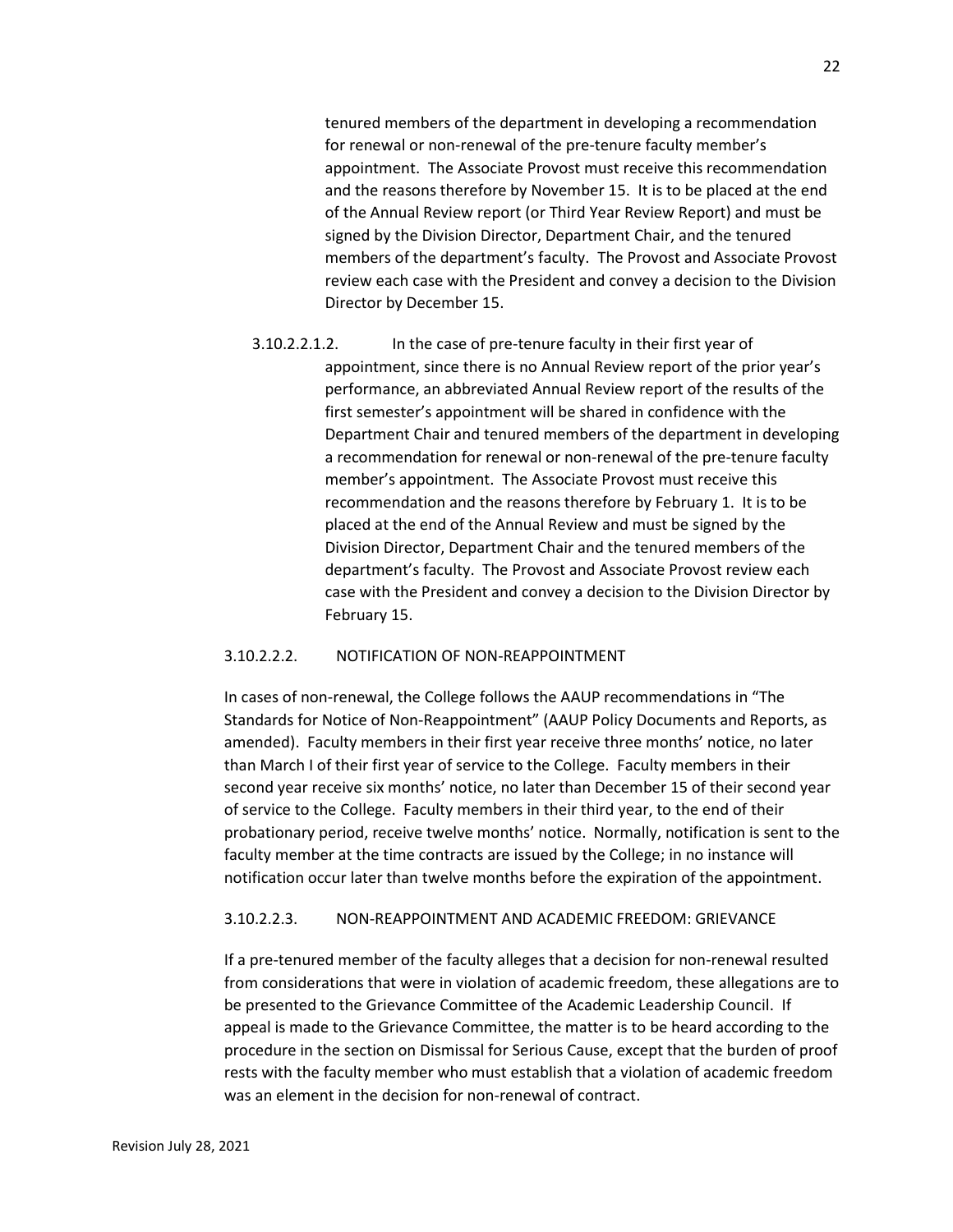#### 3.10.2.2.4. REASONS FOR NON-REAPPOINTMENT

Reasons which contributed to the decision not to reappoint a faculty member may be given verbally if that faculty member requests them. If, having received reasons verbally and having been advised of potential adverse consequences, the faculty member believes that written confirmation of the reasons for denying reappointment might be useful in pursuing a professional career, that individual may request and shall receive the reasons in writing. Such a request must be made in writing and presented during the academic year in which notification of non-reappointment occurs.

#### **3.10.3. TERMINATION OF NONTENURED FACULTY**

#### 3.10.3.1. POLICY

Nontenured faculty are defined as those individuals who are not in a tenure-track position and who do not hold tenure. Nontenured faculty who are hired by semester or year based on department need should be requested when the call for part-time faculty is made. For those nontenured individuals who fill continuing positions, nonrenewal of contract or termination will follow the procedures listed in the following section.

#### 3.10.3.2. PROCEDURES FOR TERMINATION OF NONTENURED FACULTY

#### 3.10.3.2.1. RECOMMENDATION FOR NONRENEWAL OF CONTRACT/TERMINATION

The Division Director should discuss with the Associate Provost reasons for a recommendation for nonrenewal of contract. If the department no longer has a position available for that individual, or the administration has determined the position is no longer needed or cannot be supported, the nontenured individual will be notified by the Division Director no later than March, prior to the issuance of new contracts, that s/he will not be receiving a contract for the following academic year. If the position is still needed but the individual is not fulfilling the duties to the satisfaction of the department, the Division Director will explain to the individual why s/he is not being recommended to continue on the position. In both of these instances, the individual is allowed to continue working to the end of the contract year/term

3.10.3.2.2. If an employee must be terminated in the middle of a contract semester or year for a behavioral or performance concern, the Division Director first meets with the Associate Provost to discuss the concern and strategize about ways to resolve the issue. The Division Director explains the concerns to the employee and issues a verbal warning about the need to resolve the issues immediately. The Division Director, using the strategies discussed with the Associate Provost, works with the employee to determine the best course of action to resolve the issues. If these measures are not successful (requires documentation), the employee is asked to meet with the Associate Provost and the Division Director of her/his department to discuss the behaviors in question. At this time, a written warning is given to the employee by the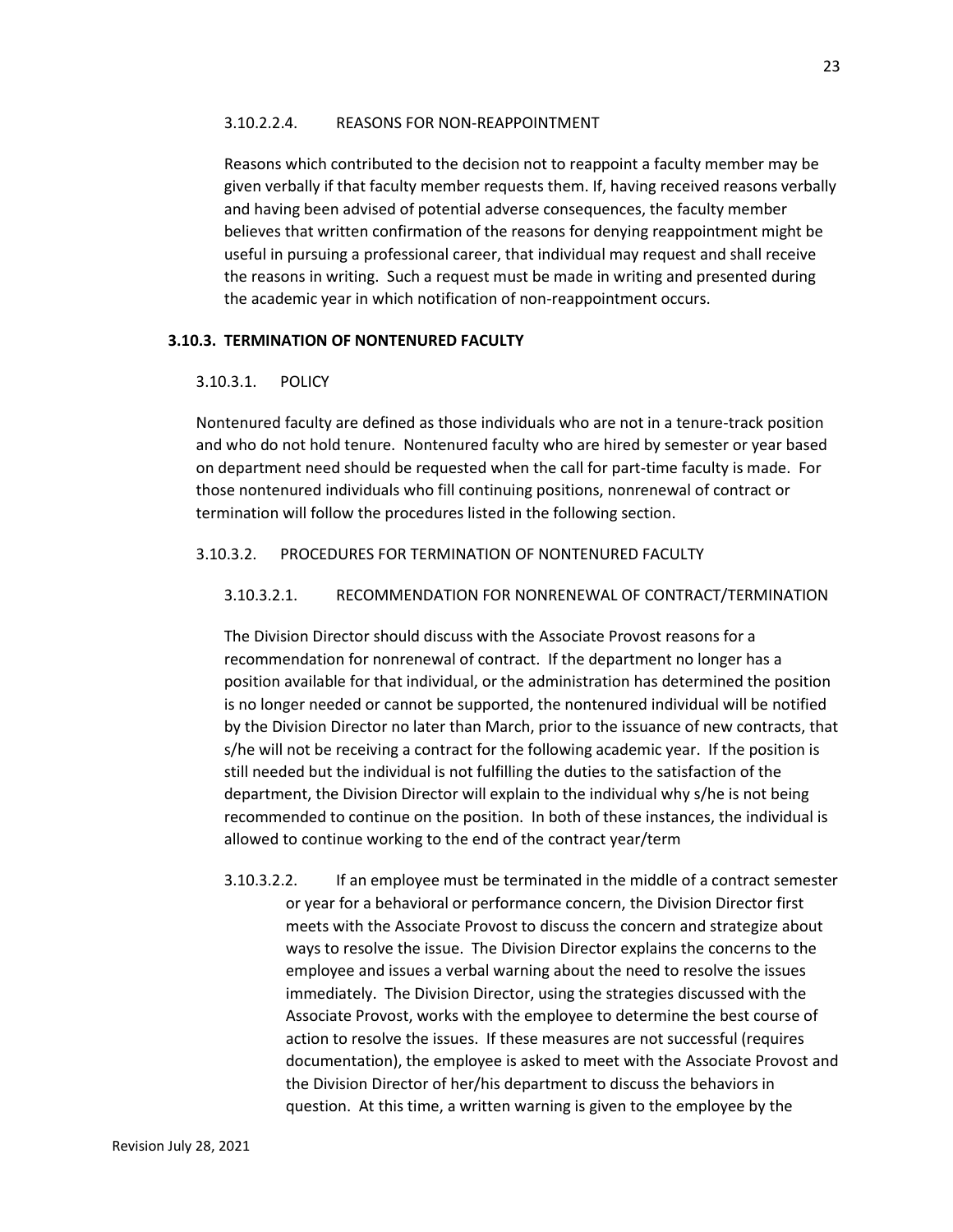Associate Provost stating that continuation of the concerning behaviors could result in termination if not addressed immediately. If appropriate the employee is then made aware of the Employee Assistance Program and other avenues for acquiring support in addressing her/his issues. If the behaviors of concern are still not resolved (requires documentation), the employee is asked to meet again with her/his Division Director and the Associate Provost at which time the employee is informed s/he is terminated immediately without further options for appeal.

#### **3.10.4. RESIGNATION: ALL FACULTY**

#### 3.10.4.1. VOLUNTARY TERMINATION OF SERVICES

Resignation is the termination of services by voluntary action of the faculty member. If a member of the faculty desires to terminate an existing appointment or to decline a renewal, that member is to give notice in writing as early as possible but no later than April 1. Such notification is to be given to both the Division Director and the Associate Provost. Faculty members may properly request a waiver of this requirement in cases of hardship or situations where they would otherwise be denied substantial professional advancement

#### 3.10.4.2. NEGOTIATED RESIGNATION

Resignation may be negotiated by the College. In these instances, the College takes the initiative, offering faculty the choice of resigning, in lieu of dismissal, in order to protect professional reputation and status.

#### **3.10.5. DISMISSAL FOR SERIOUS CAUSE: ALL FACULTY**

#### 3.10.5.1. DEFINITION OF SERIOUS CAUSE

3.10.5.2. The College reserves the right to terminate the services of any member of the faculty for serious cause. Dismissal for serious cause may be justified by demonstrating professional incompetence, gross neglect of professional responsibilities, conviction of a felony, continual serious disrespect for the Catholic character of this institution, or notorious and public scandal

#### 3.10.5.3. PROCEDURES FOR ESTABLISHING SERIOUS CAUSE FOR DISMISSAL

#### 3.10.5.3.1. POLICY

If it is necessary to consider termination of the services of a faculty member for serious cause, formal proceedings are conducted according to the procedural recommendations of the AAUP contained in the "Statement on Procedural Standards in the Faculty Dismissal Proceedings," (AAUP Policy Documents and Reports). What follows is an interpretation of this statement as it applies to Saint Mary's College.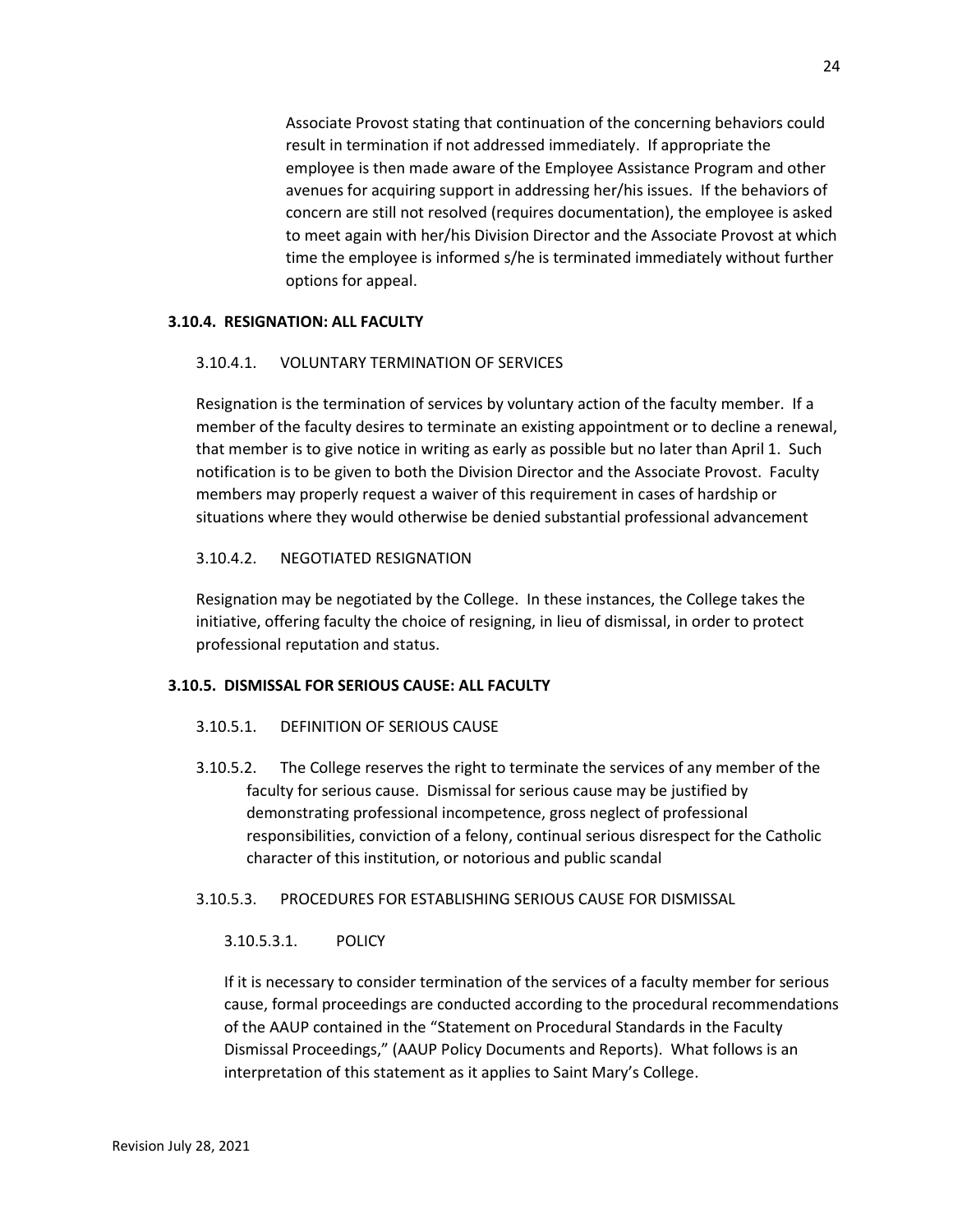#### 3.10.5.3.2. PRELIMINARY TO FORMAL CHARGES

Before formal charges are brought against a member of the faculty, the President will appoint the Provost and one tenured faculty member to attempt conciliation in private. If conciliation fails, the President will request the Executive Committee of the Academic Leadership Council to inquire informally into the situation, and to advise whether formal proceedings to consider the dismissal should be instituted.

### 3.10.5.3.3. FILING OF FORMAL CHARGES

The formal proceedings commence with a written communication from the President informing the faculty member of the charges and that, if requested, a hearing on the charges will be conducted by a Hearing Committee. The Grievance Committee of the Academic Leadership Council will serve as the Hearing Committee. The faculty member must notify the President in writing within thirty working days from the receipt of the President's communication whether a formal hearing is requested. Absence of such a written a request results in waiving the right for any further consideration on this case.

### 3.10.5.3.4. PROCEDURES OF HEARING COMMITTEE

The Hearing Committee will convene, elect its own chair, and will choose a specified time and place for meeting. The Chair will establish the rules for conduct of the hearing. The following procedure will be in effect at the hearing:

- 3.10.5.3.4.1. during the proceedings the faculty member is permitted to have an academic advisor of his/her choice;
- 3.10.5.3.4.2. the faculty member has the right to confront and question all witnesses adverse to him/her and to present witnesses on his/her own behalf;
- 3.10.5.3.4.3. a verbatim record of the hearings will be taken. A copy of it will be made available to the faculty member without cost, at the faculty member's request;
- 3.10.5.3.4.4. the burden of proof that adequate cause exists rests with the institution and is satisfied only by clear and convincing evidence in the record considered as a whole.

#### 3.10.5.3.5. RECOMMENDATIONS FROM THE HEARING COMMITTEE

The President and faculty member should be notified of the decision of the Hearing Committee in writing and should be given a copy of the record of the hearing. The President should transmit to the Board of Trustees the full report of the Hearing Committee. If the Board wishes to review the case, its review should be based on the record of the hearing accompanied by an opportunity for argument, written, or oral or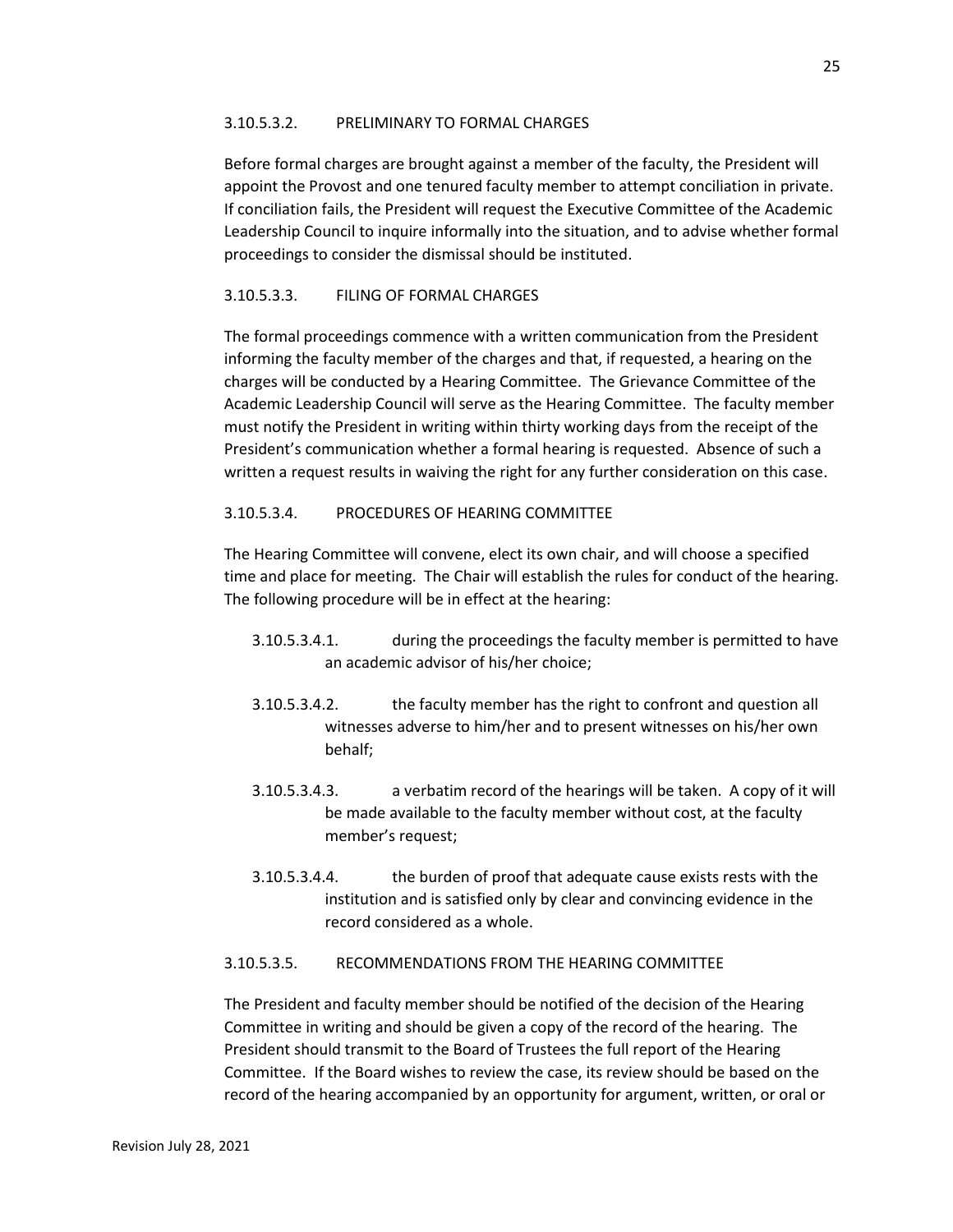both, by the principals at the hearing or their representatives. The decision of the Hearing Committee should either be sustained or the proceeding be returned to the committee with objections specified. In such a case, the committee should reconsider, taking account of the stated objections and receiving new evidence if necessary. It should frame its decision and communicate it in the same manner as before. Only after study of the committee's reconsideration should the Board of Trustees make a final decision overruling the committee.

#### 3.10.5.3.6. FACULTY MEMBER'S STATUS DURING HEARINGS

Until the final decision on the termination of an appointment has been reached, the faculty member will be suspended only if immediate harm to self or others is threatened by continuance.

#### 3.10.5.3.7. TERMINAL SALARY

If the appointment is terminated for reasons not involving moral turpitude, the faculty member receives the contracted salary in accordance with the following schedule:

- 3.10.5.3.7.1. faculty members in their first through third year of probationary service receive their contracted salary for three months following the date of notification of their dismissal;
- 3.10.5.3.7.2. faculty members in their fourth through sixth year of probationary service receive their contracted salary for six months following the date of notification of their dismissal;
- 3.10.5.3.7.3. tenured faculty members receive their contracted salary for twelve months following the date of notification of their dismissal.

The provision for terminal salary does not apply in the event that there has been a finding that the conduct which justified dismissal involved moral turpitude. Moral turpitude applies to that kind of behavior which goes beyond simply warranting discharge and is so utterly blameworthy as to make it inappropriate to require the continuation of the faculty member's salary. The standard is not that the moral sensibilities of the persons in the particular community have been affronted. The standard is behavior that would evoke condemnation by the academic community generally.

#### **3.10.6. RETIREMENT**

#### Tenure ceases upon retirement

Saint Mary's College grants the title of Emerita/us to an individual in recognition of service of significant length and effectiveness to the educational goals of the College. This rank is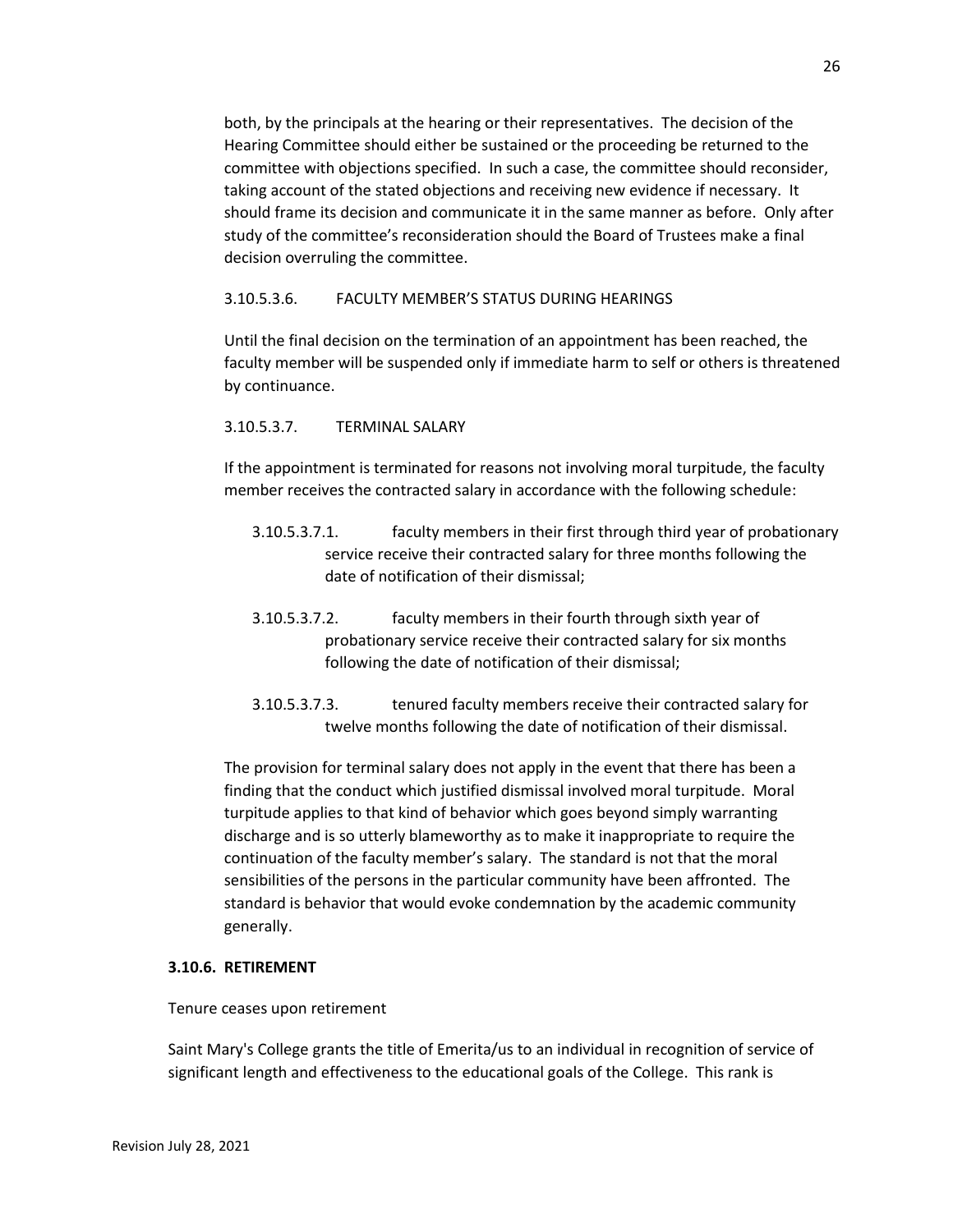ordinarily granted upon retirement to a person who has spent ten or more years at Saint Mary's College.

## **3.11. FACULTY LEAVES OF ABSENCE**

## **3.11.1. SABBATICAL LEAVE**

## 3.11.1.1. POLICY

- 3.11.1.1.1. The sabbatical leave program makes it possible for members of the tenured teaching faculty to take the time from normal academic duties to engage in activities appropriately construed as serving the faculty member's development. The College recognizes that the long-term value of a sabbatical leave program outweighs any short-term disadvantages to students, instructional programs, and purposes of the College.
- 3.11.1.1.2. The sabbatical leave is a central element in the faculty development program at Saint Mary's College. It exists to enable faculty members to continue to grow as teachers, thinkers, and professionals. The variety of activities appropriate for sabbatical leave support represents the wide range of departments, disciplines, areas of study, and individuals that make up Saint Mary's community.
- 3.11.1.1.3. A tenured faculty member is eligible for sabbatical leave after six years of full-time service to the College with academic rank. Eligibility for additional sabbatical leaves will occur after six years of full-time service following the return of the faculty member from the previous sabbatical. Tenured faculty holding full-time administrative appointments are not eligible for faculty sabbatical leaves. Tenured faculty who have part-time teaching appointments will accrue sabbatical leave eligibility on a pro-rated full-time equivalent basis. The sabbatical leave entitles a faculty member to full salary for one semester or one-half salary for a full-year leave. The sabbatical leave also provides faculty members with the opportunity to continue their participation in all the benefit programs of the College. Participation in TIAA-CREF will be based on the actual salary paid during the sabbatical leave.

## 3.11.1.2. PROCEDURE

- 3.11.1.2.1. Formal request for sabbatical leave must be made in writing to the faculty member's Department Chair/Division Director no later than November 1 for sabbatical leave to be granted the following academic year. The proposal should contain the following in a letter not to exceed two, single-spaced pages.
	- 3.11.1.2.1.1. The proposal should state clearly the nature of the activity to be undertaken during the tenure of the sabbatical.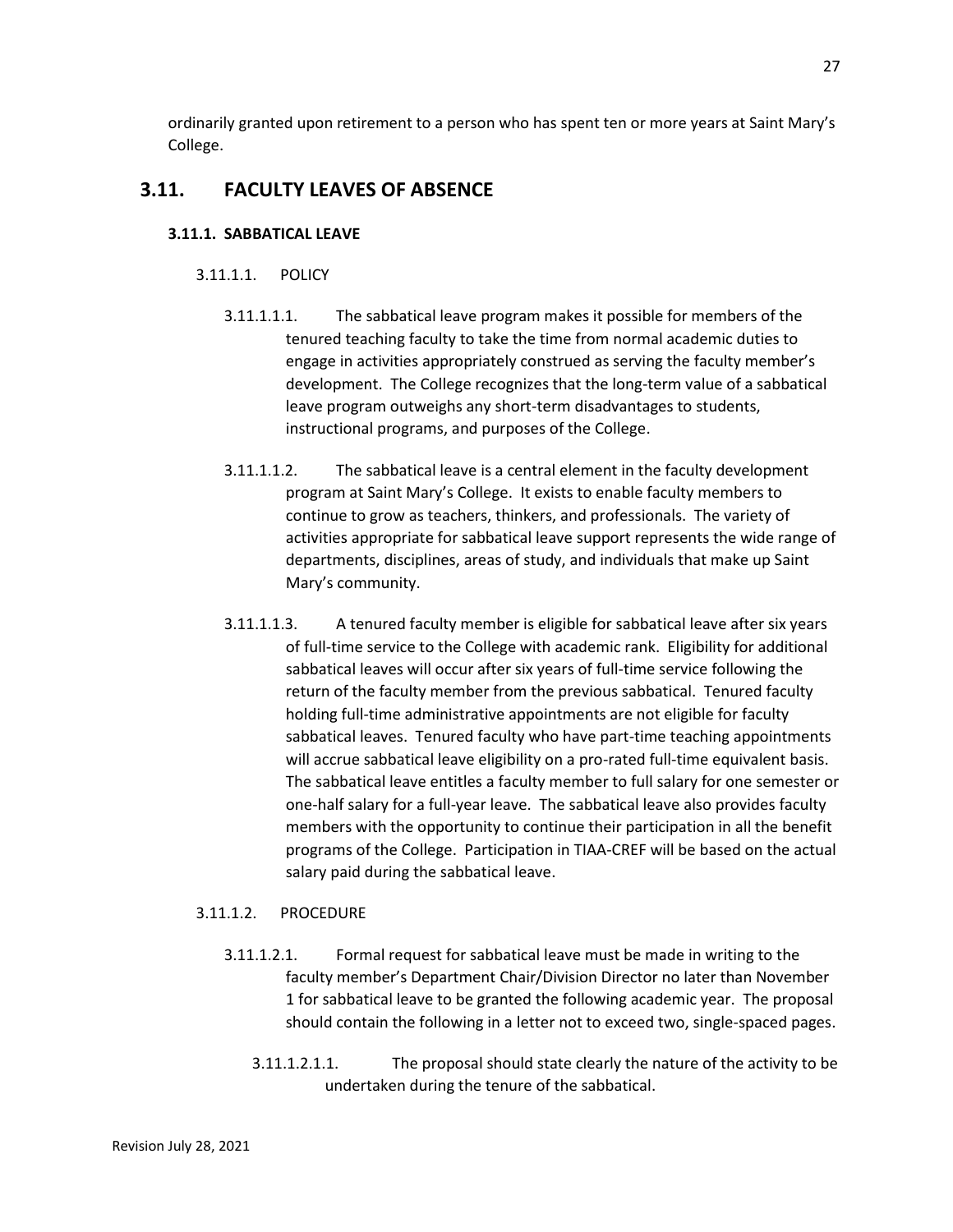- 3.11.1.2.1.2. Included in the proposal should be evidence to suggest the feasibility of completing the activity; for example, the proposal should briefly address potential problems and anticipated needs.
- 3.11.1.2.1.3. The proposal should explain how the activity will enhance the individual's development as a faculty member.

The preceding guidelines are designed to help all faculty who are applying for sabbatical leaves prepare applications that best express their intentions and provide the information necessary to make an informed evaluation. They are not offered to limit the creativity and innovation of faculty in designing professional activities. The Faculty Development Committee reviews the proposal and advises the Provost of the merit of its content. Copies of successful proposals are available from the Provost Office

- 3.11.1.2.2. The Division Director consults with all full-time faculty in the department in determining recommendations for sabbatical leave. The written recommendation should be submitted to the Office the Provost Office by November 15, and should include a copy of the candidate's proposal. In the letter the Division Director will indicate how the department proposes to meet the needs created by the faculty member's absence. Ordinarily other faculty members' teaching loads should not be increased to accommodate sabbatical leaves.
- 3.11.1.2.3. The Associate Provost and Provost, together with the President, will review the request, the Division Director's evaluation, and the review of the Faculty Development Committee. The judgment concerning the granting of the request will be based on the merits of the proposed activity and budget considerations. The President informs the applicant of the decision in writing by December 15.

### 3.11.1.3. EARLY REQUEST FOR SABBATICAL LEAVE

- 3.11.1.3.1. A faculty member may request approval of proposed sabbatical leave activities as early as two years prior to the expected leave. Reasons for early application would include such things as additional time to search for supplementary funds, arrangement for a visiting professorship, the need to effect special arrangements for research.
- 3.11.1.3.2. If the conditions that led to the request for early approval of the sabbatical are met, that is, if the grant is received, the visiting professorship arranged, the special arrangements effected, etc., the sabbatical leave will be granted as requested and approved. If, however, the special conditions are not met, the candidate must reapply.
- 3.11.1.4. SABBATICAL REPORT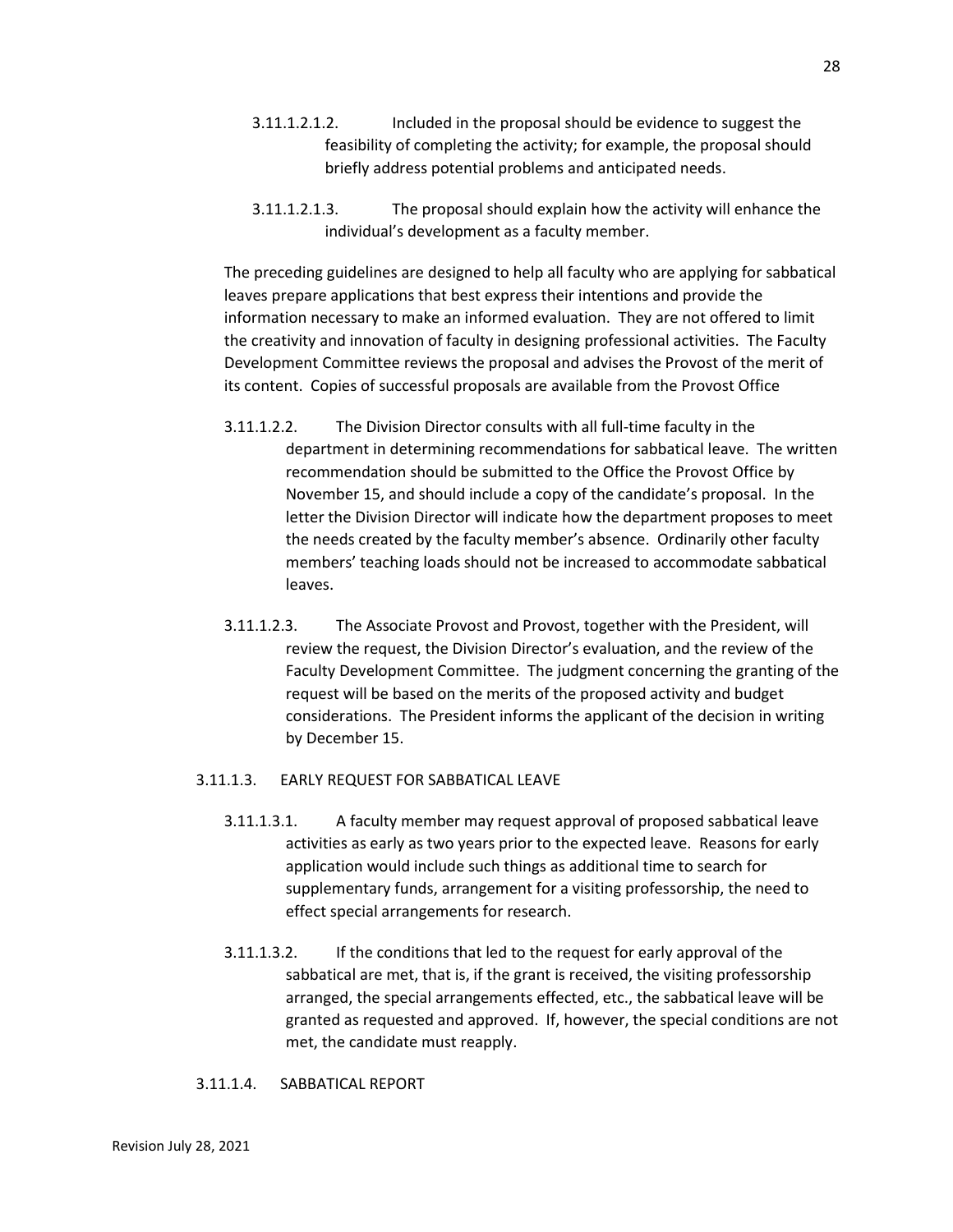The faculty member assumes the obligation of presenting a written report on the sabbatical leave activities to the Provost Office and the Division/Department. This report is to be filed within six months of the end of the leave.

### **3.11.2. LEAVES OF ABSENCE WITH SALARY**

#### 3.11.2.1. SHORT-TERM LEAVES OF ABSENCE

3.11.2.1.1. POLICY

Short absences of faculty members for personal business, illness, jury duty, military training duty, and similar limited absences normally are with full salary.

### 3.11.2.1.2. PROCEDURE

When practical, the Department Chair/Division Director is to be notified in advance of absences which may affect class, laboratory, research, or other College-related commitments. The Department Chair/Division Director and faculty member in consultation are to secure a substitute instructor if possible or if deemed necessary.

### 3.11.2.2. PARENTING LEAVE

- 3.11.2.2.1. Full-time faculty members with a tenure-track appointment are eligible for the Parenting Leave plan after completing a minimum of one semester of their initial appointment. The College adheres to its high scholarly and educational standards, and at the same time supports the fact that a number of faculty have the dual concern of maintaining professional competency and of caring for children without harmful pressure of teaching and professional duties. Our primary concern is that a talented faculty member not be lost to Saint Mary's College because of the strains of maintaining both family and career.
- 3.11.2.2.2. The College's parenting leave policy is consistent with the following principles: A faculty member who takes primary responsibility for the care of a newborn child or a newly adopted child while the College is in session, or near the beginning of a semester, should not feel compelled to return to work. Arrangements made in connection with the new child should disrupt the students' education and the operation of the departments as little as possible. Pregnancy, delivery, and/or care of an infant are major events in the life of a faculty member. These events should not penalize a faculty member in pursuit of tenure.
- 3.11.2.2.3. The College offers faculty members a series of options. In consultation with the division and department, a faculty member may choose from the plans listed below the one most appropriate. The College includes the following policies as part of its parenting leave plan: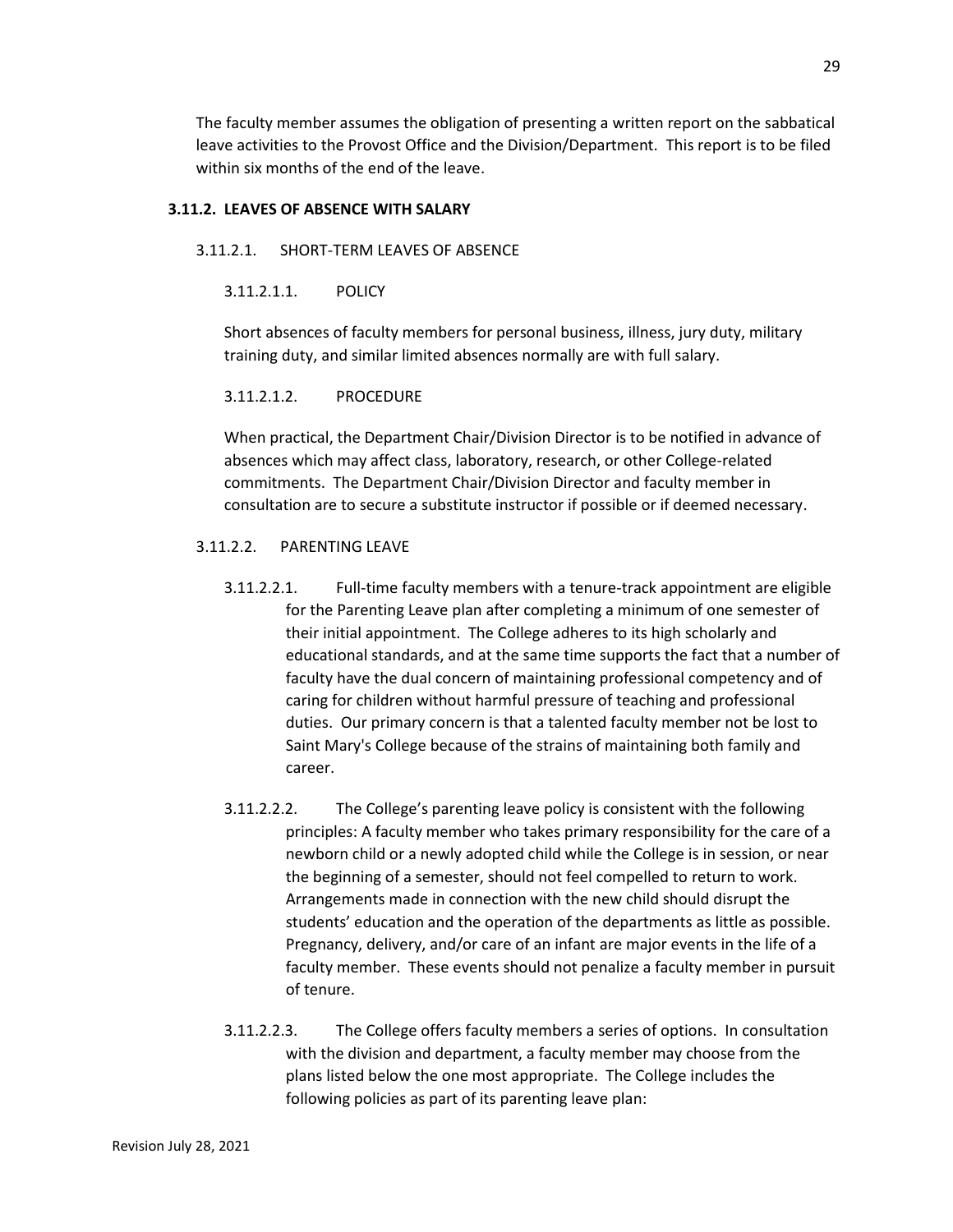- 3.11.2.2.3.1. Tenure. In the case of the birth or adoption of a child, the faculty member will be granted a one-year extension of the tenure probationary period. If he/she chooses to be considered for tenure at the normal date, the decision will be honored.
- 3.11.2.2.3.2. Benefits. Full benefits will continue with TIAA-CREF contribution and group life insurance prorated on the basis of salary.
- 3.11.2.2.3.3. Sabbatical Leave. A faculty member of the rank of Assistant Professor or above who chooses one of these options acquires credit towards sabbatical on a prorated basis.
- 3.11.2.2.3.4. Teaching Assignment. The faculty member needs to be able to negotiate an option which is workable for him/her and the department. If he/she continues to teach, every effort will be made to arrange a convenient teaching schedule. In the case that the medical leave option is chosen, the College will hire a substitute, since faculty members cannot be expected to assume a colleague's full load during an extended medical leave.
- 3.11.2.2.4. Parenting leave options include:
	- 3.11.2.2.4.1. Plan A: Medical Leave. The faculty member takes a medical leave (typically for a six-week period for normal pregnancy and delivery) but otherwise teaches full-time. He/she draws his/her full salary and benefits for the semester. Substitutes covering classes during the absence are paid by the College.
	- 3.11.2.2.4.2. Plan B: One semester parenting leave: half pay, full benefits.
	- 3.11.2.2.4.3. Plan C: One semester half-time teaching load: full pay, full benefits. Note: circumstances such as the actual date of birth and complications will sometimes require an extension or combination of these options over a period of two semesters.

### 3.11.2.3. LONG-TERM LEAVES AND ABSENCES.

#### 3.11.2.3.1. POLICY

Non-occupational absences of more than six months resulting from total disability may be covered through the College's participation in a group long-term disability insurance plan in accordance with the plan's provisions. Between the onset of the disability and the beginning of long-term disability payments, the College will continue the faculty member's salary and benefits, for a maximum of six months, as though that member were still working. The salary continuation policy includes disabling maternity, illness, and disability.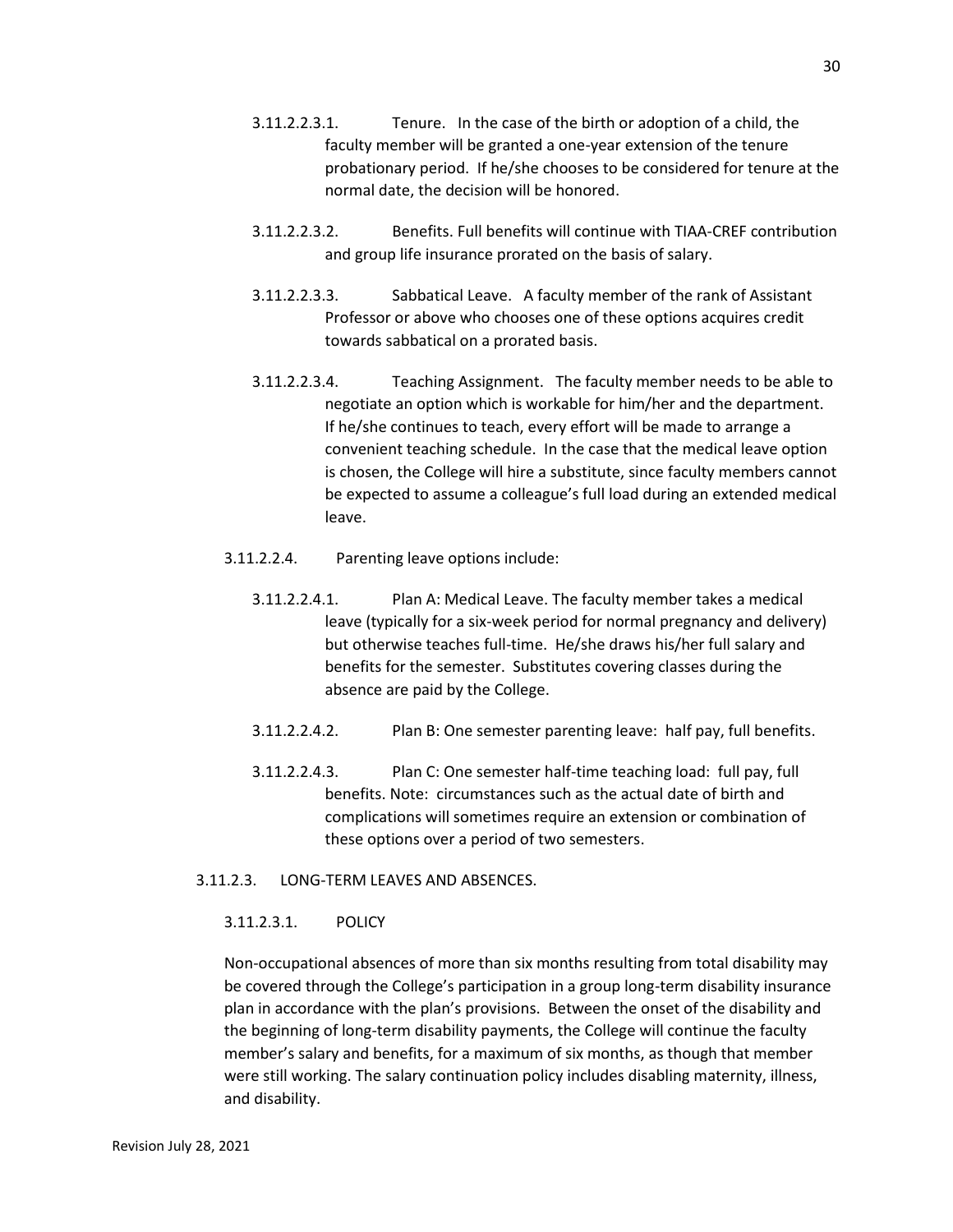The tenure status of faculty members on long-term disability is fixed at the time of the onset of the disability; i.e., tenured faculty retain tenure, untenured faculty resume their probationary period with their return to teaching. Further information on the College's long-term disability policy is available in Section IV, Faculty Personnel Policies.

#### 3.11.2.3.2. PROCEDURE

As soon as a non-occupational disability becomes known to the Department Chair/Division Director, the Division Director reports this in writing to the Provost who in turn communicates this information to the Director of Human Resources who establishes the degree and likely duration of the non-occupational disability. The Department Chair/Division Director consults with departmental faculty to determine how the department is to cope with the faculty member's absence and communicates this information to the Provost Office. If further action is required, the issue may be taken to the Grievance Committee of the Academic Leadership Council.

Any work related injury must be reported immediately to the Division Director and the Department of Human Resources. The Division Director informs the Associate Provost of the accident.

#### **3.11.3. LEAVES OF ABSENCE WITHOUT SALARY**

#### 3.11.3.1. POLICY

Leaves of absence without salary may be granted to a faculty member should the situation be deemed appropriate by the Division Director and the Associate Provost. Appropriate reasons include professional growth, research activities, health, or family requirements. Faculty who are on long-term leave without salary are normally not eligible for continuation of benefits.

#### 3.11.3.2. PROCEDURE

3.11.3.2.1. A faculty member requesting a leave of absence without salary shall submit the request to the Provost with a copy to the Division Director. The request should outline the nature of the proposed activity during the leave and such other information as would be useful in evaluating the request. In the case of a non-tenured faculty member applying for a leave without salary, the Provost and the faculty member will negotiate whether leave time will count as probationary time for purposes of tenure. Within two weeks of the date of the request, the Division Director shall send to the Associate Provost an evaluation of the request and Division Director's recommendation. The Associate Provost shall send written notification to the Division Director, Department Chair, and the applicant of the Administration's decision within thirty days of the receipt of the original petition.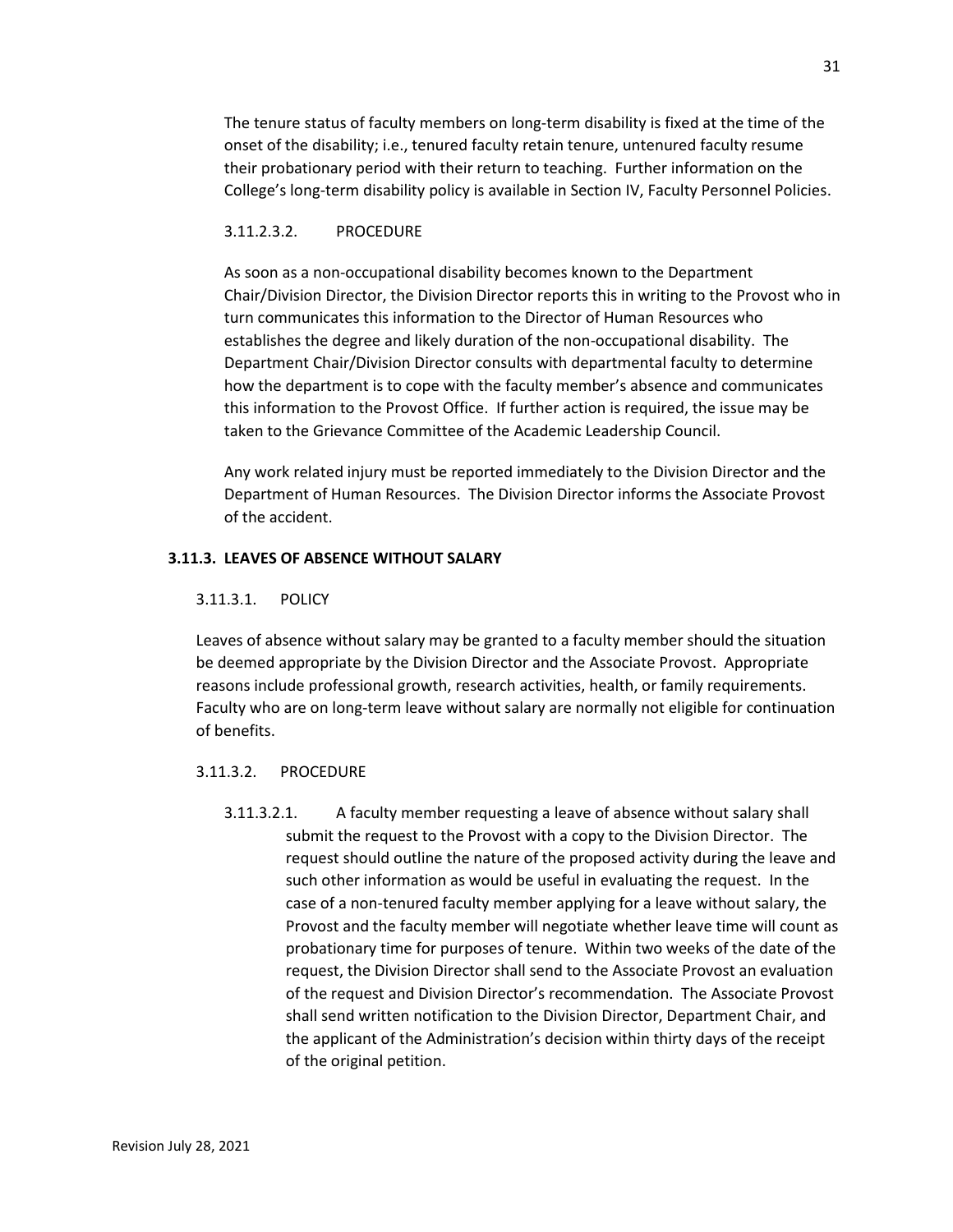3.11.3.2.2. Normally requests for leave of absence without salary are made at least six months before the beginning of the semester the leave is expected to commence. The Division Director and the Department Chair consult with the members of the department on how to meet the needs created by the faculty member's absence.

## **3.12. OUTSIDE EMPLOYMENT**

Under normal circumstances, full-time members of the faculty and part-time tenure-track faculty members are not to engage in any outside employment during the academic year. Exceptions in cases involving special circumstances may be made. In these cases faculty members must request exceptions through their Division Director. Requests must contain all pertinent information related to employment. The Division Director will send this request along with a written recommendation to the Associate Provost. The final decision will be made by the Provost and the Associate Provost. If a favorable decision is made, it will be effective only for that particular situation.

# **3.13. CONFLICT OF INTEREST POLICY (interim policy approved by Cabinet, August 2019)**

## **3.13.1. Preamble**

This Conflict of Interest Policy is designed to allow Saint Mary's College faculty and staff to determine if a potential or actual conflict of interest, hereafter COI, exists in their professional life with respect to the financial operations of the College, to entities sponsoring grants, or to research activities. Disclosure and management of potential or actual conflicts of interest protects the reputation of both individual faculty or staff members and the College as a whole and help to maintain public trust in higher education. These standards also promote objectivity in research and enable unbiased scholarship and sponsored research activities.

If there is a potential or actual financial or other COI, there is an expectation that the faculty or staff member will disclose it so that a proper management process can be implemented. Disclosing a potential COI does not mean that the faculty or staff member will need to sever the relationship, but it may require the faculty or staff member to minimize potential problems. Overall, COI is about disclosure and management, not about prohibitions.

The policy applies to both faculty and staff members who engage in regular financial transactions of the College, administer or work on grant funded activities, and to those who, on occasion, might find themselves with a potential or actual financial COI.

## **3.13.2. Definitions**

**Entity** - Any person, firm, corporation, governmental entity, or organization that currently does business with, is attempting to do business in the future with the College, or which is directly or indirectly providing funding through grants or other modalities.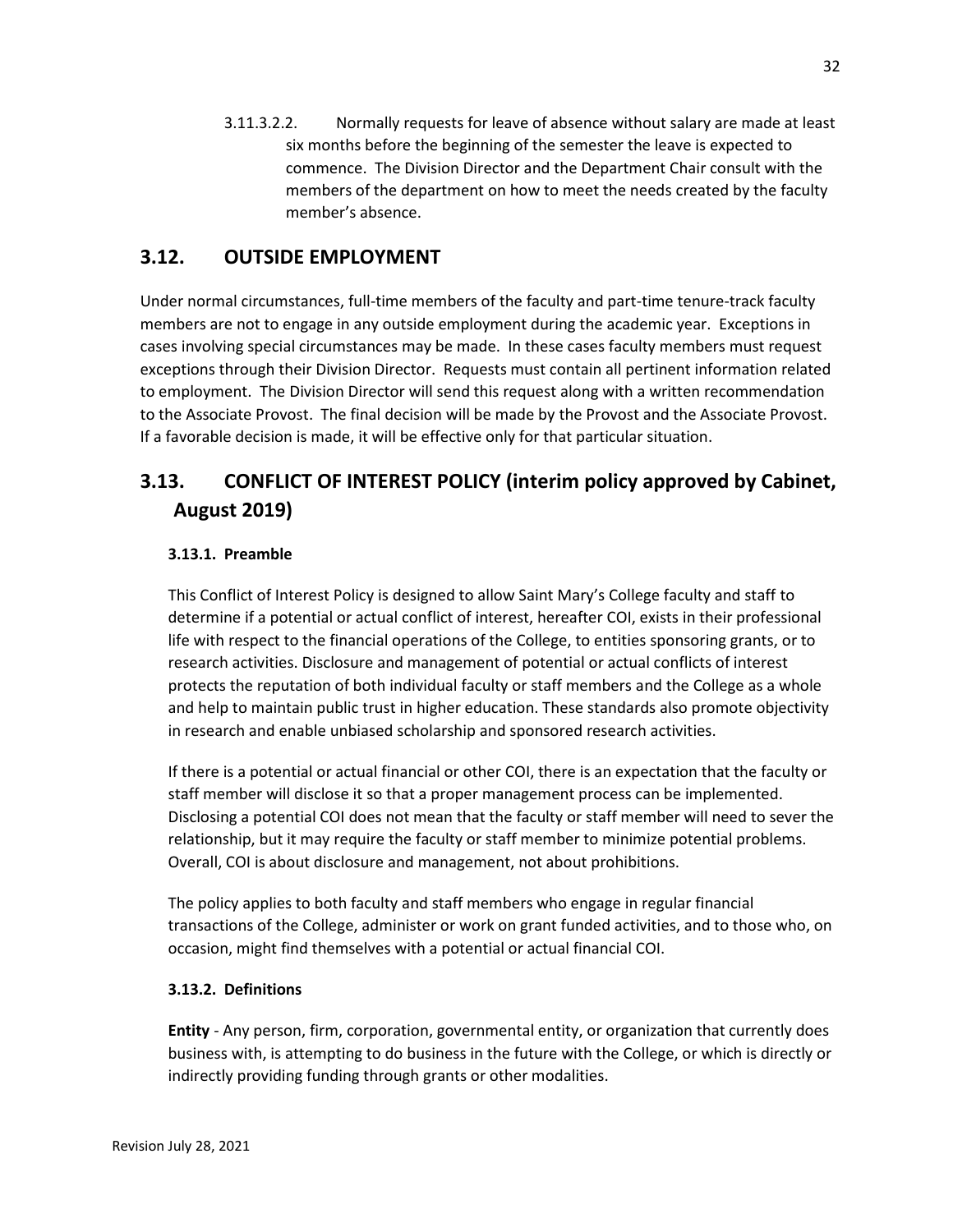- 3.13.2.1. **Faculty** The Faculty of the College consists of the teaching Faculty (each of whom holds a Faculty rank and whose primary responsibility is classroom teaching), the President, the Provost, Emeritus Faculty, Professional Librarians, and Academic Administrators.
- 3.13.2.2. **Staff** A College Staff member consists of exempt or non-exempt employees of the College other than faculty.
- 3.13.2.3. **Investigator** Any person responsible for the design, conduct, or reporting of Research. This includes the Principal Investigator (PI) and any other person involved in the conduct of Research by or under the auspices of Saint Mary's College. This may include students, volunteers or others, if the individual has some degree of independence in conducting aspects of the research.
- 3.13.2.4. **Research** An organized program of scientific inquiry that involves a systemic investigation performed by or under the auspices of Saint Mary's College.
- 3.13.2.5. **Family Member** Family Members are defined as spouses, parents, siblings, children, and any other person that resides in the same household as the Faculty or Staff member.
- 3.13.2.6. **Financial Interest** The receipt or expectation of anything of greater than nominal monetary value, including salary or other payment for services (e.g., consulting fees), equity or other ownership interest (e.g., stocks or stock options), or intellectual property rights (e.g., patents, copyrights and royalties from such rights) or sponsored travel.

Financial Interest **does not include** income from investment vehicles such as mutual funds or retirement accounts, as long as the faculty or staff member does not directly control the investment decisions made in those vehicles.

3.13.2.7. **Controlling Interest** - As used in this section, means 50 percent or more ownership, directly or indirectly, of the stock of a corporation, profits interest in a partnership, or equitable interest in an estate or trust. An individual shall be considered as owning the stock, partnership interest, or estate or trust interest, owned directly or indirectly by the Faculty or Staff member or by a Family Member, as defined in this policy.

#### **3.13.3. POLICY**

- 3.13.3.1.1. A FACULTY OR STAFF MEMBER SHALL BE CONSIDERED TO HAVE A CONFLICT OF INTEREST IF:
	- 3.13.3.1.1.1. Such Faculty or Staff member has actual or potential financial or other interests which impair or might reasonably appear to impair her/his independent, unbiased judgment in the discharge of her/his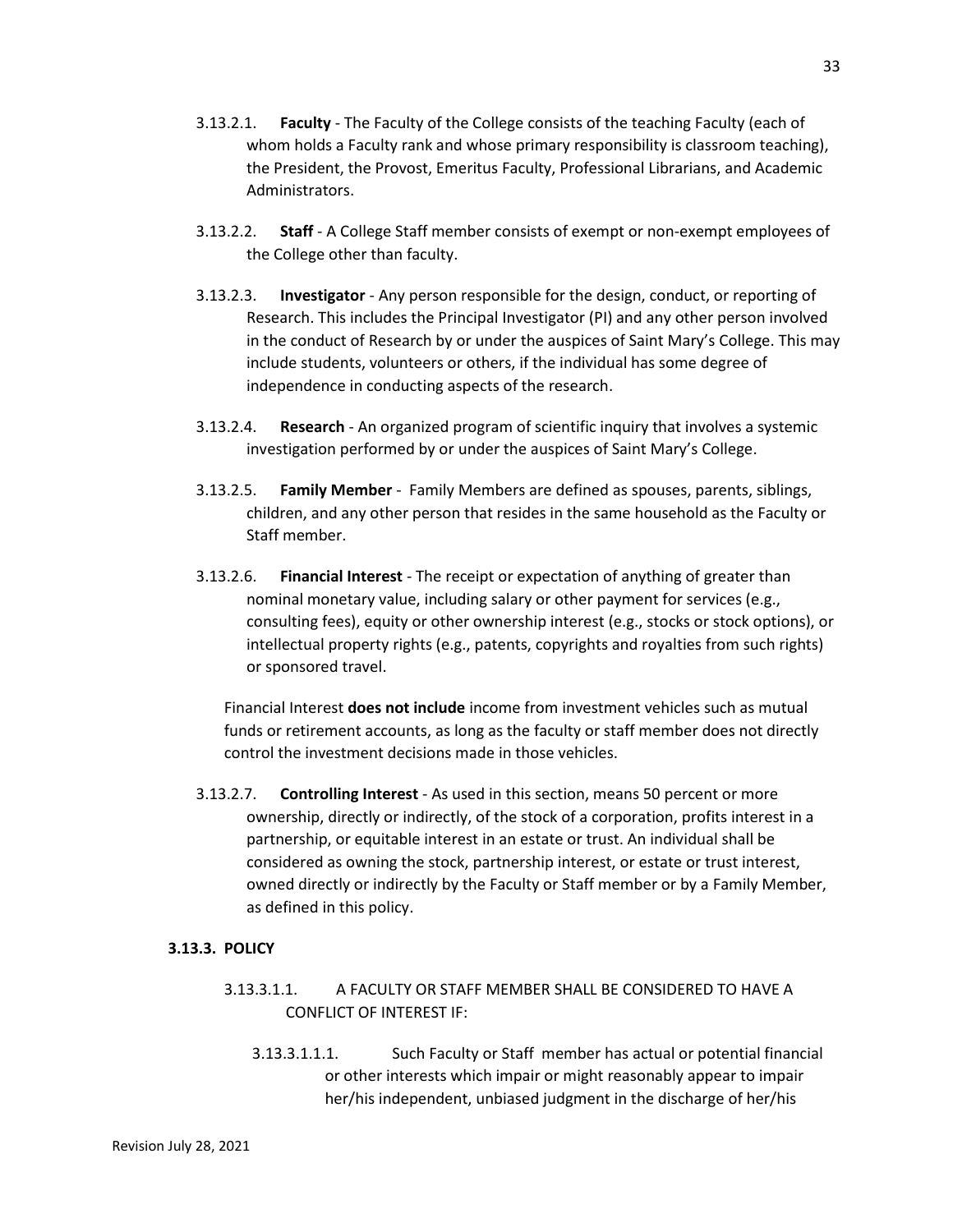responsibilities to the College or that could affect the design, management, or reporting of activities and results related to externally funded research;

- 3.13.3.1.1.2. Such faculty or staff member is aware that a member of her/his family, or any organization in which such faculty or staff member (or a member of her/his family) is an officer, director, employee, member, partner, trustee, or stockholder who has a Controlling Interest in such organization, and has such existing or potential financial or other interests which impair or might reasonably appear to impair her/his independent, unbiased judgment in the discharge of her/his responsibilities to the College;
- 3.13.3.1.1.3. "Interest" includes having an interest in an organization which is in competition with Saint Mary's College and/or having an interest in an entity seeking to do business with the College. In either case, the potential conflict arises when the faculty or staff member's position gives her/him access to proprietary or privileged information which could benefit the entity in which the faculty member or her/his family member has an interest.
- 3.13.3.1.2. A faculty or staff member must disclose in a timely fashion when duties exercised on behalf of Saint Mary's College or related to grant funded activities bring them into business negotiations with an entity in which they or members of their family have a material financial interest or significant indebtedness.
- 3.13.3.1.3. A faculty or staff member must disclose in advance and in a timely fashion and prior to the submission of requests for external funding, her/his participation in decisions or actions on behalf of Saint Mary's College or in conjunction with a grant funded activity which may result in personal gain or greater than normal value for the faculty or staff member or the faculty or staff member's family.
- 3.13.3.1.4. In each application for federal grant funding and many applications for corporate and foundation funding Saint Mary's College is required to certify the existence of this policy and a process to identify any existing conflicts. A Principal Investigator (hereinafter PI) applying for support for their research or project must disclose any potential conflict of interest. If a conflict arises after federal grant funding has been secured, the faculty or staff member is required to report the conflict as soon as the faculty or staff member could reasonably be aware of the conflict.
- 3.13.3.1.5. Faculty and staff members also have a duty to disclose all solicitations to or offers from entities outside the College for financial support for their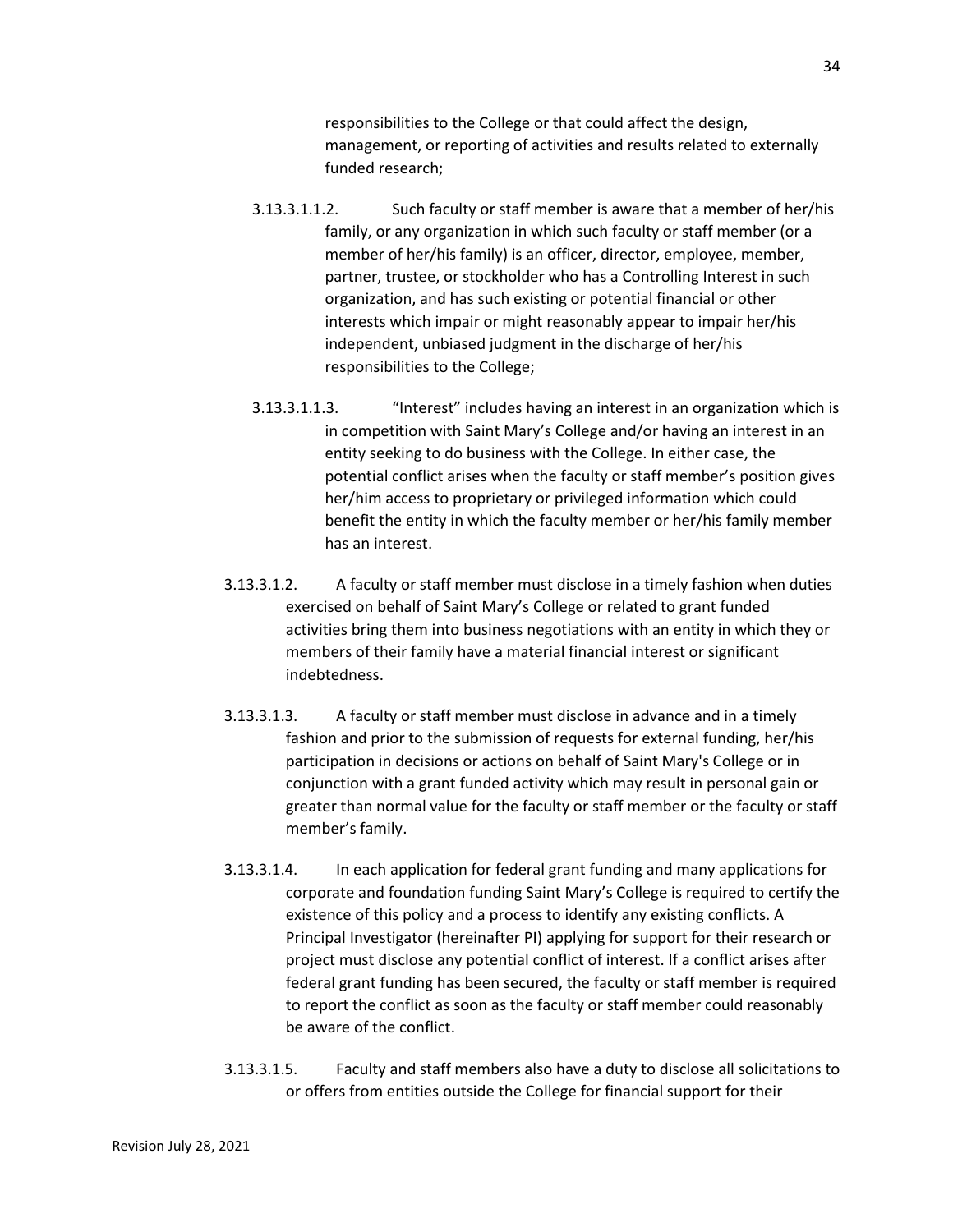programs of study, research or scholarship. Faculty and staff members involved with the design, conduct, or reporting of research or educational scholarly activities supported by outside funding of any significant value must disclose this involvement.

3.13.3.1.6. This COI Policy disallows the following unless approved in advance by the Provost for faculty or by the Human Resources Department for other employees: acceptance of gifts, entertainment, payments, loans, or favors of greater than nominal value involving more than social amenity from suppliers or goods or services to the College, or from persons associated with or seeking association with the College.

#### 3.13.3.2. DISCLOSURE OF CONFLICT OF INTEREST

- 3.13.3.2.1. All faculty and staff, including but not limited to those authorized to sign for expenditures, acting as principal investigators, project directors or the key/senior personnel, collaborators or consultants involved in proposing, conducting or reporting on grant-funded activities on grants, or involved in making purchases on behalf of the College are required to complete a [Conflict](http://handbook.saintmarys.edu/sites/default/files/files/Conflict-of-Interest-Questionnaire-2008.pdf)  [of Interest Questionnaire.](http://handbook.saintmarys.edu/sites/default/files/files/Conflict-of-Interest-Questionnaire-2008.pdf) The forms are kept in the Human Resources Office. The Human Resources Department shall distribute the forms annually. If a faculty or staff member becomes aware of a COI or a possible COI subsequent to submitting the annual questionnaire, the faculty or staff member must update the Conflict of Interest Questionnaire.
- 3.13.3.2.2. Any faculty or staff member who is uncertain whether a COI may exist in any matter will discuss said matter with her/his Division Chair or Vice President. The faculty or staff member's Division Chair or Director shall consult with the Provost and/or sponsoring Vice Presidents regarding the need for the faculty or staff member to further disclose said matter on the Questionnaire.
- 3.13.3.2.3. The Provost and sponsoring Vice President, in consultation with the Faculty Affairs, Inclusion and Retention (FAIR) Committee of the Academic Leadership Council and the Senior Vice President for Strategy and Finance, shall determine if a potential or actual financial COI exists for a faculty or staff member. If such a conflict is found to exist, an acceptable management plan or other appropriate means for resolving a potential or actual COI will be developed by the faculty member in consultation with the Department Chair and Provost or sponsoring Vice President.
- 3.13.3.2.4. If there is a conflict in conjunction with a federal grant, no grant funds shall be expended until the COI has been managed or eliminated. If an acceptable management plan for the conflict cannot be reached or if Saint Mary's proceeds without the imposition of conditions or restrictions to address the conflict, Saint Mary's shall comply with all requirements of external funders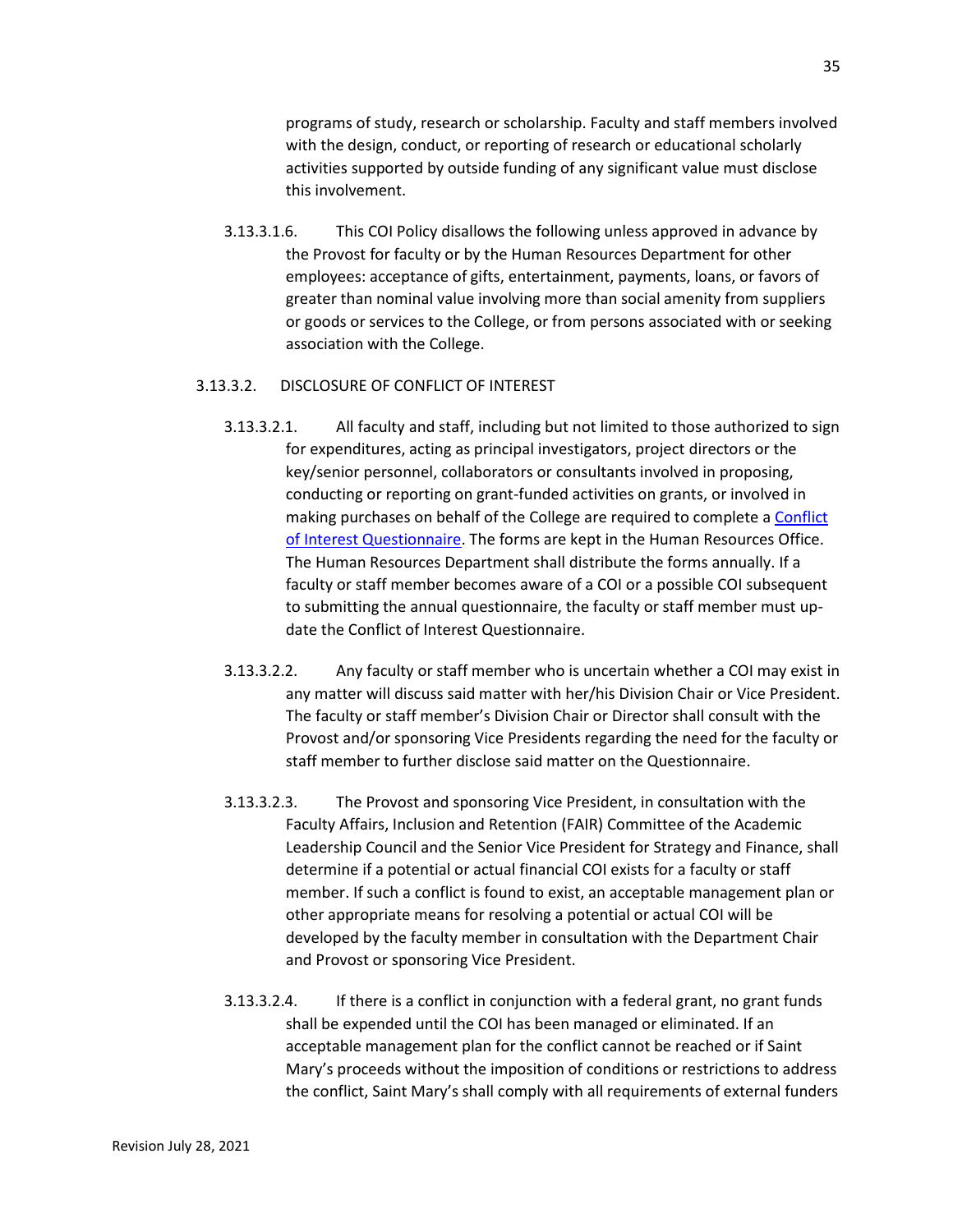36

in regards to reporting any conflicts and shall notify the Office of General Counsel for the federal agency that sponsored the grant. After a COI has been identified and a COI management plan has been developed, Saint Mary's shall notify the grant sponsoring agency of the COI and the management plan. Such notifications must be made within sixty (60) business days of the identification of the COI.

- 3.13.3.2.5. If a faculty member wishes to appeal the determination of a potential or actual COI, she/he may do so to the Grievance Committee of the Academic Leadership Council. If a staff member wishes to appeal the determination of a potential or actual COI, she/he may do so to the President.
- 3.13.3.2.6. In order to comply with requirements to be eligible for federal grants, Saint Mary's College reserves the right to impose sanctions on faculty or staff for failure to disclose serious financial interests that pose a conflict and for failure to abide by this policy. Recommendations regarding the imposition of sanctions will be made by the supervising Vice-President in conjunction with the College Counsel. Sanctions may include restrictions on future submission of research proposals and other disciplinary actions. Institutional sanctions will travel with the faculty upon transfer to another institution.
- 3.13.3.2.7. The College will incorporate, as part of a written agreement with a subrecipient or other collaborator, terms that establish whether the subrecipient or other collaborator will be governed by Saint Mary's Conflict of Interest policy or the sub-recipient or other collaborator's own policy. The subrecipient or other collaborator will be required to follow Saint Mary's Conflict of Interest Policy if the policy of the sub-recipient or other collaborator is not in compliance with the Grantor's requirements.

## **3.13.4. RECORDS**

The College will retain records of all disclosures and actions taken to manage or eliminate conflicts of interest for at least three years beyond the end of the grant to which they pertain or until the final resolution of the conflict, whichever is longer.

## **3.13.5. COMPENSATION FROM GRANTS AND CONTRACTS**

3.13.5.1. Compensation from grants, contracts and other sponsored agreements shall be in the form of salary for actual work performed on the project from which the salary is paid. Compensated services must be performed during the project period. No faculty or staff member of Saint Mary's College may receive monthly compensation in excess of their regular monthly institutional salary by engaging in sponsored projects. All sponsor rules and restrictions regarding faculty and staff member compensation will be followed.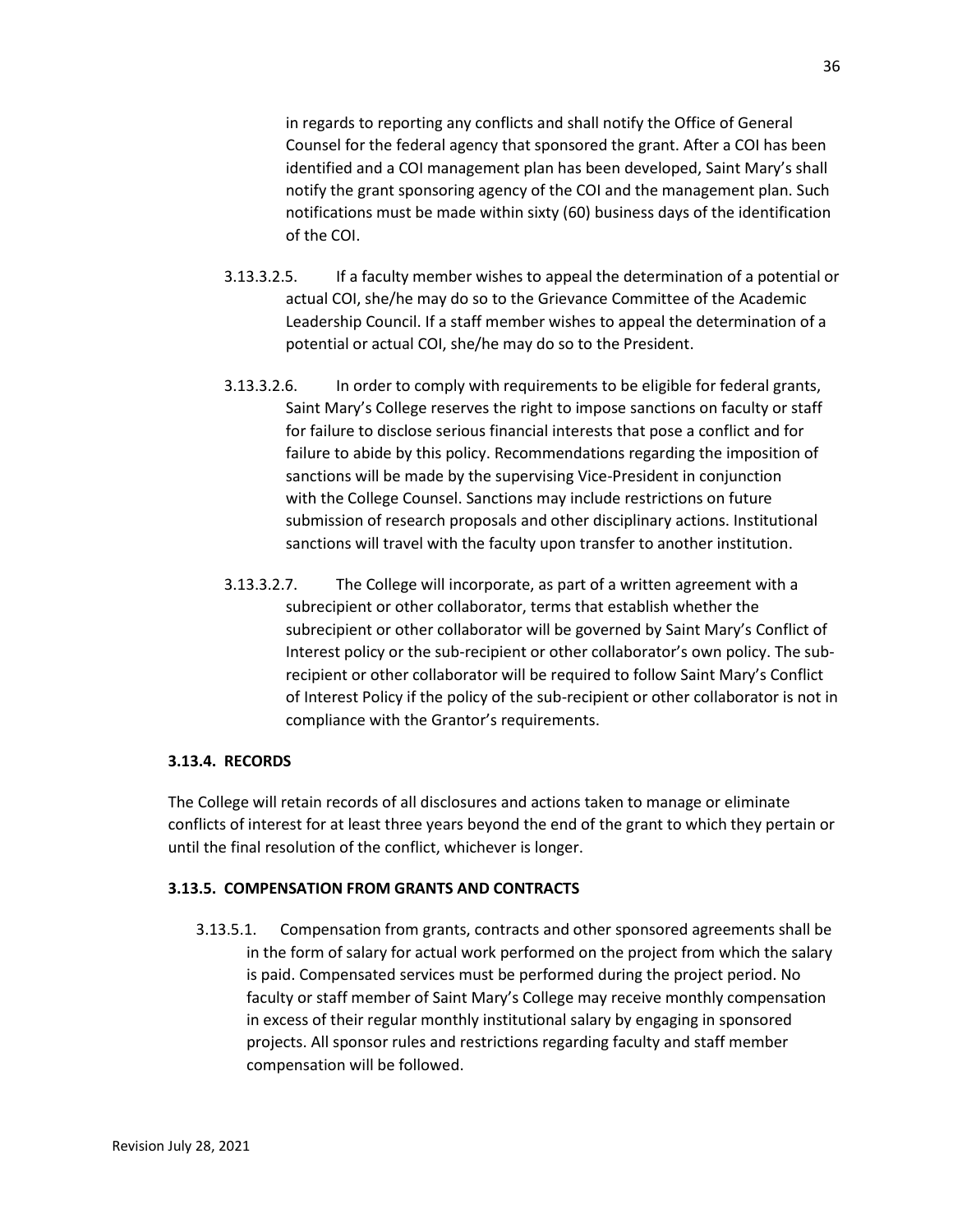- 3.13.5.2. The applicable regulations for this policy are the Office of Management and Budget (OMB) Uniform Guidance: Uniform Administrative Requirements, Cost Principles, and Audit Requirements for Federal Awards. The OMB Uniform Guidance is very specific about faculty salaries charged to federal sponsored projects. The cost principles prescribe pay for faculty on sponsored projects during two periods: 1) during the academic year, and 2) periods outside the academic year. During the academic year, faculty members working on federal sponsored projects may charge a proportionate share of their institutional base salary to the sponsored project, but faculty may not increase their total compensation by working on a sponsored project. The salary charged to the sponsored project must be based on their regular, annual compensation. Faculty may earn additional compensation for working on grants over the summer, again based on their regular, annual compensation. Likewise, administrative staff working on federal sponsored projects may, through release time, charge a portion of their institutional base salary to a sponsored project, but may not increase their total compensation by working on the sponsored project.
- 3.13.5.3. The OMB Uniform Guidance is the authoritative source regarding federal grants; however, non-federal agencies refer to the OMB Uniform Guidance as well. Employees expending effort on any sponsored project, federal or non-federal, must comply with the following procedures:
	- 3.13.5.3.1. During the academic year, faculty may not earn any additional compensation from a sponsored project. If a faculty member intends to apply for a grant or contract that will require effort during the academic year, then the faculty member must apply to the appropriate Division Chair and the Provost's Office for release time, i.e. course buy-out(s). The faculty member's proportionate salary (commensurate with effort) will be charged to the sponsored project, thus freeing up salary in the regular Division account to pay an adjunct to teach the faculty member's course(s), if necessary.
	- 3.13.5.3.2. Faculty may earn additional compensation during the summer (defined as mid-May through mid-August) based on the percent effort they will be working on a sponsored project each summer. Faculty members receiving three months of summer support (the maximum allowable) from a sponsored project must spend the entire three months of the summer working on the sponsored project, unless the sponsor's rules restrict allowable compensation to less than three months of support.
	- 3.13.5.3.3. Faculty with full time administrative duties and staff may not earn any additional compensation from a sponsored project. If a faculty with full time administrative duties or staff member intends to apply for funding for a sponsored project that will require effort, then the faculty or staff member must apply to their supervisor for release time. In such cases, the faculty or staff member's proportionate salary (commensurate with effort) will be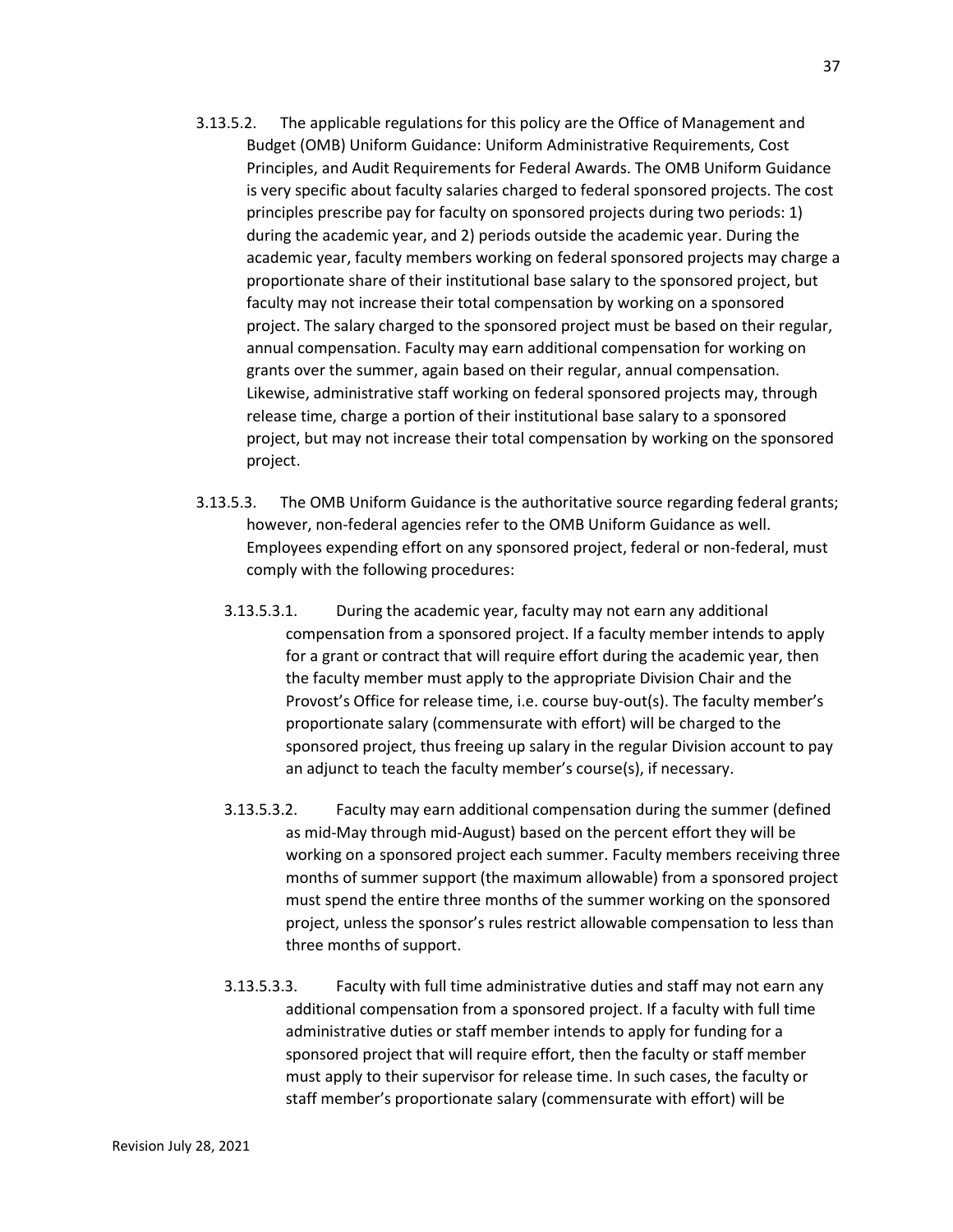charged to the sponsored project, thus freeing up salary in the regular unit account with which to hire adjuncts or additional staff, if necessary.

- 3.13.5.3.4. Prior to the start of work, the Principal Investigator, the Grant Administrator and the Human Resources Department shall meet with all faculty and staff who are to perform work on a sponsored project and instruct on how to properly report their time to ensure that only the actual work time attributable to a sponsored project is reported.
- 3.13.5.3.5. Any and all work attributed to a sponsored project must be documented at the time the work was performed and submitted to the PI on a bi-weekly basis. **Incorrectly charging time to federal sponsored project means that the person reporting the time is making a false claim against the government, which carries criminal penalties.**
- 3.13.5.3.6. Saint Mary's College Grant administrator in conjunction with the PI will document that the faculty or staff member did not receive compensation from the sponsored project in excess of the work performed in furtherance of the sponsored project.
- 3.13.5.4. When an application for a grant, contract, or other sponsored funding is prepared, this policy shall be used to estimate personnel costs for the proposal. Actual salary payments will be based on salaries at the time effort is expended.
- 3.13.5.5. The Grant Administrator and the Human Resources Department or the Provost Office, as appropriate, will ensure that requested compensation meets this policy and that any release time requests have been approved.
- 3.13.5.6. All sponsored project funds shall be subject to a compliance audit prior to certification that the time attributed to the sponsored project was in compliance with the terms of the sponsored project.
- 3.13.5.7. Non-Compliance with this compensation policy or those of the sponsor-specific program requirements, and/or federal rules and regulations may result in discipline.

## **3.13.6. PARTICIPANT SUPPORT COSTS**

- 3.13.6.1. Participant support costs (PSC) are direct costs for items such as stipends or subsistence allowances, travel allowances and registration fees paid to or on behalf of participants in connection with conferences or training projects. Sponsor approval must be obtained before incurring participant support costs on sponsored awards.
- 3.13.6.2. A participant is defined as the recipient, not the provider, of a service or training associated with a workshop, conference, seminar, symposium or other short-term instructional or information-sharing activity. Participants may include students, scholars, and scientists from other institutions, individuals from the private sector,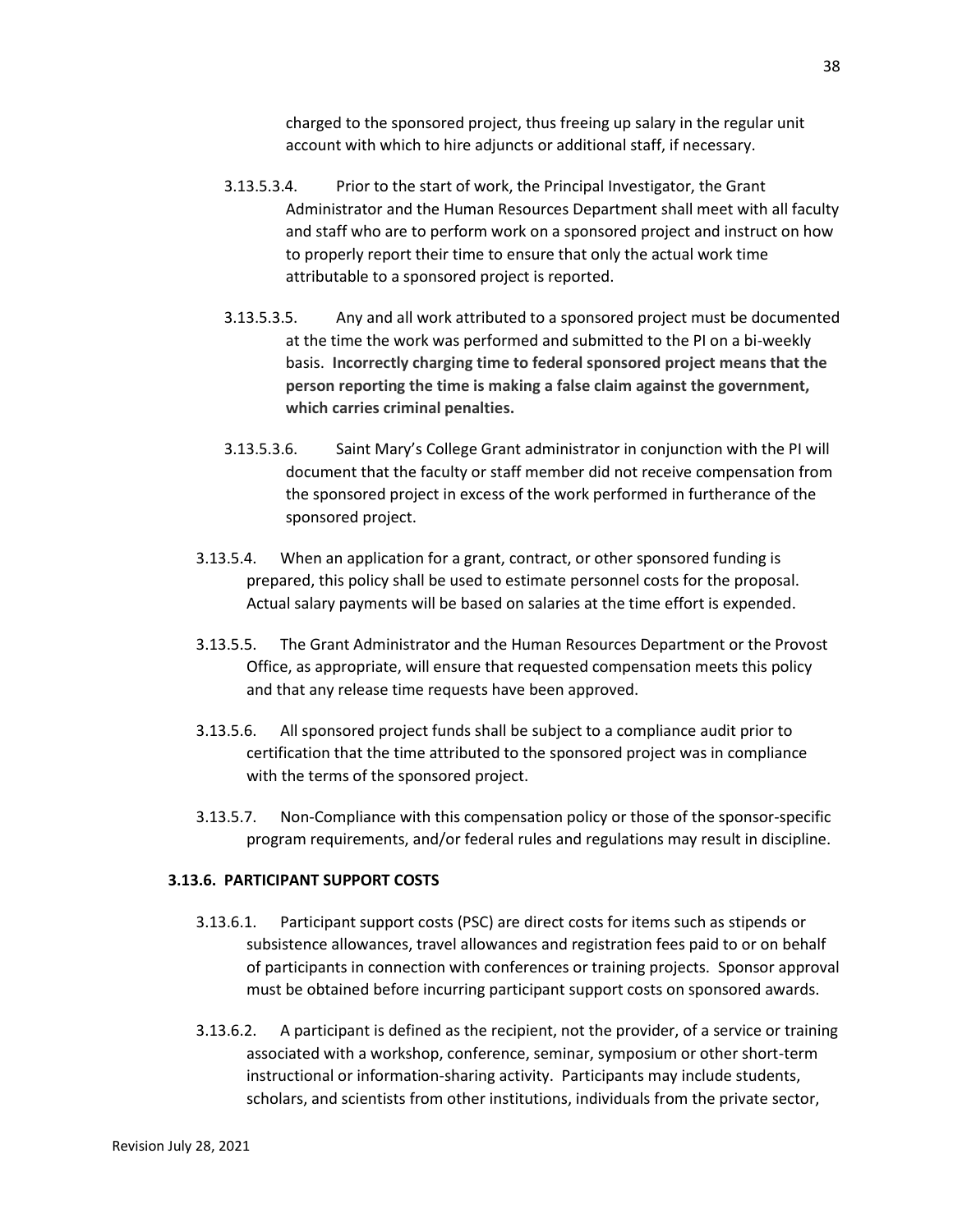39

teachers and state or local government personnel. Employees of Saint Mary's College are *not* eligible to receive participant support.

Participant support costs are exempt from facilities and administration ("F&A") on federally sponsored projects. For Non-Federal awards, sponsor-specific and/or awardspecific guidelines should be reviewed at the time of proposal to determine if F&A is allowable.

- 3.13.6.3. Unallowable Costs: The intent of participant support is solely to provide financial assistance for participants to attend conferences and training. These funds are not intended to pay the costs of hosting the conference or training program. Unallowable costs include honoraria for guest speakers, room rental, supplies, and expenses for the PI, project staff or collaborators to attend, and payments made to research subjects as an incentive for recruitment or participation in a research project. Costs for hosting the conference or training should be budgeted and charged to the parent budget.
	- 3.13.6.3.1. Managing participant support funding: Participant support funding is typically restricted for purpose and exempt from F&A, requiring separately accountability from the rest of the award. If participant support is approved by the sponsor and indicated in the award documents, the Finance Office shall set up a sub-account for the Grant to administer the PSC.
	- 3.13.6.3.2. Do not assume that an unexpended balance on the participant support sub budget may be used to offset a deficit on the parent budgets. If the award agreement restricted the funds for PSC, they may not be used to offset a deficit on the parent budget without written approval from the sponsor.
- 3.13.6.4. Rebudgeting participant support: Generally, participant support may not be formally or informally rebudgeted without written approval from the sponsor. Please review your award document and/or the sponsor's terms and conditions.
- 3.13.6.5. Participant support costs:
- are identified specifically on National Science Foundation (NSF) awards.
- are awarded by other sponsors (but not necessarily referred to as "participant support costs") and tend to be by program
- are accounted for in separate sub budgets.
- are often subject to special sponsor regulations
	- do not allow re-budgeting from the participant support cost category into other categories without prior sponsor approval.
	- may be exempt from facilities and administrative (F&A) costs.
	- require Saint Mary's College to return any unexpended participant support costs to the sponsor.
	- are associated with special programs that provide research experience for participants, such as Research Experience for Undergraduates (REU) and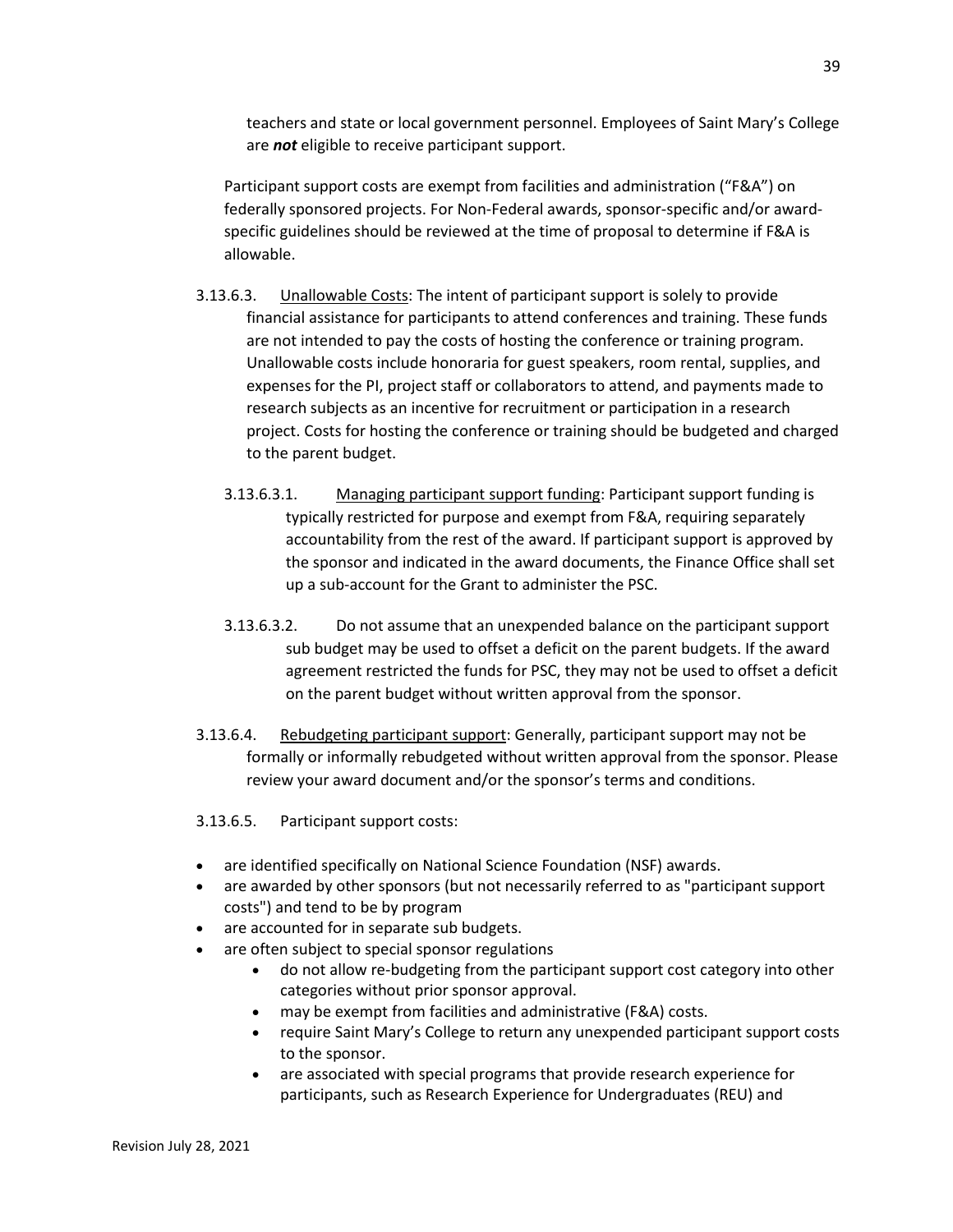Research Experiences for Teachers (RET) on National Science Foundation grants. Additional sponsor regulations:

- do not allow participant support costs to be budgeted on REU and RET sub budgets to be spent on non-participant activities.
- Budget allocations cannot offset a deficit in the parent account.
- 3.13.6.6. The PI in conjunction with the Grants Administrator shall:
	- 3.13.6.6.1. Review award documents, looking for wording similar to "PSC", "participant support" or "participant costs awarded" to determine if this issue is applicable to your grant.
	- 3.13.6.6.2. Check the sponsor's regulations to see if any rules prohibit Saint Mary's College from applying F&A costs to these charges.
	- 3.13.6.6.3. If a separate sub budget has not been set up and the sponsor does not allow Saint Mary's to apply F&A costs to these charges or requires separate accountability for these costs, notify the Finance Office and a separate sub account will be established.
	- 3.13.6.6.4. Monitor expenditures for appropriateness throughout the life of the grant.
	- 3.13.6.6.5. Work with the Finance Office at closeout.
	- 3.13.6.6.6. Obtain written sponsor approval for any re-budgeting into or out of the participant support cost sub budget.

#### **3.13.7. ALLOWABLE COSTS**

- 3.13.7.1. The consistent treatment of grant-related costs facilitates an understanding of allowable costs for federal grant awards. The Principal Investigator is responsible for determining whether expenditures are allowable, reasonable, and allocable to the award. The PI is responsible for approving expenditures and providing justification for each transaction.
- 3.13.7.2. There are two types of costs related to grants: direct cost and indirect costs.
	- 3.13.7.2.1. Direct Costs: Direct costs are expenses that are specifically associated with a particular sponsored project and can be directly assigned to such activities easily with a high degree of accuracy.
	- 3.13.7.2.2. Indirect Costs: Indirect costs are expenses that cannot be identified specifically with a particular project of activity. They are expenses that benefit more than one activity.
- 3.13.7.3. A direct cost must meet the allowable cost criteria in order to be charged to grants. OMB Circular A-21: "Cost Principles for Educational Institutions" provides the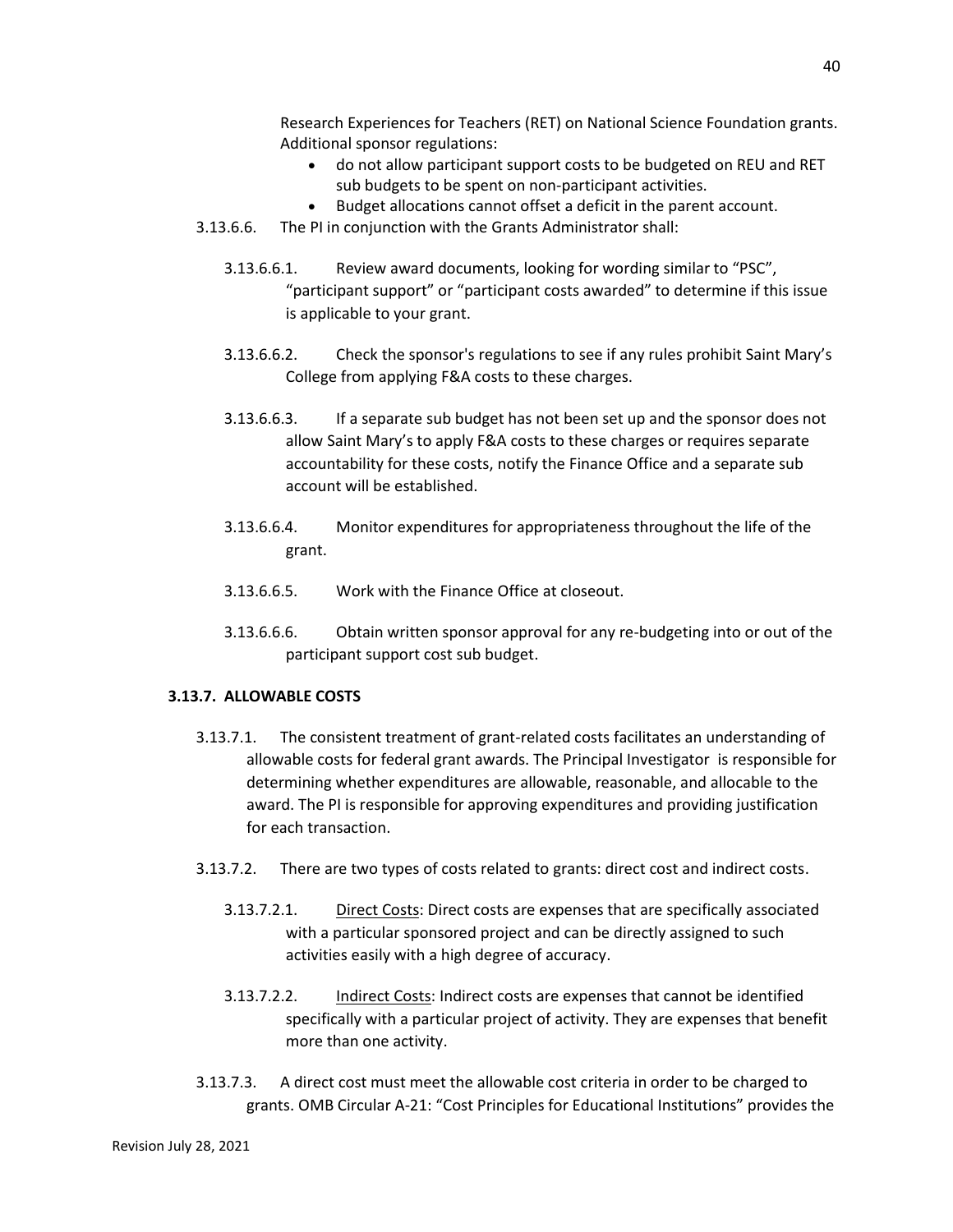regulations for determining the costs on federally sponsored projects. However, each awarding agency can establish its own terms and conditions which take precedence over the provisions of A-21. An allowable cost is a cost that can be charged or assigned to a sponsored program. All expenditures charged to sponsored programs must meet the criteria of reasonable, allocable, consistent and allowable.

- 3.13.7.3.1. Reasonable: A cost is reasonable if, in its nature and amount, it does not exceed that which would be incurred by a prudent person under the circumstances prevailing at the time the decision was made to incur the costs.
- 3.13.7.3.2. Allocable: A cost is allocable to a particular federal award or other cost objective if the goods or services involved are chargeable or assignable to that federal award or cost objective in accordance with relative benefits received. For a cost to be allocable it must be incurred specifically for the award; benefit the award and other work distributed in a reasonable proportion; and it is necessary to the overall operation of the College and is assignable in part to the award.
- 3.13.7.3.3. Consistent: A cost is consistent if similar expenses are treated the same in similar circumstances.
- 3.13.7.3.4. Allowable: A cost is allowable if it is fully in line with the respective sponsored agreement. Costs also must be determined in accordance with Generally Accepted Accounting Principles (GAAP), conform to any limitations or exclusions set forth in the award, not be included as a cost or used to meet cost sharing or matching requirements of any other federally-financed program in either the current or a prior period, and be adequately documented.
- 3.13.7.4. If a cost is greater than the Simplified Acquisition Threshold rate, competitive bids must be obtained from an adequate number of qualified sources. The "adequate number" of qualified sources will be a matter of judgment.
	- 3.13.7.4.1. Unallowable Costs: Costs that fail to pass one or more of the allowable tests above, are considered unallowable costs. In the event that a PI proposes to charge a direct cost to a grant that does not pass the allowable tests, the PI must obtain written approval from the cognizant agency. General office items with multifunctional use (computers, fax machines, file cabinets, chairs, desks, etc.) that do not have a direct relationship to a specific sponsored project's scope of work are examples of unallowable costs. These are indirect costs.
- 3.13.7.5. When the Finance Office receives a signed Grant award, a restricted account will be established to administer the grant funds. The restricted grant administration accounts shall not include funding from more than one funding source.

Prior to the expenditure of grant funds, the PI, the Division Chair, the Finance Office, and the Grants Administrator shall meet to review the following: